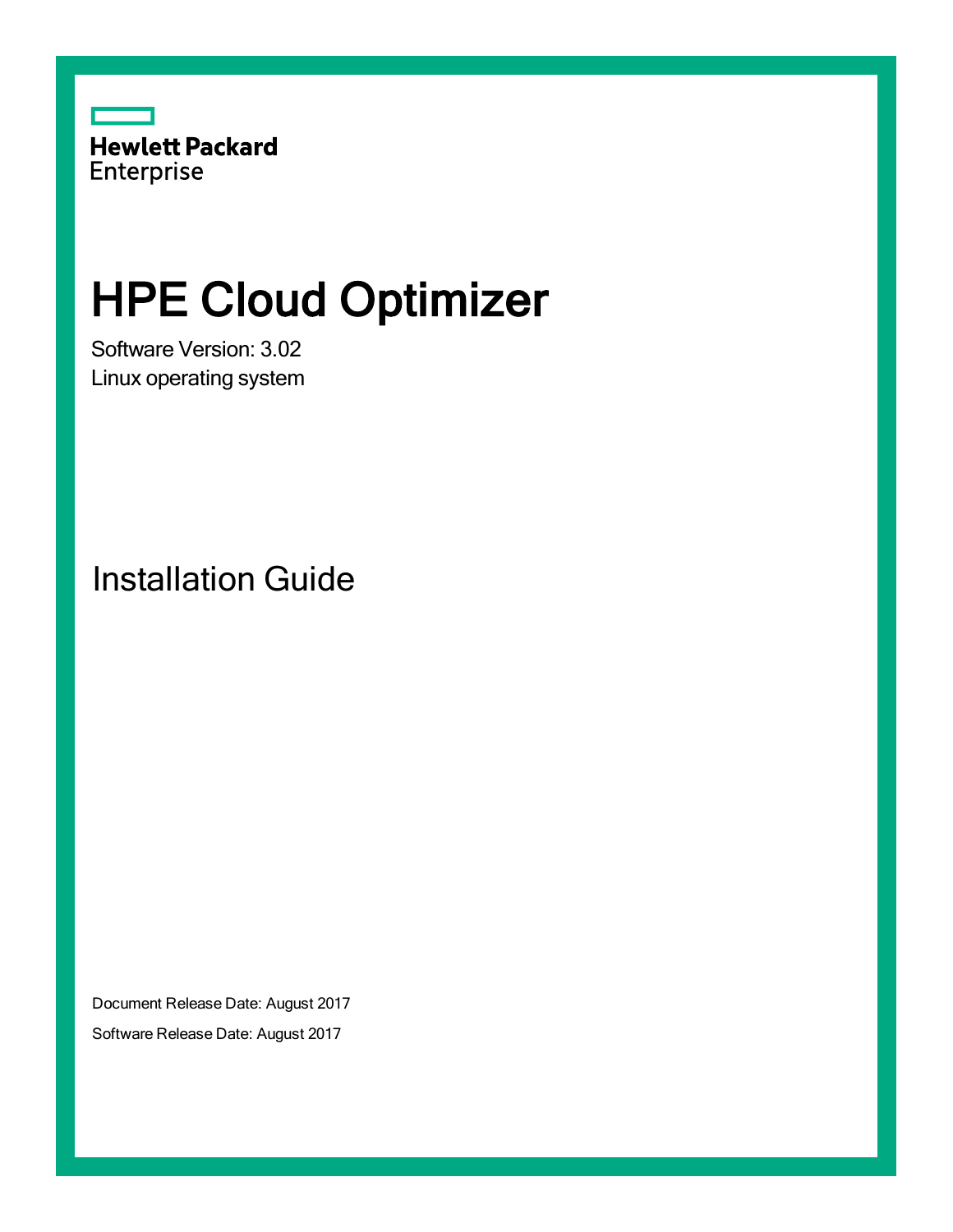### Legal Notices

#### **Warranty**

The only warranties for Hewlett-Packard Enterprise Development Company, L.P. products and services are set forth in the express warranty statements accompanying such products and services. Nothing herein should be construed as constituting an additional warranty. HPE shall not be liable for technical or editorial errors or omissions contained herein.

The information contained herein is subject to change without notice.

### Restricted Rights Legend

Confidential computer software. Valid license from HPE required for possession, use or copying. Consistent with FAR 12.211 and 12.212, Commercial Computer Software, Computer Software Documentation, and Technical Data for Commercial Items are licensed to the U.S. Government under vendor's standard commercial license.

### Copyright Notice

© Copyright 2017 Hewlett Packard Enterprise Development LP

#### Trademark Notices

Adobe™ is a trademark of Adobe Systems Incorporated.

Microsoft® and Windows® are U.S. registered trademarks of the Microsoft group of companies.

UNIX® is a registered trademark of The Open Group.

### Acknowledgements

This product includes software developed by the Apache Software Foundation (http://www.apache.org/).

This product includes software developed by the OpenSSL Project for use in the OpenSSL Toolkit (http://www.openssl.org/)

This product includes cryptographic software written by Eric Young (eay@cryptsoft.com)

This product includes software written by Tim Hudson (tjh@cryptsoft.com)

This product includes software developed by the Apache Software Foundation (http://www.apache.org/).

### Documentation Updates

The title page of this document contains the following identifying information:

- Software Version number, which indicates the software version.
- Document Release Date, which changes each time the document is updated.
- Software Release Date, which indicates the release date of this version of the software.

To check for recent updates or to verify that you are using the most recent edition of a document, go to: **https://softwaresupport.hpe.com**

This site requires that you register for an HPE Passport and sign in. To register for an HPE Passport ID, go to: **https://hpp12.passport.hpe.com/hppcf/createuser.do**

Or click the **the Register** link at the top of the HPE Software Support page.

You will also receive updated or new editions if you subscribe to the appropriate product support service. Contact your HPE sales representative for details.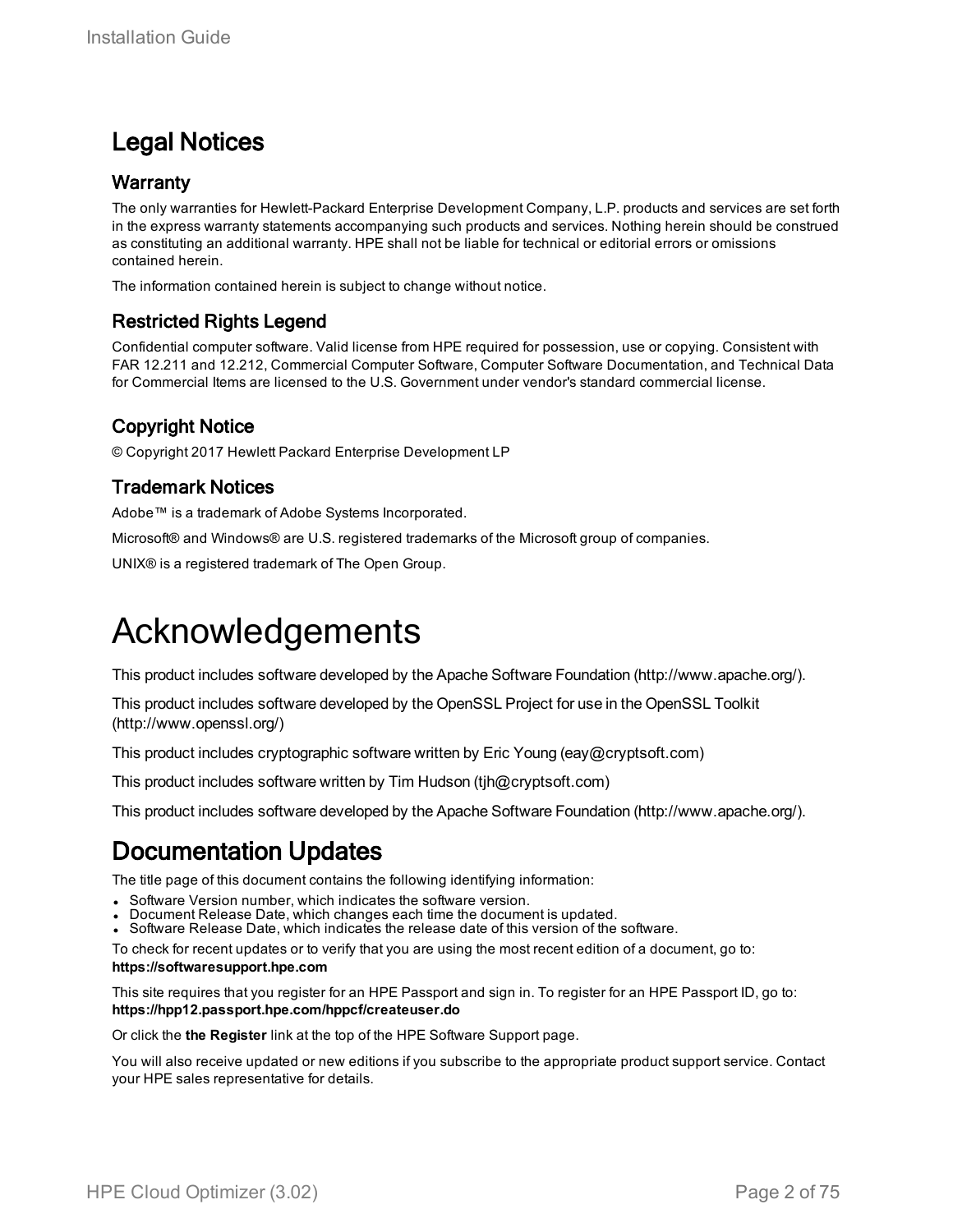### Support

Visit the HPE Software Support Online web site at: **https://softwaresupport.hpe.com**

This web site provides contact information and details about the products, services, and support that HPE Software offers.

HPE Software online support provides customer self-solve capabilities. It provides a fast and efficient way to access interactive technical support tools needed to manage your business. As a valued support customer, you can benefit by using the support web site to:

- Search for knowledge documents of interest
- Submit and track support cases and enhancement requests
- Download software patches
- Manage support contracts
- Look up HPE support contacts
- Review information about available services
- Enter into discussions with other software customers
- Research and register for software training

Most of the support areas require that you register as an HPE Passport user and sign in. Many also require a support contract. To register for an HPE Passport ID, go to:

#### **https://hpp12.passport.hpe.com/hppcf/createuser.do**

To find more information about access levels, go to:

#### **https://softwaresupport.hpe.com/web/softwaresupport/access-levels**

**HPE Software Solutions Now** accesses the HPSW Solution and Integration Portal Web site. This site enables you to explore HPE Product Solutions to meet your business needs, includes a full list of Integrations between HPE Products, as well as a listing of ITIL Processes. The URL for this Web site is **http://h20230.www2.hp.com/sc/solutions/index.jsp**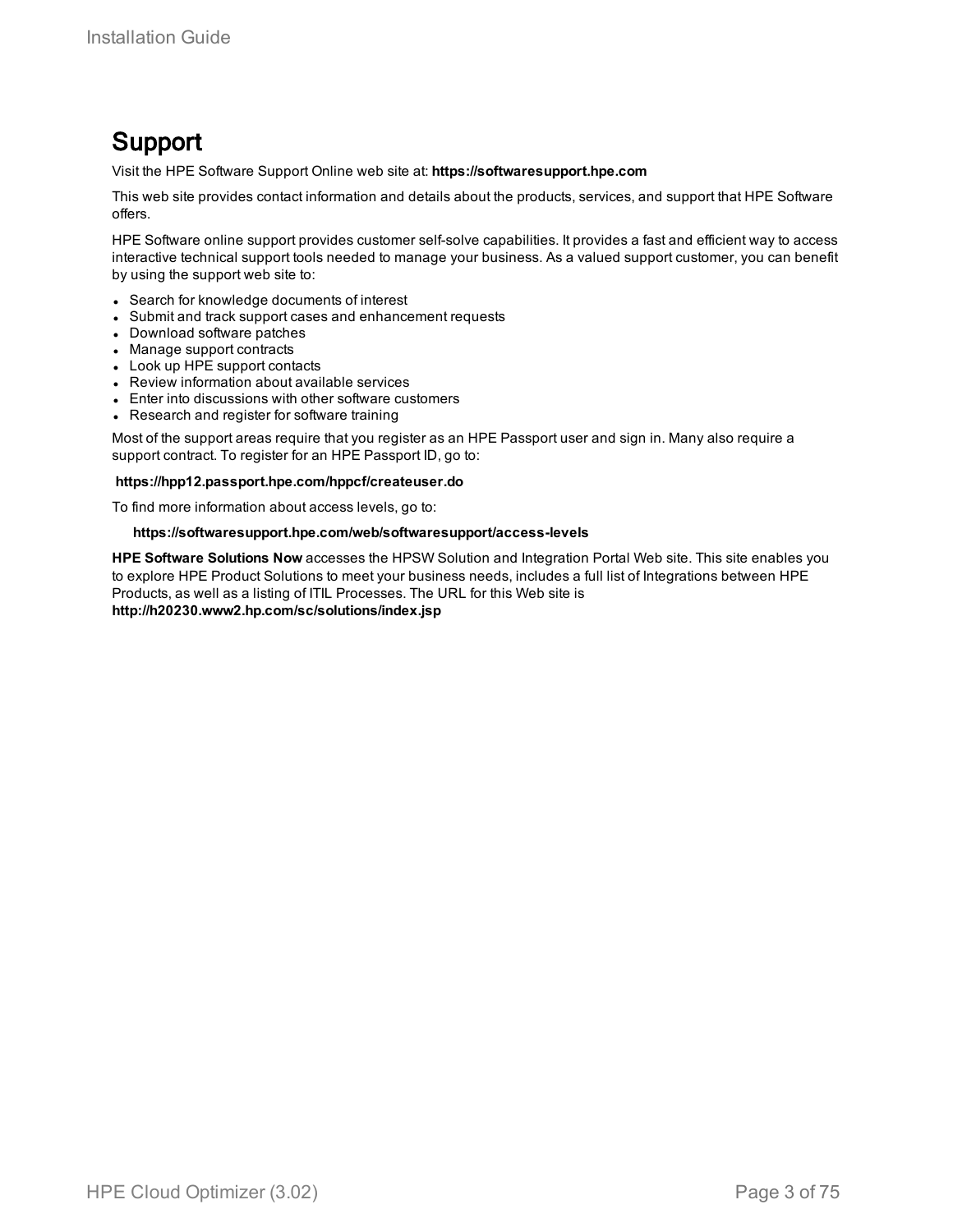# **Contents**

| Running HPE Cloud Optimizer as a Non-root User (for vSphere Datasource)  20 |  |
|-----------------------------------------------------------------------------|--|
| Chapter 4: Upgrading Earlier Versions to HPE Cloud Optimizer 3.02 26        |  |
|                                                                             |  |
|                                                                             |  |
|                                                                             |  |
|                                                                             |  |
|                                                                             |  |
|                                                                             |  |
|                                                                             |  |
|                                                                             |  |
|                                                                             |  |
| Configuring HPE Cloud Optimizer to Communicate with Remote HPE Vertica  36  |  |
|                                                                             |  |
|                                                                             |  |
|                                                                             |  |
|                                                                             |  |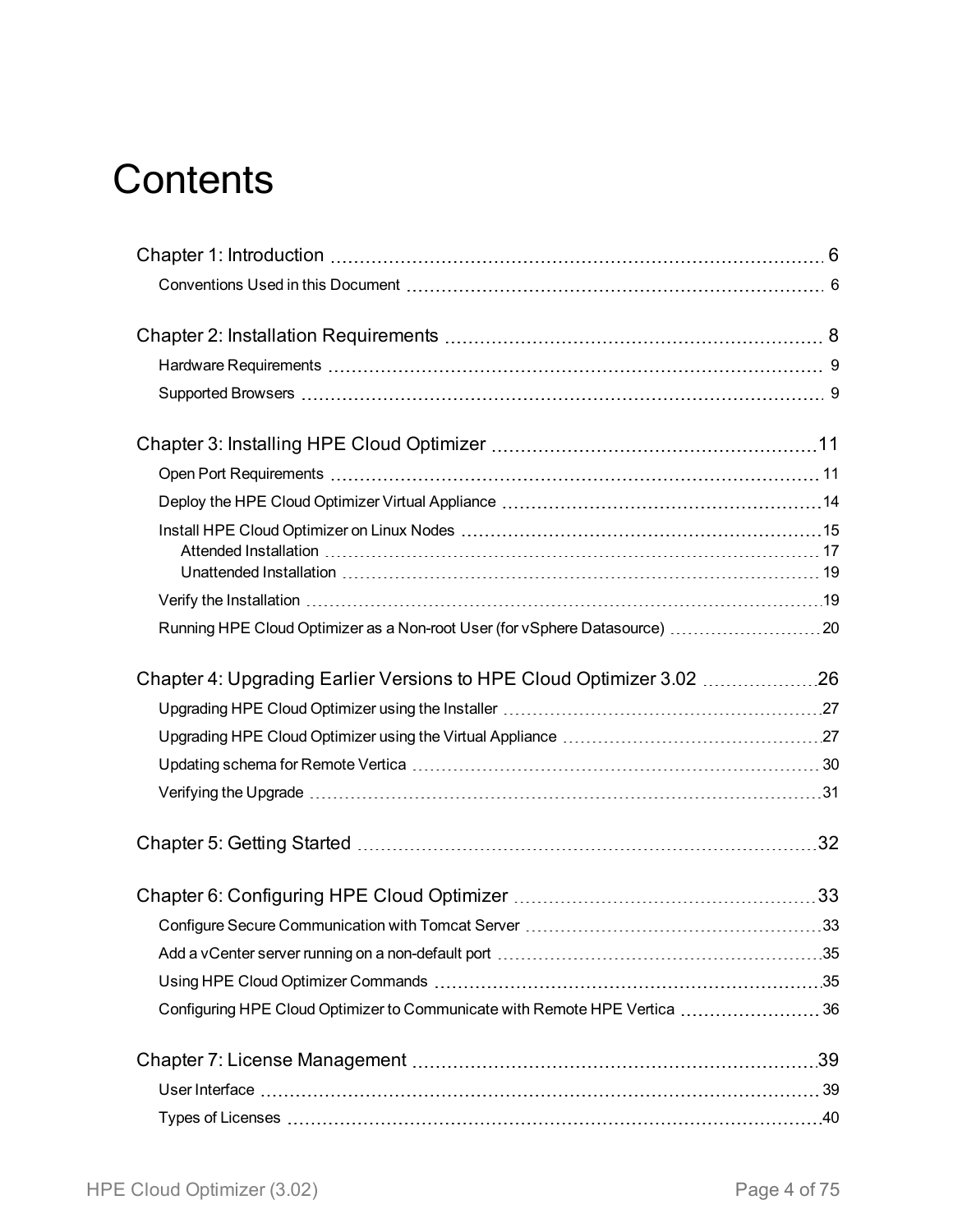| Disabling Support for RC4 and MD5 Secure Socket Layer (SSL) ciphers  53           |  |
|-----------------------------------------------------------------------------------|--|
|                                                                                   |  |
|                                                                                   |  |
|                                                                                   |  |
| Securing Communication when HPE Cloud Optimizer Collector is using Message Bus 57 |  |
|                                                                                   |  |
| Appendix: RPMs Packaged with the HPE Cloud Optimizer Virtual Appliance  67        |  |
|                                                                                   |  |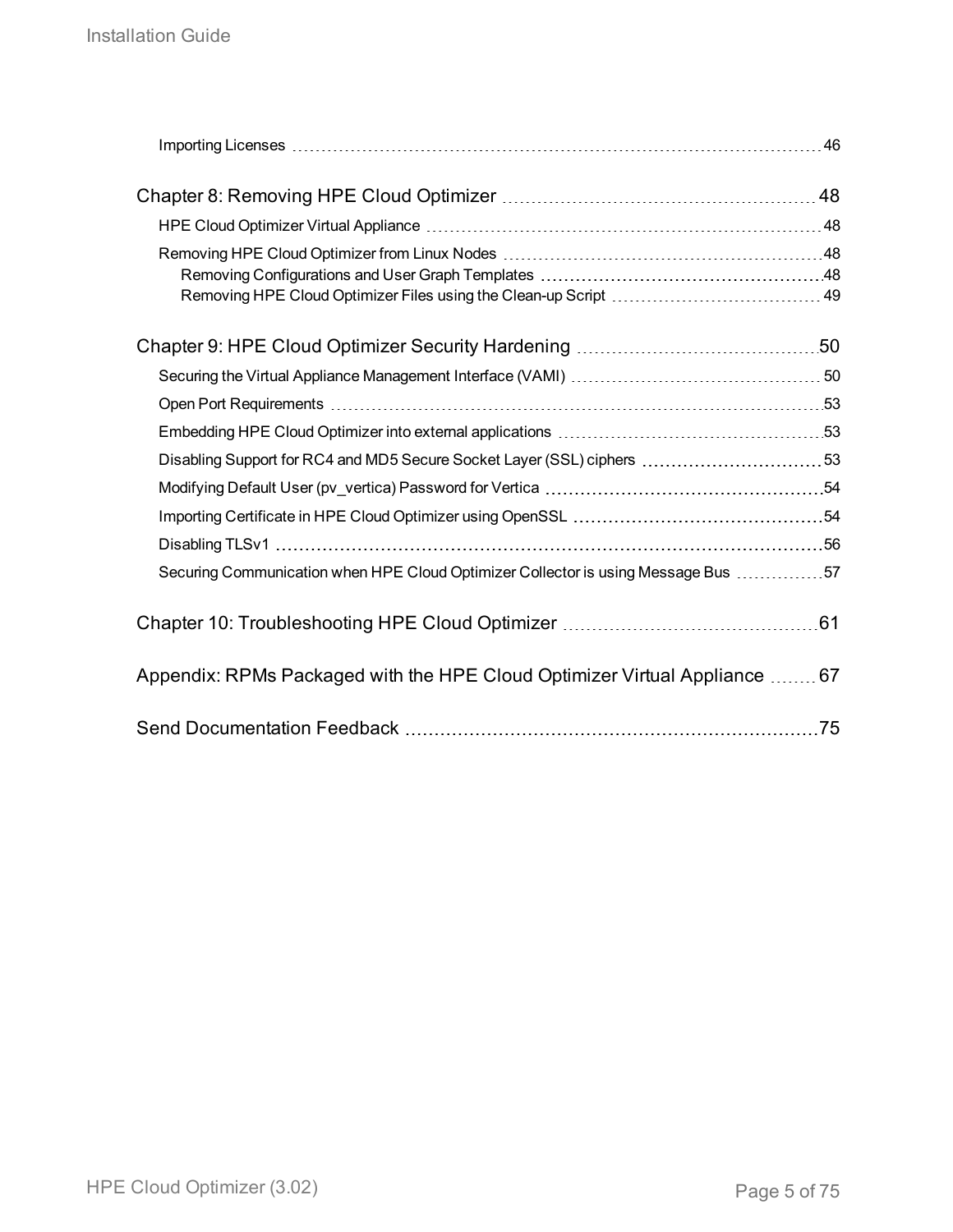# <span id="page-5-0"></span>Chapter 1: Introduction

HPE Cloud Optimizer is a web-based analysis and visualization tool that analyzes performance trends of elements in virtualized environments. It enables virtualization monitoring by providing an overview of the environment, near-real-time and historical data analysis and triaging using an interactive dashboard. It also enables monitoring for the cloud and hypervisor environments. HPE Cloud Optimizer helps you visualize performance data for elements in the context of each other to rapidly analyze bottlenecks. HPE Cloud Optimizer provides performance monitoring, graphing, and reporting in a single interface.

Key features of HPE Cloud Optimizer are as follows:

- Monitor the health and performance of the virtualized environment using a Dashboard.
- Triage analysis with the Workbench and capability to trend server utilization across days, weeks, and a month.
- Monitor the entities that may cause disruptions in the environment. Use Treemap to identify and view the problems at a glance.
- Analyze the capacity, usage, and allocation trends for various resources in a virtualized environment.
- Recommend right-sizing based on historical resource utilization and reclaiming unused resources.
- Analyze the impact of increasing the workload.
- Determine the impact of adding or deleting resources in your environment.
- Estimate the future capacity utilization in to proactively plan your hardware requirements.
- Group VMs, hosts, and datastores into Business Groups for collective analysis in Treemap, Workbench, and Forecast.

<span id="page-5-1"></span>**Note**: HP vPV is rebranded as HPE Cloud Optimizer from version 3.00.

### Conventions Used in this Document

The following conventions are used in this document when referring to the location of files on the HPE Cloud Optimizer system: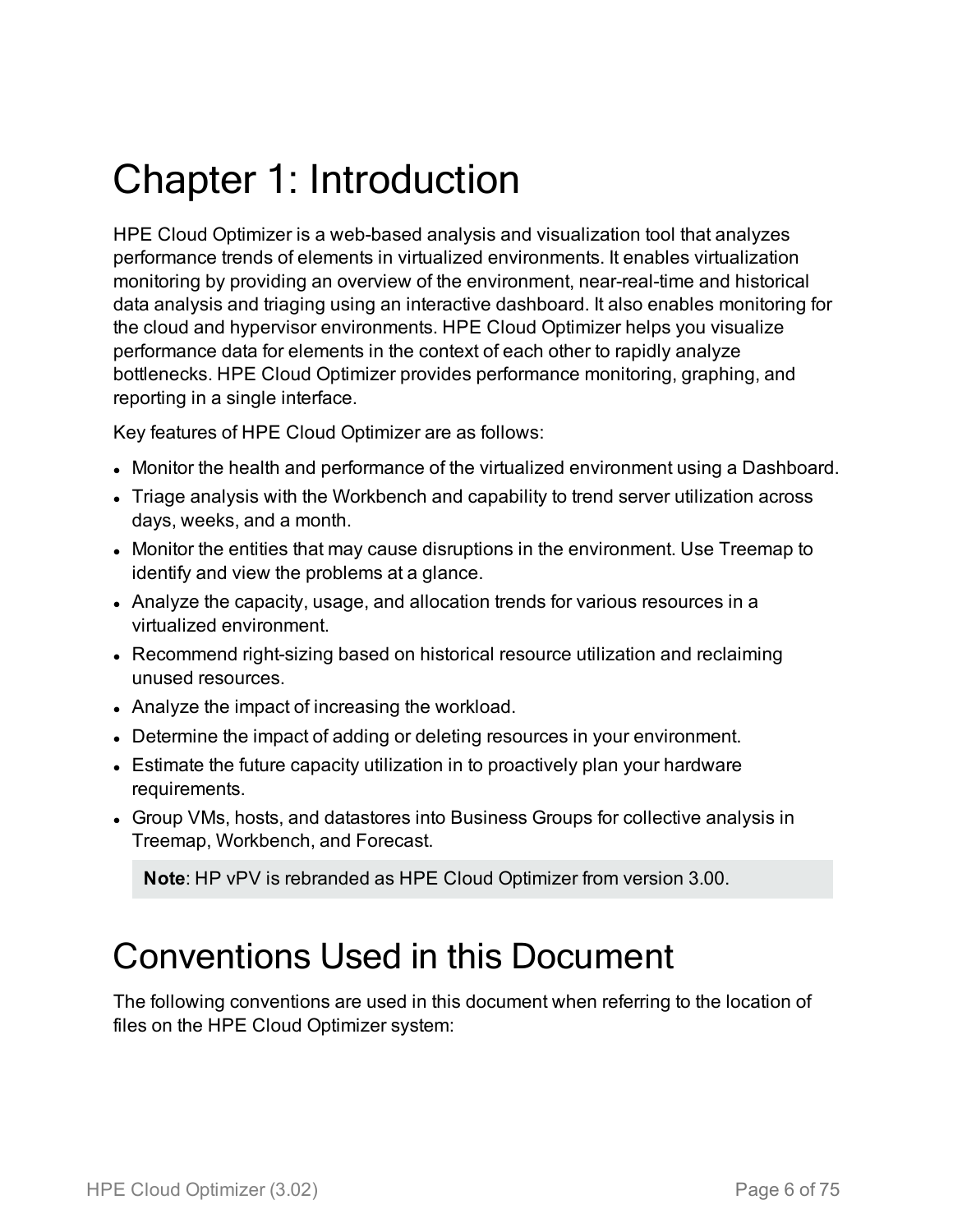| <b>Convention</b>          | <b>Description</b>                                                                                          | <b>Value</b>                                                   |
|----------------------------|-------------------------------------------------------------------------------------------------------------|----------------------------------------------------------------|
| <install dir=""></install> | The directory where HPE Cloud Optimizer<br>is installed.                                                    | On Linux systems, the<br>installation directory is<br>/opt/0V. |
| <data dir=""></data>       | The common data directory where data files<br>and log files related to HPE Software<br>products are stored. | The data directory is<br>/var/opt/0V.                          |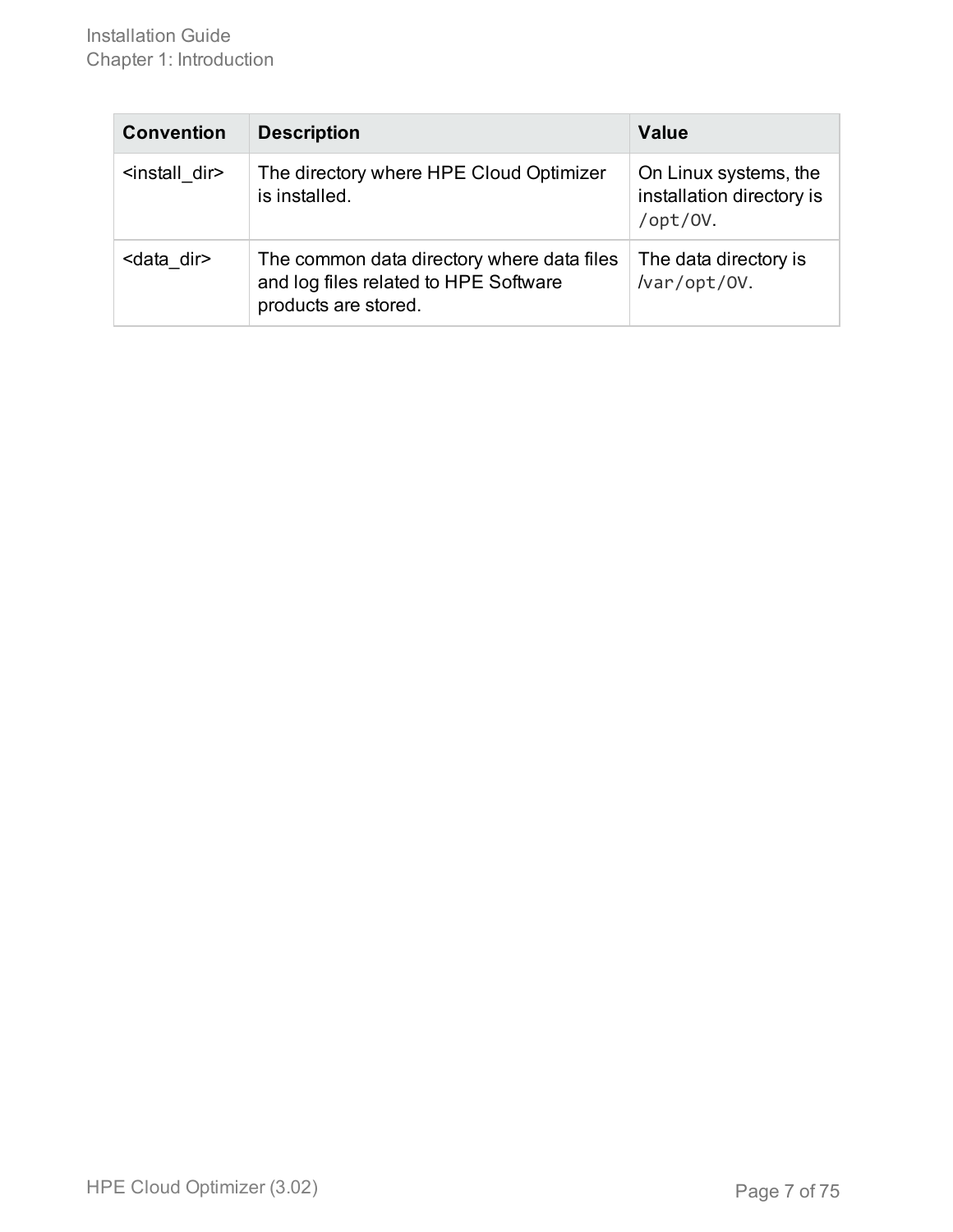# <span id="page-7-0"></span>Chapter 2: Installation Requirements

During installation, the installer performs the following tasks:

- Checks if your system meets the disk space requirements. For information on the disk space, see Hardware [Requirements](#page-8-0).
- Checks if your system has any other HPE software product installed. For example: HPE Cloud Optimizer co-exists with HPE Operations Agent version 11.14.
- Provides a detailed log of the system disk space and other HPE software products detected.
- Provides a list of components installed.

**Note:** HPE Cloud Optimizer supports only x64-bit version of the Linux operating system.

The location of the following files used for HPE Operations Agent co-existence has been changed:

| <b>File Name</b>    | <b>Old Location</b> | <b>New Location</b>  |
|---------------------|---------------------|----------------------|
| Viserver.properties | /var/opt/perf       | /var/opt/0V/conf/PV  |
| VILog4j.xml         | /var/opt/perf       | /var/opt/0V/conf/PV  |
| pvcd.jar            | /opt/perf/bin/java  | /opt/0V/lbin/PV/java |
| log4j-1.2.17.jar    | /opt/perf/bin/java  | /opt/0V/lbin/PV/java |

#### **Note:**

• The common jars are moved to /opt/0V/lbin/PV/java. The jars specific to a technology are part of its SMEPack.

For Example: The jarsrequired by VMWARE collector are present in the **java** folder within the **VMWARE** SMEPack.

/opt/OV/newconfig/OVPM/smepack/VMWARE/java

• The configuration file OVPMconfig.ini has become obsolete and is no longer being used.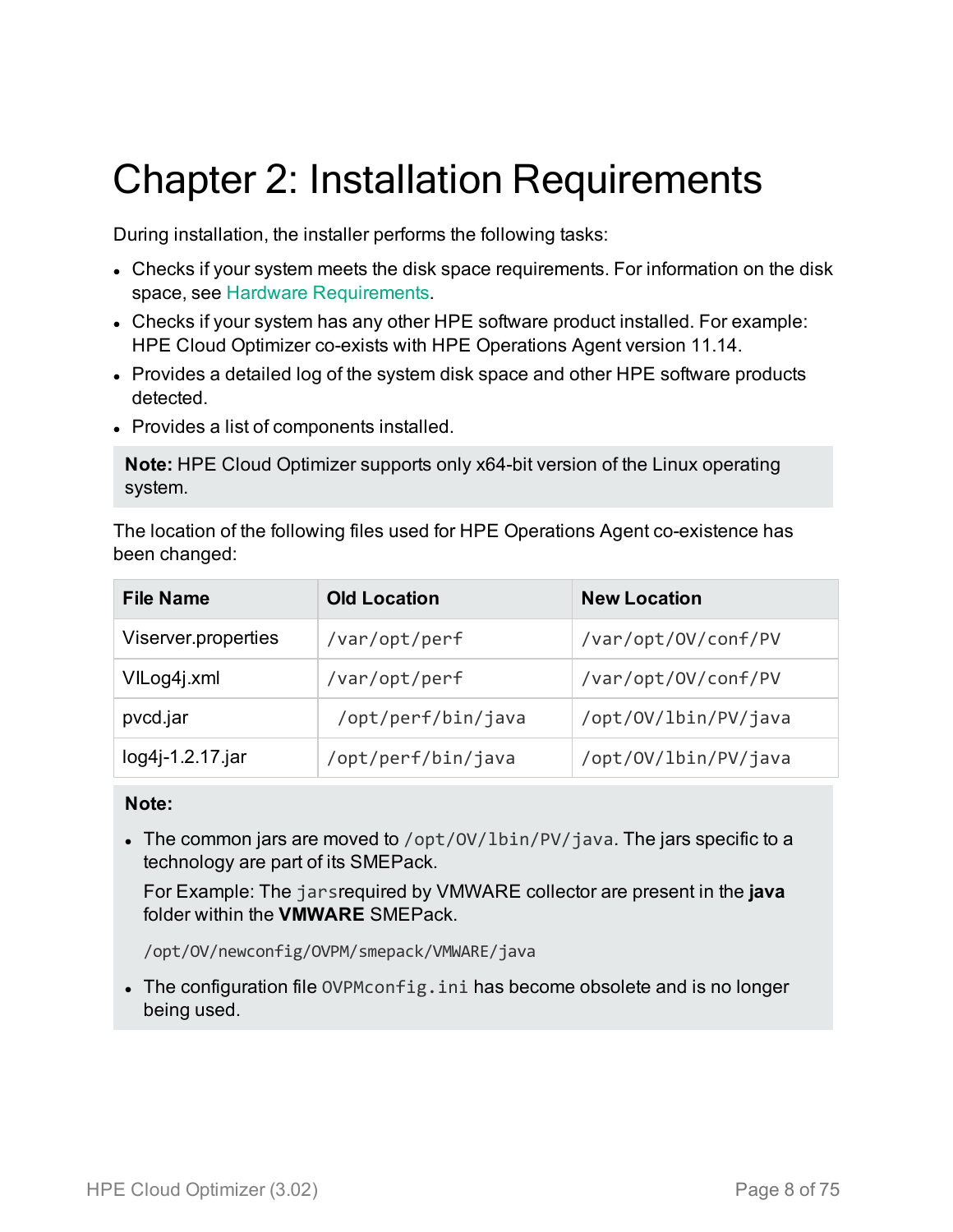### <span id="page-8-0"></span>Hardware Requirements

The minimum hardware requirements for installing the HPE Cloud Optimizer are:

| ltem        | Value  |
|-------------|--------|
| CPU         | 2 vCPU |
| Memory      | 4 GB   |
| Disk        | 66 GB  |
| /opt/       | 700 MB |
| /var/opt/OV | 50 GB  |

Installing HPE Cloud Optimizer on a slower system or one with less memory may result in slow performance.

The following table lists the hardware requirements for using HPE Cloud Optimizer with the Premium and Express licenses:

| License        | <b>vCPU</b> | <b>RAM</b> | <b>Disk</b><br><b>Space</b> | <b>Instances</b><br><b>Monitored</b> |
|----------------|-------------|------------|-----------------------------|--------------------------------------|
| <b>Express</b> | 2           | 4 GB       | 66 GB                       | $2000^*$                             |
| Premium        | 2           | 4 GB       | 66 GB                       | 1000                                 |

<span id="page-8-1"></span>\*HPE Cloud Optimizer can monitor more than 2000 instances by increasing the RAM and CPU. For more information, see the *HPE Cloud Optimizer Sizing Guide*.

### Supported Browsers

The following table lists the web browsers that are required to access HPE Cloud Optimizer:

| <b>Operating Systems</b> | <b>Supported Browsers</b> |
|--------------------------|---------------------------|
| Microsoft Windows        | Firefox 52 (ESR)          |
|                          | Internet Explorer 11      |
|                          | Internet Explorer 10      |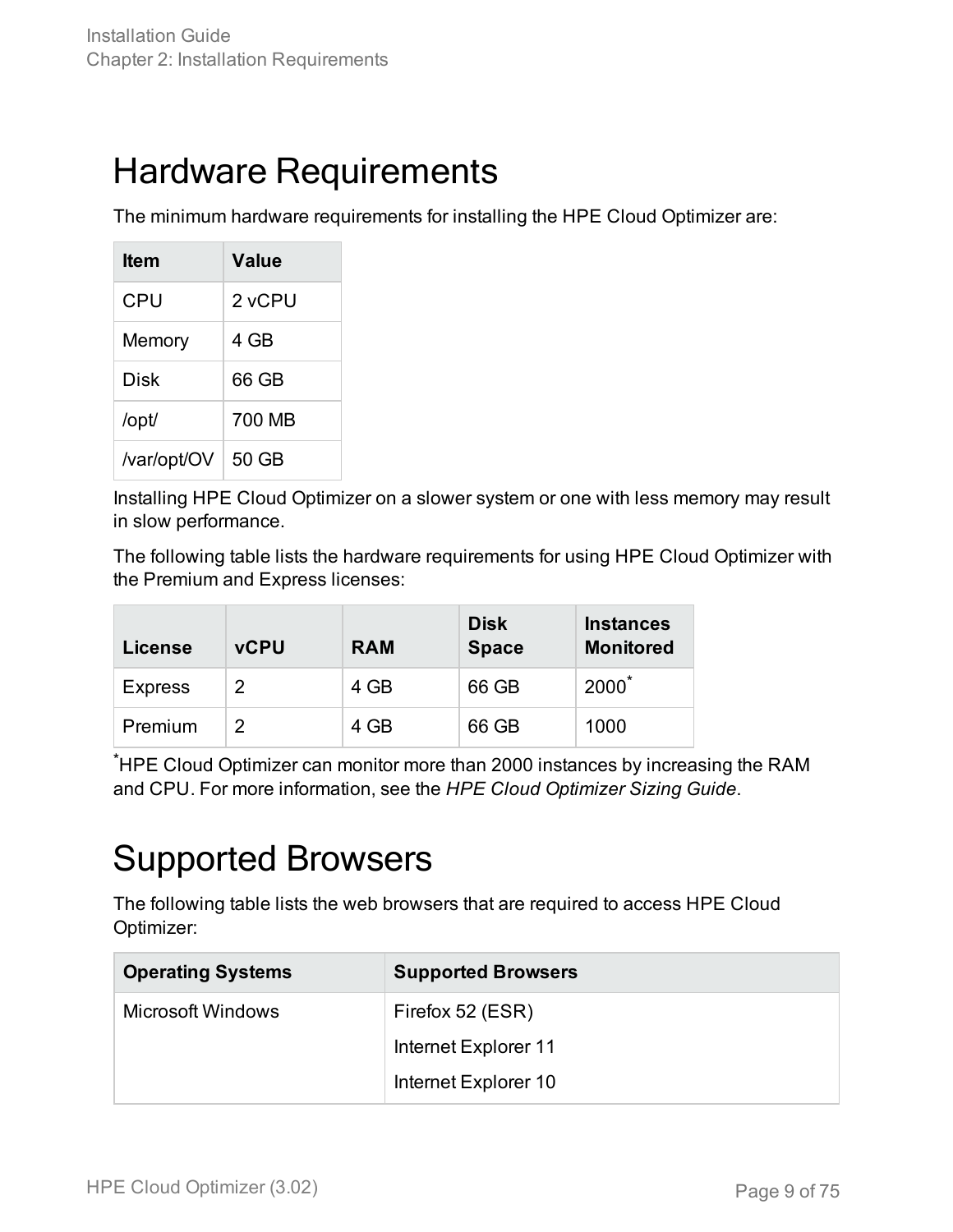| <b>Operating Systems</b> | <b>Supported Browsers</b>             |  |
|--------------------------|---------------------------------------|--|
|                          | Internet Explorer 9 (Limited support) |  |
|                          | Google Chrome (Latest version)        |  |
| Linux                    | Firefox 52 (ESR)                      |  |

To view the HPE Cloud Optimizer home page, install Adobe® Flash Player 10.2 or above and enable JavaScript support for the Internet Explorer (IE) or Mozilla Firefox browser by adding HPE Cloud Optimizer to your list of Trusted Sites.

### **Support Matrix**

The following table lists the support matrix for HPE Cloud Optimizer:

| <b>Deliverable</b>   | <b>Platforms/Versions</b>                                                                       |
|----------------------|-------------------------------------------------------------------------------------------------|
| Linux                | RHEL 6.4 (64-bit), 6.5 (64-bit)                                                                 |
| Installer            | CentOS 6.4 (64-bit), 6.5 (64-bit)                                                               |
|                      | Oracle Enterprise Linux 6.5 (64-bit) (Red Hat compatible kernel)                                |
|                      | HPE Cloud Optimizer does not support the unbreakable kernel<br>(kernels with a uel/uek suffix). |
| Virtual<br>appliance | CentOS 6.5                                                                                      |

**Note**: For the latest support matrix information, see the HPE [Software](https://softwaresupport.hp.com/group/softwaresupport/search-result/-/facetsearch/document/KM323488) Product [Support](https://softwaresupport.hp.com/group/softwaresupport/search-result/-/facetsearch/document/KM323488) Matrix.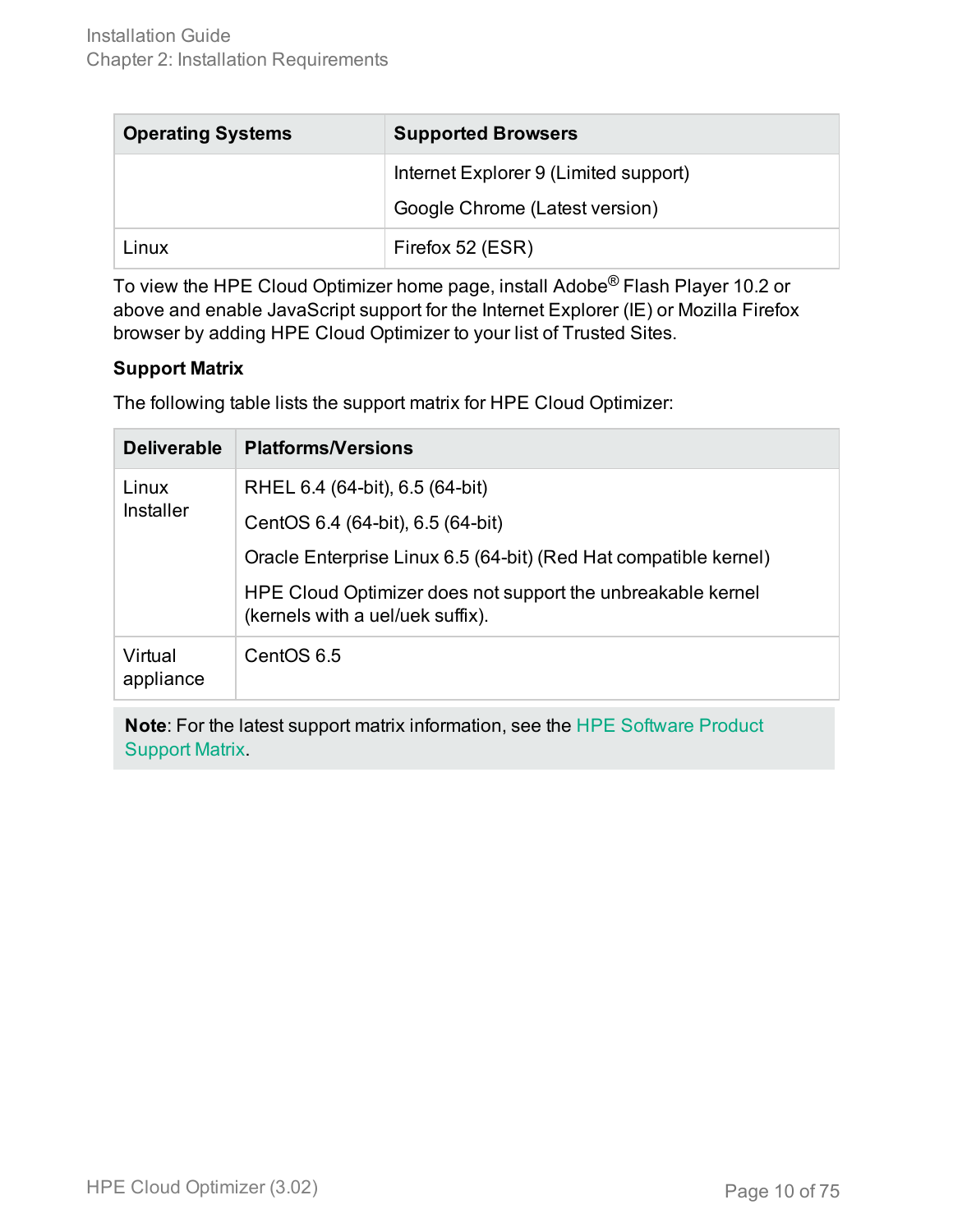# <span id="page-10-0"></span>Chapter 3: Installing HPE Cloud **Optimizer**

The following section provides information on the different methods of installing the HPE Cloud Optimizer:

- Deploy the HPE Cloud [Optimizer Virtual](#page-13-0) Appliance
- Install HPE Cloud [Optimizer](#page-14-0) on Linux Nodes

**Note:** HPE Cloud Optimizer 3.02 supports direct upgrade *only* from HP vPV version 2.20 and HPE Cloud Optimizer 3.00.

## <span id="page-10-1"></span>Open Port Requirements

HPE Cloud Optimizer requires the following ports to be open on the firewall:



| <b>Port</b> | <b>Protocol</b> | <b>Direction</b>                                      | <b>Description</b>                                                                                                                                            |
|-------------|-----------------|-------------------------------------------------------|---------------------------------------------------------------------------------------------------------------------------------------------------------------|
| 8081        | <b>HTTP</b>     | Ingress to<br><b>HPE Cloud</b><br>Optimizer<br>Server | <b>Makes HPE Cloud Optimizer</b><br>accessible from the remote<br>browser, if there is a firewall on the<br>system where HPE Cloud<br>Optimizer is installed. |
| 8444        | <b>HTTPS</b>    | Ingress to<br><b>HPE Cloud</b><br>Optimizer<br>Server | To access HPE Cloud Optimizer<br>in Hypertext Transfer Protocol<br>Secure mode.                                                                               |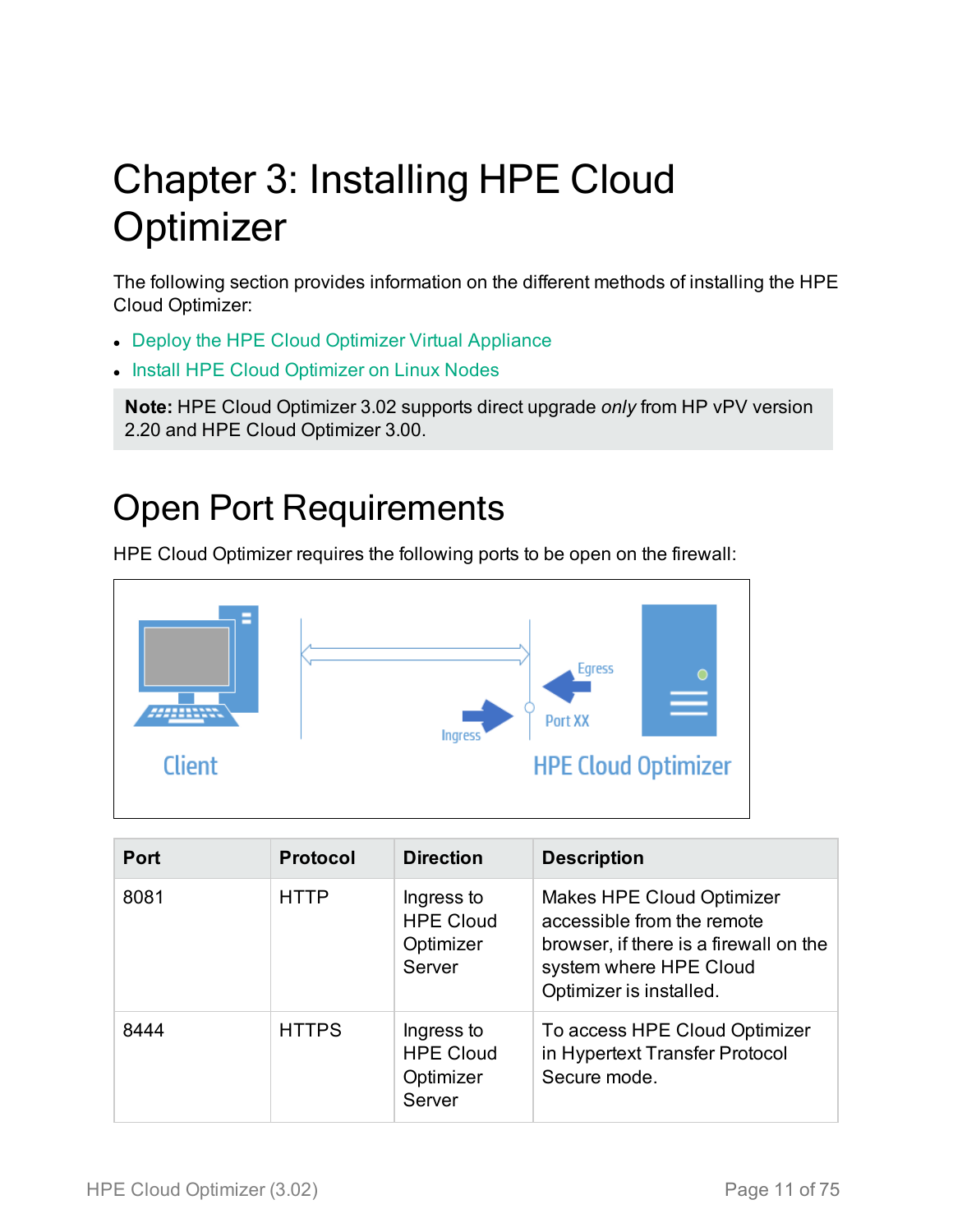| <b>Port</b>             | <b>Protocol</b>   | <b>Direction</b>                                                                                                                                                                         | <b>Description</b>                                                                                                                                                                                                                       |
|-------------------------|-------------------|------------------------------------------------------------------------------------------------------------------------------------------------------------------------------------------|------------------------------------------------------------------------------------------------------------------------------------------------------------------------------------------------------------------------------------------|
| 5480, 5488, and<br>5489 | <b>HTTPS</b>      | Ingress to<br><b>HPE Cloud</b><br>Optimizer<br>Server                                                                                                                                    | To access the Virtual Appliance<br>Management Interface (VAMI).<br>If you are not performing an<br>upgrade of the HPE Cloud<br><b>Optimizer using Virtual Appliance</b><br>upgrade, it is recommended to<br>keep the port 5489 disabled. |
| 383                     | <b>HTTPS</b>      | Bidirectional,<br><b>RCP</b> possible                                                                                                                                                    | For HPE Cloud Optimizer internal<br>communication process                                                                                                                                                                                |
| 5433                    | <b>HTTPS</b>      | Ingress to<br><b>HPE Cloud</b><br>Optimizer<br>Server or<br>Remote<br>Vertica<br>System                                                                                                  | For HPE Cloud Optimizer<br>database requirements (HPE<br>Vertica)                                                                                                                                                                        |
| 443                     | <b>HTTPS</b>      | Ingress to the<br>vCenter<br>Server, HPE<br>Cloud<br>Optimizer<br>does not make<br>direct<br>connection to<br>the vSphere<br>hosts. It<br>makes<br>connection<br>only to the<br>vCenter. | To ensure data collection from<br><b>VMware vSphere targets</b>                                                                                                                                                                          |
| 5671                    | <b>HTTPS</b>      | Ingress to<br><b>OneView</b><br>Server                                                                                                                                                   | To ensure data collection from<br><b>HPE OneView targets</b>                                                                                                                                                                             |
| 135                     | <b>TCP or WMI</b> | Ingress to<br>Windows<br>HyperV hosts                                                                                                                                                    | To ensure data collection from<br>Hyper-V targets. The port between<br>Windows proxy system and Hyper-<br>V host should be open on Hyper-V                                                                                               |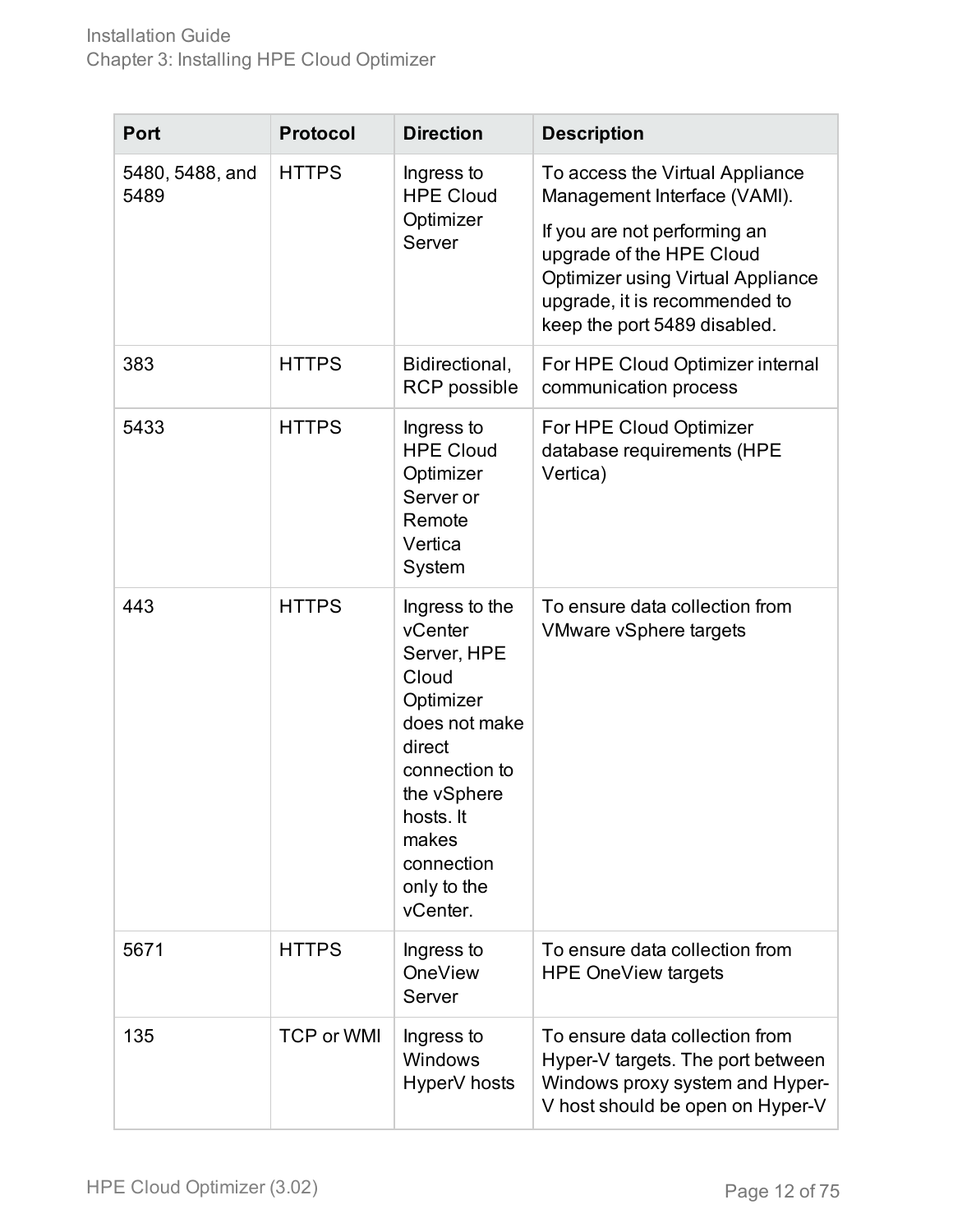| <b>Port</b>                   | <b>Protocol</b>   | <b>Direction</b>                                                                                                        | <b>Description</b>                                                                                                                                  |
|-------------------------------|-------------------|-------------------------------------------------------------------------------------------------------------------------|-----------------------------------------------------------------------------------------------------------------------------------------------------|
|                               |                   |                                                                                                                         | host.                                                                                                                                               |
| 8100                          | <b>HTTPS</b>      | Ingress to<br><b>SCVMM</b><br>system                                                                                    | To ensure data collection from<br><b>SCVMM targets. Port between</b><br>Windows proxy system and<br>SCVMM host should be open on<br>the SCVMM host. |
| 22                            | <b>TCP or SSH</b> | Ingress to<br><b>KVM or XEN</b><br>hosts, Ingress<br>to HPE Cloud<br>Optimizer<br>system for<br>admin/console<br>access | To ensure data collection from<br>KVM and Xen targets                                                                                               |
| 35357 (Admin),<br>8774 (Nova) | <b>HTTPS</b>      | Ingress to<br><b>OpenStack</b><br>controller<br>system                                                                  | To ensure data collection from<br>OpenStack targets.                                                                                                |
| 381                           | <b>HTTP</b>       | Ingress to VM<br>or Physical<br>System<br>running HPE<br>Compute<br>Sensor                                              | To ensure the real time guest OS<br>drill down function works in HPE<br><b>Cloud Optimizer</b>                                                      |
| 9092                          | <b>HTTP</b>       | <b>Bidirectional</b>                                                                                                    | To consume Health State<br>notifications of a VM.                                                                                                   |

**Note**: Virtual Appliance Management Interface (VAMI) on port 5480, 5488, and 5489 is disabled in HPE Cloud Optimizer as part of VA hardening. In case you want to enable VAMI service for upgrade or any other operation, run the following commands to access the VAMI interface:

/etc/init.d/vami-lighttp start

/etc/init.d/vami-sfcb start

If you are not using the VAMI interface, stop the following services: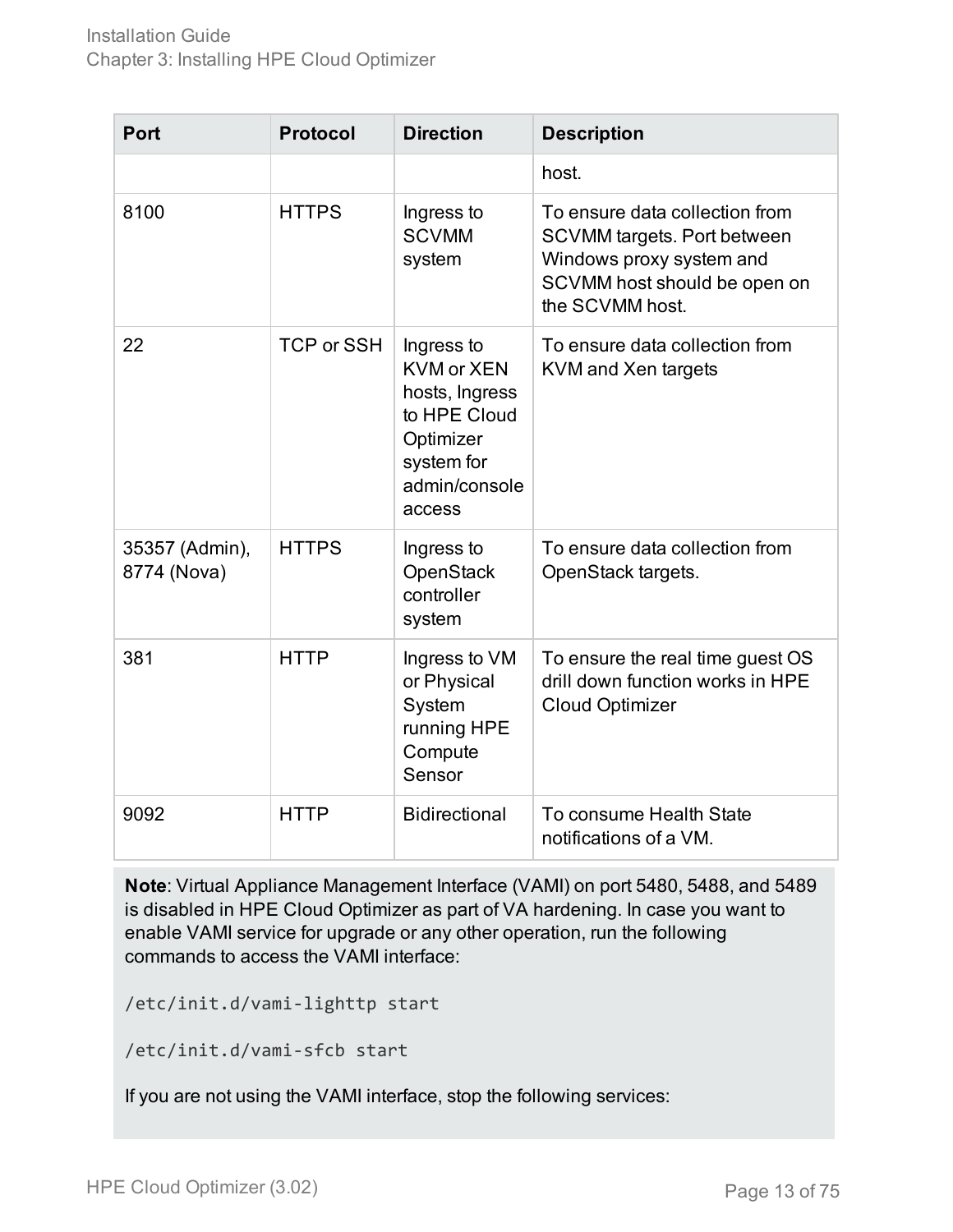/etc/init.d/vami-lighttp stop

<span id="page-13-0"></span>/etc/init.d/vami-sfcb stop

## Deploy the HPE Cloud Optimizer Virtual Appliance

HPE Cloud Optimizer is available as a Virtual Appliance for easy deployment in vCenter. You can use the VMware vSphere Client user interface to deploy the virtual appliance.

The supported VMware vCenter Server versions are 5.0, 5.1, 5.5, and 6.0.

To deploy the HPE Cloud Optimizer virtual appliance, follow these steps:

- 1. Open VMware vSphere Client.
- 2. Type the credentials and click **Login**.
- 3. Select **File > Deploy OVF Template**. The **Deploy OVF Template** window opens.
- 4. Click **Browse** to browse to the location where you have saved the HPE Cloud Optimizer virtual appliance file.
- 5. Click **Next**. The window shows the details of virtual appliance.
- 6. Click **Next**. The End User License Agreement details appear.
- 7. Click **Accept** and then click **Next**.
- 8. Type a name for the virtual appliance in the **Name** field.
- 9. Select where to deploy the virtual appliance from the **Inventory Location** tree. Click **Next**.
- 10. Select the host or cluster where you want the virtual appliance to run. Click **Next**.
- 11. Select the specific host where to run the virtual appliance. Click **Next**.
- 12. Select the storage location where you want to store the virtual machine files. Click **Next**.
- 13. Select the disk format in which you want to store the virtual disks. Click **Next**.
- 14. Type the required Networking Properties and click **Next**. The window shows the details of the deployment.
- 15. Select the **Power on after deployment** check box.
- 16. Click **Finish**. The deployment task starts. After deployment, the virtual appliance name appears in the tree in the VMware vSphere Client user interface.

**Note:** For more information, see the *VMware* documentation. The steps are subject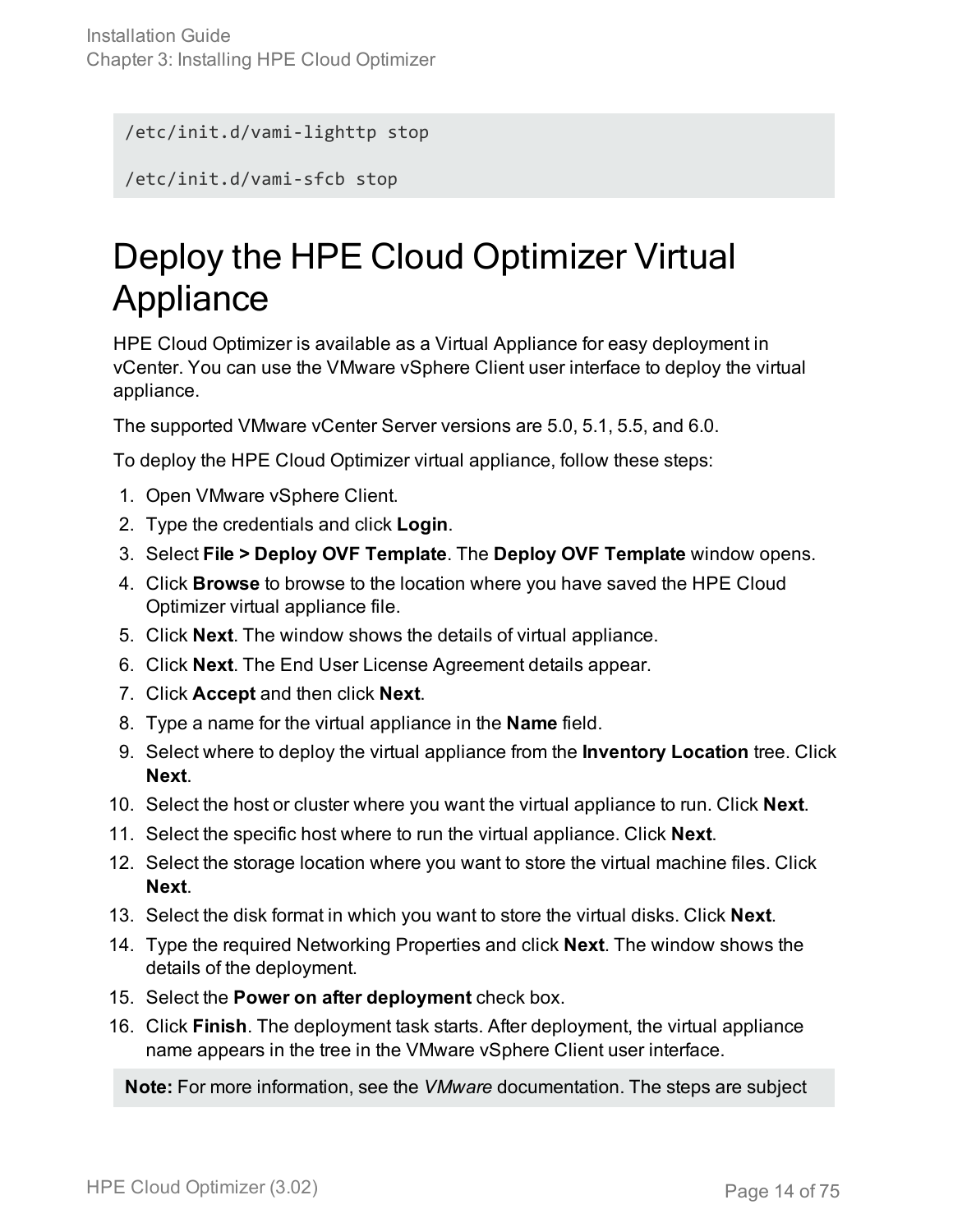to change based on VMware.

#### **Logging in to the Virtual Appliance**

You can log in to the HPE Cloud Optimizer Virtual Appliance using the username as **root**. The default password is **vperf\*viewer** and it is recommended to change the password after logging in.

### <span id="page-14-0"></span>Install HPE Cloud Optimizer on Linux Nodes

#### **Prerequisites for Linux-based Installer**

• Supported Linux distributions:

| <b>Linux Types</b>         | <b>OS Versions</b>                                                                                                                          |
|----------------------------|---------------------------------------------------------------------------------------------------------------------------------------------|
| CentOS                     | 6.4 (64-bit) - Full Installation<br>6.5 (64-bit) - Full Installation                                                                        |
| <b>RHEL</b>                | 6.4 (64-bit) - Full Installation<br>6.5 (64-bit) - Full Installation                                                                        |
| Oracle Enterprise<br>Linux | 6.5 (64-bit) (Red Hat compatible kernel)<br>HPE Cloud Optimizer does not support the unbreakable<br>kernel (kernels with a uel/uek suffix). |

- Install the following runtime libraries (x86\_64) with all dependency packages:
	- libvirt
	- expect
	- $\cdot$  unixODBC
	- $\bullet$  glibc
	- libgcc
	- libstdc++
	- libtool-ltdl
	- $\bullet$  ntpdate
	- libedit
	- $\cdot$  ntp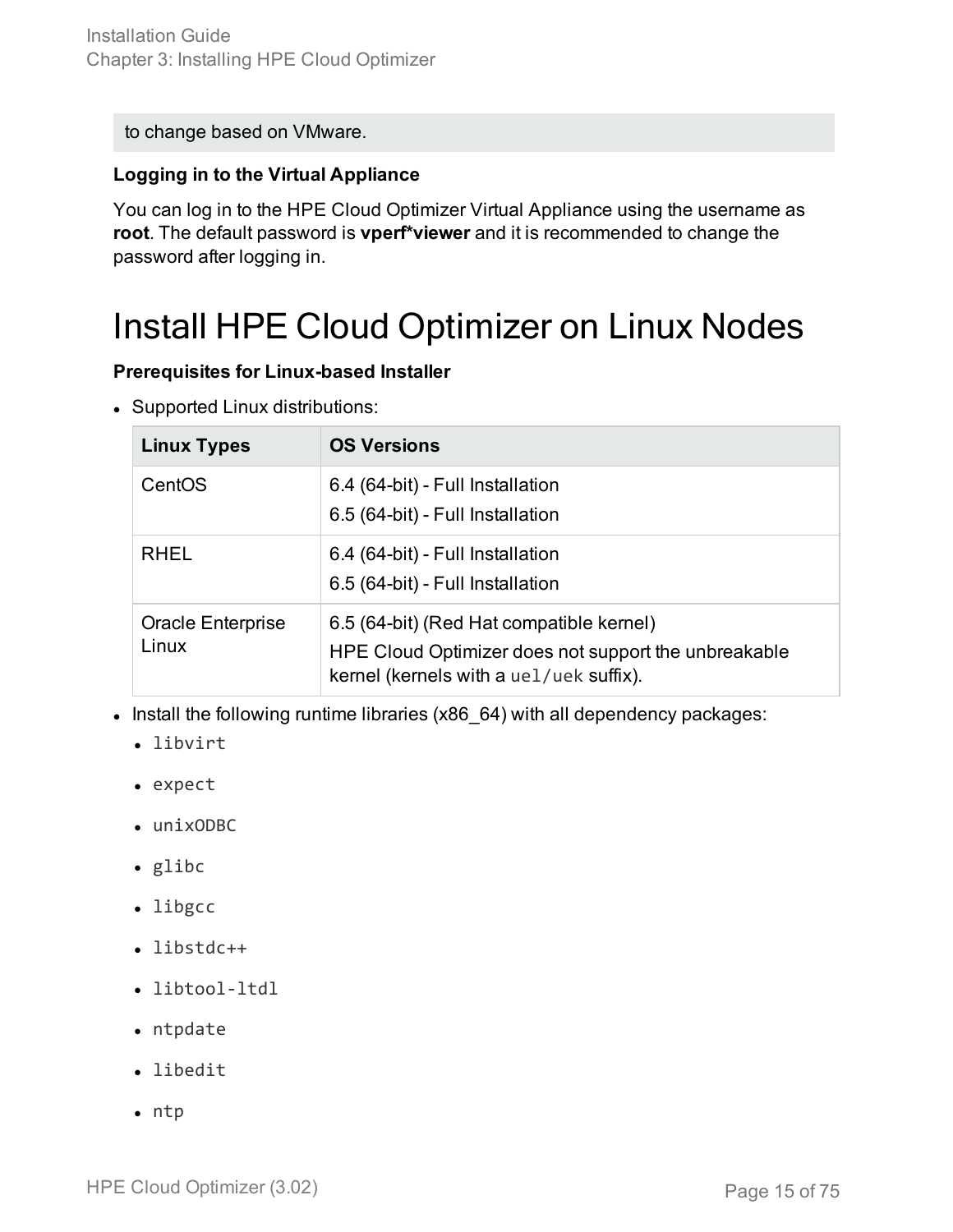Installation Guide Chapter 3: Installing HPE Cloud Optimizer

- $\bullet$  gdb
- mcelog
- sysstat
- ncurses
- $\bullet$  m4
- $\bullet$  sudo
- dialog

To check the packages, use the following command:

rpm -qa | grep -i <packagename>

In this instance,  $\langle$  packagename  $\rangle$  is the name of the package.

- Make sure that the host name assigned to RHEL is a Fully Qualified Domain Name (FQDN) and is resolvable by DNS. If DNS is not configured in the environment, add the IP address machine name mapping in the /etc/hosts file.
- Make sure that the host name assigned is a Fully Qualified Domain Name (FQDN). If DNS is not configured in the environment, add the IP address machine name mapping in the /etc/hosts file.
- Set Date, Time, and Time zone appropriately.
- See open port requirements [here.](#page-10-1)
- Make sure an unzip tool is available in the server where HPE Cloud Optimizer needs to be installed.

#### **Prerequisites for Vertica:**

- HPE Vertica does not support Logical Volume Manager (LVM) on any drive where database files are stored. HPE Cloud Optimizer installer will exit if /var/opt/OV partition is LVM.
- Linux Filesystem type must be either **ext3** or **ext4**. All other filesystem types are not supported.
- HPE Vertica does not support SELinux except when SELinux is running in permissive mode.
- /var/opt/0V partition must have a minimum disk space of 50 GB.
- Swap partition of at least 2 GB or larger is required irrespective of the amount of RAM installed on the system.
- Minimum 1 GB of RAM per logical processor.

For more information on the Prerequisites for HPE Vertica, see *HPE Vertica Analytic Database Installation Guide*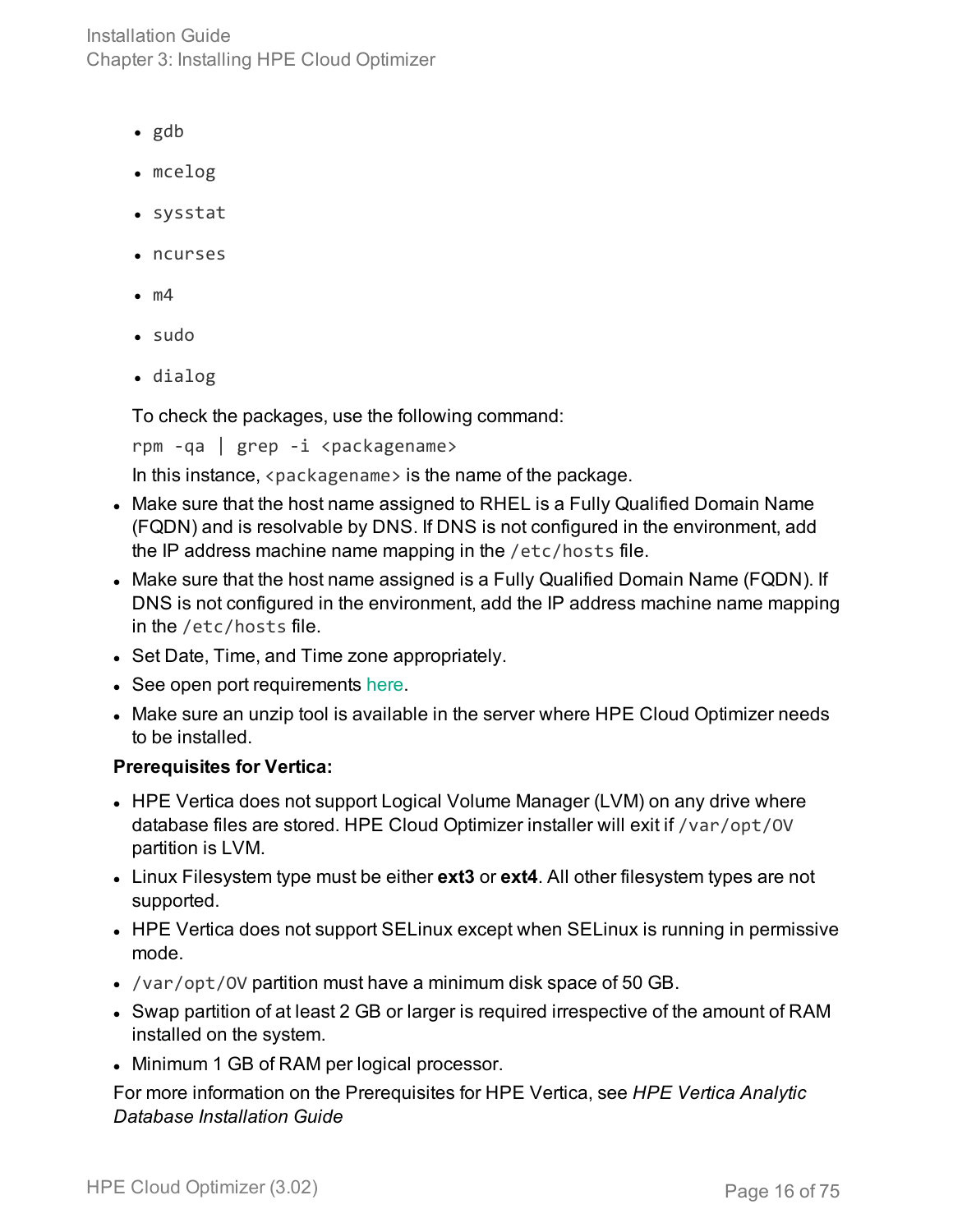You can install HPE Cloud Optimizer by using any of the following procedures:

- Attended [Installation](#page-16-0)
- [Unattended](#page-18-0) Installation

<span id="page-16-0"></span>**Note:** To install HPE Cloud Optimizer on your system, you must log on as root user.

### Attended Installation

To install HPE Cloud Optimizer through Graphical and command line interface, follow these steps:

### **Installing HPE Cloud Optimizer through Graphical Interface**

To install HPE Cloud Optimizer using X11 interface, perform the following tasks:

- 1. Log on as a root user.
- 2. Download and extract the contents of the **tar** file.
- 3. To start installation, if you want to use the X11 terminal window, export the DISPLAY variable to point to an X11 terminal type the following command:

export DISPLAY=*<IP\_Address/system\_name>*:0.0

where, <*IP* Address/system name> is the IP address or the system name of the X11 terminal.

4. Type the following:

```
<Directory where the tar file is extracted>/HPPV_3.02.xxx_
setup.bin
```
The HPE Cloud Optimizer Installation wizard appears. This window displays an introductory message.

**Note:** If you are installing HPE Cloud Optimizer for the first-time on your Linux system, the ovinstallparams.ini file containing the installation parameters is created in the system's temporary directory. During installation, HPE Installer checks for the ovinstallparams.ini file. If HPE Installer detects the ovinstallparams.ini file on your system, a message asking if you want to reuse the values in the file appears.

- Click Yes to use the values in the configuration file as default values.
- Click No to overwrite the existing configuration file.

If HPE Installer does not find the file, the system creates the ovinstallparams.ini file with default values in the temporary directory. To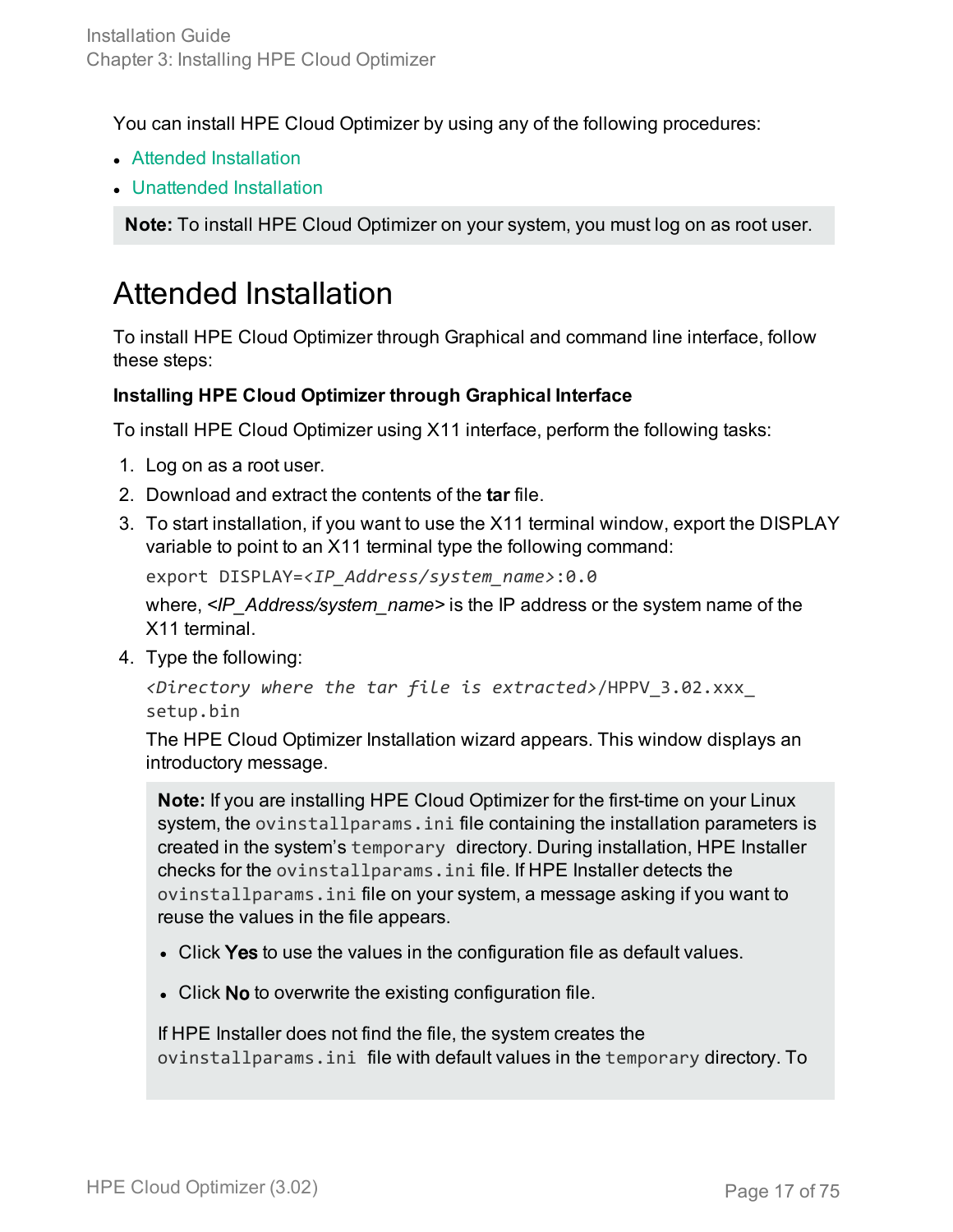save the ovinstallparams.ini data, copy the file to an alternate location, before installing other HPE products.

- 5. On the HPE Cloud Optimizer Installation wizard, click Next. The License Agreement screen appears.
- 6. Read the terms of license agreement. To continue with installation, select **I accept the terms of License Agreement** option. The installation wizard performs install checks.
- 7. Click Next. The Pre-Install Summary screen appears. The screen displays the list of components that will be installed.

**Note**: If any previous version is present on the system, you are prompted to do a forced re-installation of already installed component packages.

8. Click Install.

**Note:** If the installation fails, you can roll back or quit installation. The **Roll Back** option removes the components which are already installed.

Clicking **Quit** stops the installation, but does not uninstall the components installed till then.

When you start HPE Cloud Optimizer installation next time, the Installer prompts you to confirm if you want to resume the installation or uninstall HPE Cloud Optimizer.

- 9. Click Details tab and expand the components tree to view the list of components.
- 10. To view the log file on your system, click View Log Files.
- 11. Click Done to complete the installation.

**Note:** If the system needs a restart, the following message appears after installation is complete: "*You may need to restart your system for the configuration changes made to the system to take effect. Would you like to quit this installation?"*.

It is recommended that you restart your system after installation.

### **Installing HPE Cloud Optimizer through Command Line Interface**

To install HPE Cloud Optimizer through Command Line interface, follow these steps:

- 1. Log on as a root user.
- 2. Download the **.tar** file. Extract the contents of the **.tar** file.
- 3. Run the following command:

If you are installing HPE Cloud Optimizer on a stand-alone system: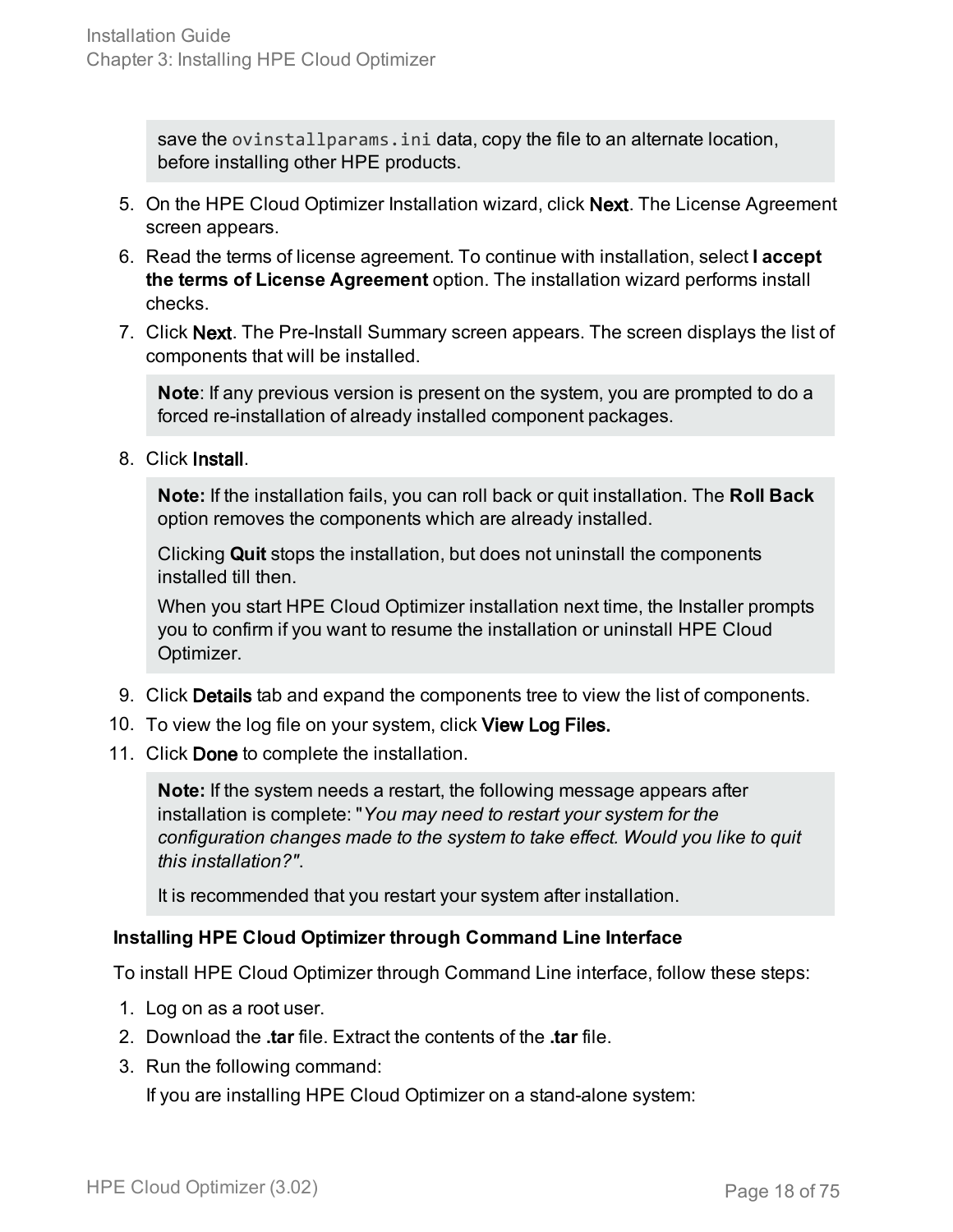### *<Directory where the tar file is extracted>*/**HPPV\_3.02.xxx\_setup.bin**

If you have configured the locale of the system to one of the following languages: English, Japanese, and Simplified Chinese, the installer prompts you to select the language at the beginning of the installation. You will have the option of choosing the language to which your system locale is set. If the system locale is set to any other language apart from these, the installer displays only 'English'.

- 4. When the prompt, **I accept the terms of the License Agreement** for the License information appears, type **Y** to accept the terms and continue installation. The installer checks all the Install Requirements.
- 5. Click **Enter** to continue. The pre-installation summary appears.

**Note**: If any previous version is present on the system, you are prompted to do a forced re-installation of already installed component packages.

6. Click **Enter** to continue.

When the installation is complete, you will receive a message which states that the installation was completed successfully.

### <span id="page-18-0"></span>Unattended Installation

To perform unattended installation, follow these steps:

- 1. Log on as a root user.
- 2. Download the **.tar** file. Extract the contents of the **.tar** file.
- 3. Go to the directory where the **.tar** file is extracted.
- 4. Type the following syntax at the command prompt:

**./HPPV\_3.02.xxx\_setup.bin -i silent**

**Note:** If the installer finds a working installation of HPE Cloud Optimizer, it will uninstall HPE Cloud Optimizer when you run the -i silent command. If not, it will install HPE Cloud Optimizer.

5. To verify the installation, check the log files.

You can view the HPE Cloud Optimizer installer log file at /tmp/HPOvInstaller/HPPVInstallLog.txt

### <span id="page-18-1"></span>Verify the Installation

On successful installation: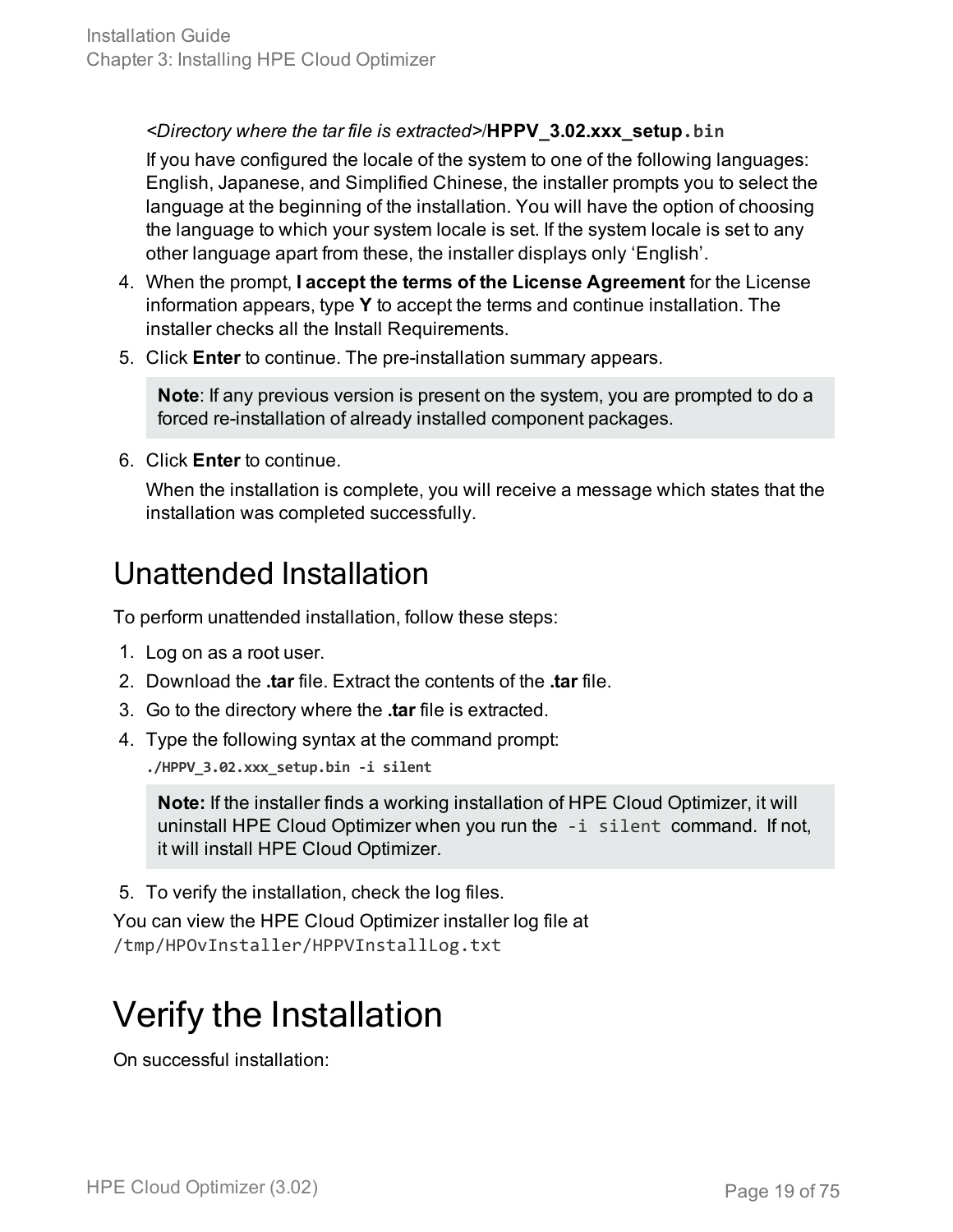- The Linux systems display the application directory and data directory paths.
- To view install log files see the following:

For Linux: /tmp/HPPV\_3.xx.xxx\_HPPVInstaller.txt

/var/tmp/HPOvInstaller/PerfUtil-mm-dd-yyyy.log.0

In this instance, mm indicates the month, dd indicates the day, and yyyy indicates the year. The file name indicates the time stamp when the install was performed.

It is recommended to change the HPE Cloud Optimizer system default password for improved security. For more information see, Modifying Default [Password](#page-53-0).

### <span id="page-19-0"></span>Running HPE Cloud Optimizer as a Non-root User (for vSphere Datasource)

The HPE Cloud Optimizer supports non-root users. After installation, by default HPE Cloud Optimizer runs as a root user. However, for security reasons, you can configure it to run as a non-root user. A non-root user has fewer privileges than the root user.

### **Follow these steps to add a non-root user and configure HPE Cloud Optimizer to run as a non-root user:**

1. Log on as a root user and stop the service.

ovc -kill

2. Add a non-root user.

useradd <User> passwd <Password for User>

3. Create a group and add the user to the group.

groupadd <Group>

usermod -a -G <Group> <User>

4. Provide permission for files and libraries to the group using ovswitchuser.sh script.

```
/opt/OV/bin/ovswitchuser.sh -existinguser <User> -existinggroup
<Group>
```
In this instance,

<User> is the name of the user operating HPE Cloud Optimizer.

<Group> is the name of the group that the user belongs.

You can use this command to give <group> full control of all files in the HPE Cloud Optimizer data directory and also full control of all installed packages. If you previously started the command and specified a different group, the command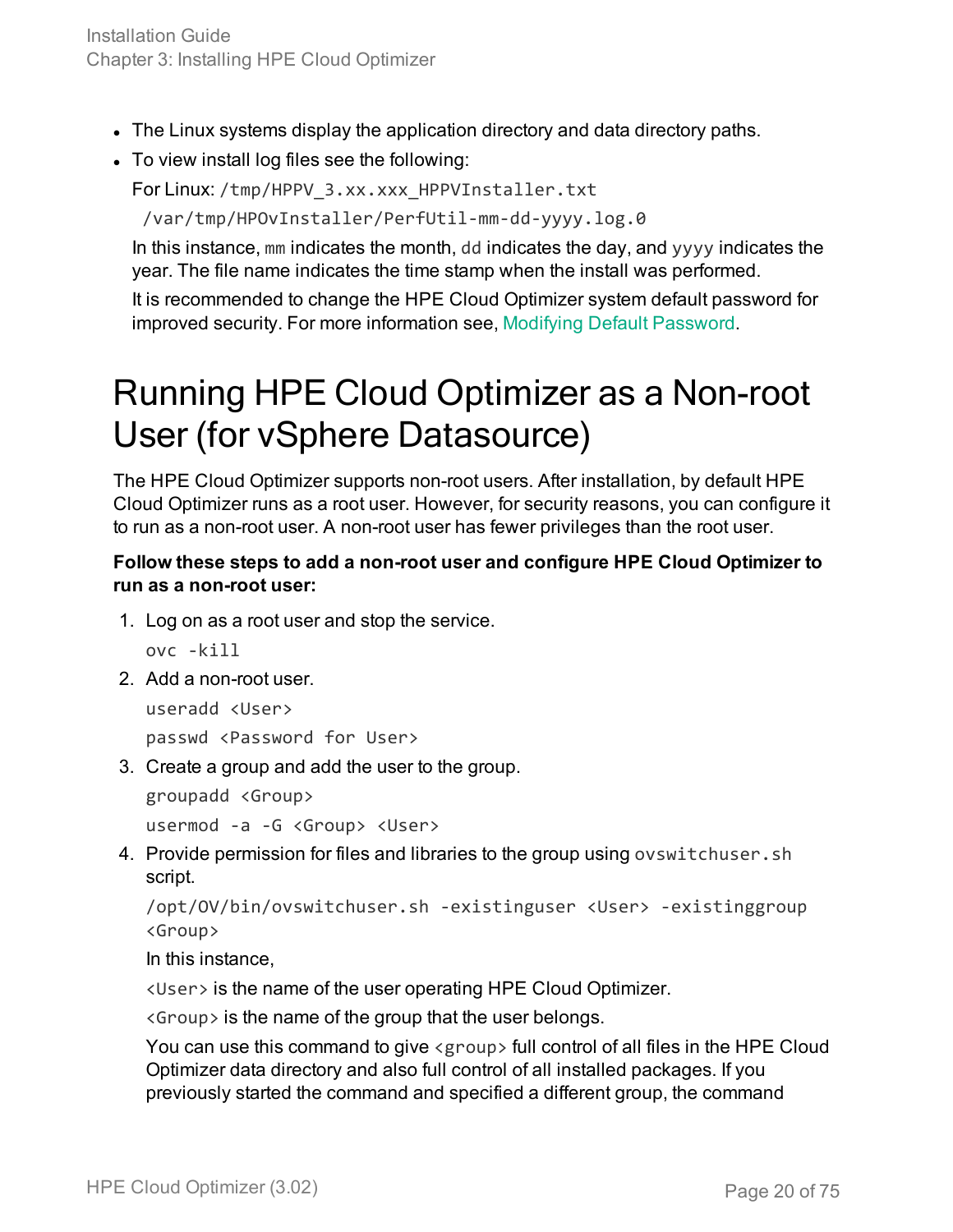removes control of the files for the previous group. The group ID flag is set on the HPE Cloud Optimizer data directories. This flag means that the group that you specify will also own any new files and sub-directories in the HPE Cloud Optimizer base directories.

**Note**: The command assigns the user rights required for basic functionality at group level, not to the individual user. It is advisable to create a new group specifically for the HPE Cloud Optimizer user, and add the HPE Cloud Optimizer user as a member.

**Note**: Make sure to stop all the HPE Cloud Optimizer processes before you start using ovswitchuser.sh.

5. Change the group ownership and group write permission of the following folders for the non-root user:

```
/bin/chown -R :<group> /opt/OV/www/webapps/PV/datafiles
/bin/chmod -R g+w /opt/OV/www/webapps/PV/datafiles
```
/bin/chown -R :<group> /tmp/HPOvInstaller /bin/chmod -R g+w /tmp/HPOvInstaller

```
/bin/chown -R :<group> /opt/OV/newconfig/OVPM/corepack
```

```
/bin/chmod -R g+w /opt/OV/newconfig/OVPM/corepack
```

```
/bin/chown -R :<group> /opt/OV/newconfig/OVPM/smepack
```

```
/bin/chmod -R g+w /opt/OV/newconfig/OVPM/smepack
```
/bin/chmod g+w /var/opt/OV/conf/PV/viserver.properties

/bin/chmod -R ug+w /var/opt/OV/conf/perf/

/bin/chown -R :<group> /opt/OV/nonOV/tomcat/b/logs

/bin/chmod -R g+w /opt/OV/nonOV/tomcat/b/logs

6. Run the following commands to ensure that after reboot the OV processes run as a non-root user.

```
/opt/OV/bin/ovconfchg -ns ctrl.sudo -set OV_SUDO_USER <User>
/opt/OV/bin/ovconfchg -ns ctrl.sudo -set OV_SUDO_GROUP <Group>
/opt/OV/bin/ovconfchg -ns eaagt -set MODE NPU
```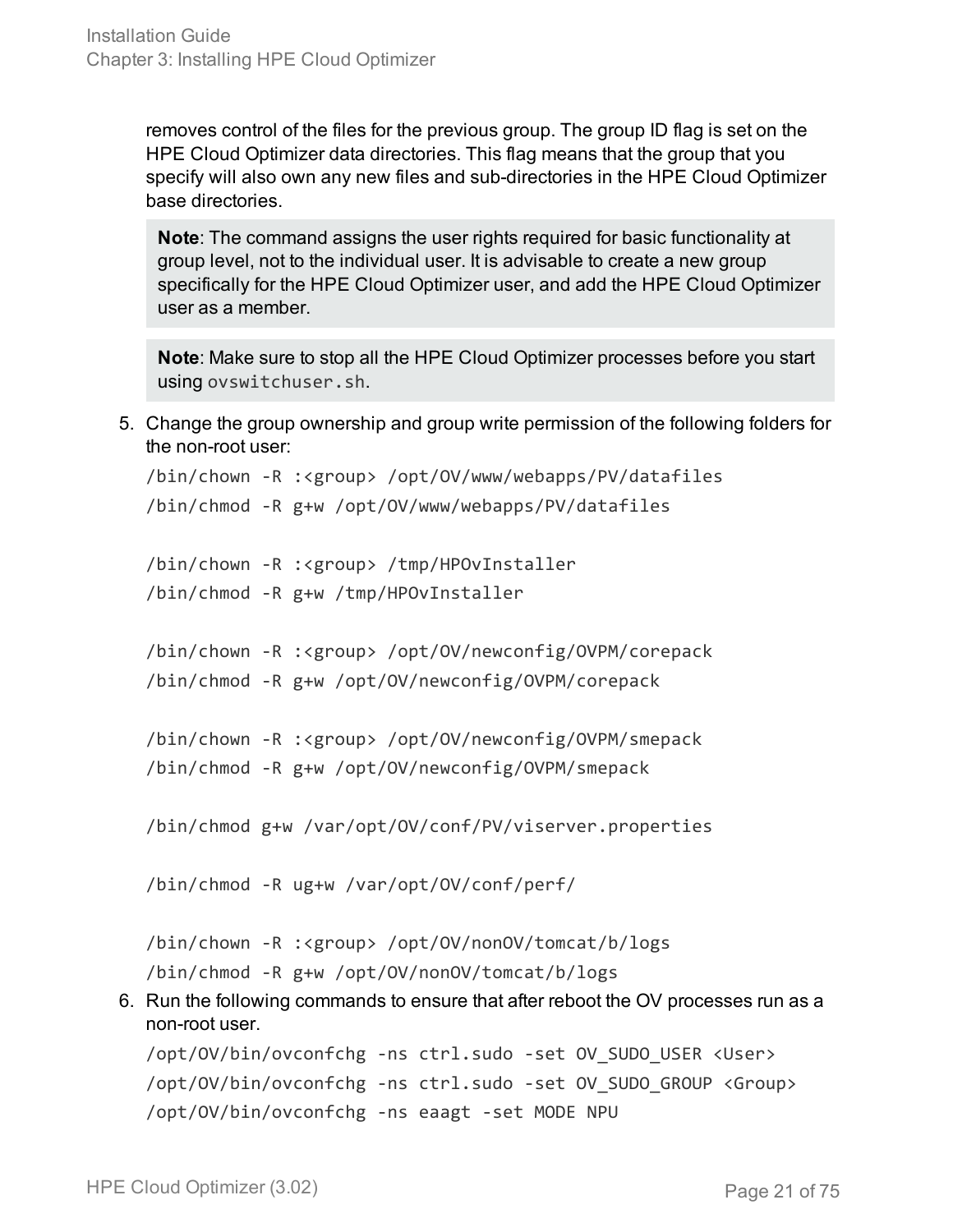In this instance,

<User> is the name of the non-root user.

<Group> is the group in which the non-root user belongs.

- 7. Change the BBC port and chroot path. /opt/OV/bin/ovconfchg -ns bbc.cb -set SERVER\_PORT <port> <port> Any port, which is not reserved. Example, 10383 is a non-reserved port and can be used. /opt/OV/bin/ovconfchg -ns bbc.cb -set CHROOT\_PATH /
- 8. Change the port for HPCS server process by opening the following file: /var/opt/OV/shared/server/hpcsrv/hpcsrv.conf

[hpcs.runtime]

port=<PORT> Any port, which is not reserved.

Example, 10381 is a non-reserved port and can be used.

9. Log on as the non-root user.

su - <User> or Log on as <User>

10. Start the service.

```
ovc -start
```
Run the following command to check if pvcd is running as non-root user:

```
ps -eaf | grep -i pvcd
```
11. For licensing:

Follow these steps to start the evaluation license:

- a. Log on to the HPE Cloud Optimizer user interface.
- b. Go to **Settings** > **License**.
- c. In the License Status section, click **Start Evaluation License**.

Follow these steps to import the license:

- a. Log on to the HPE Cloud Optimizer user interface.
- b. Go to **Settings** > **License**.
- c. In the License Status section, click **Import License**. The Manage License page opens.
- d. Enter the license key and click **Import License**.

**Note**: pv command must be run as superuser. When pv command is run as a non-root user, following error appears: *ERROR: This function must be executed by superuser (root)*

12. Add a target from the user interface, **Settings** > **Add Datasource**, or non-root user console.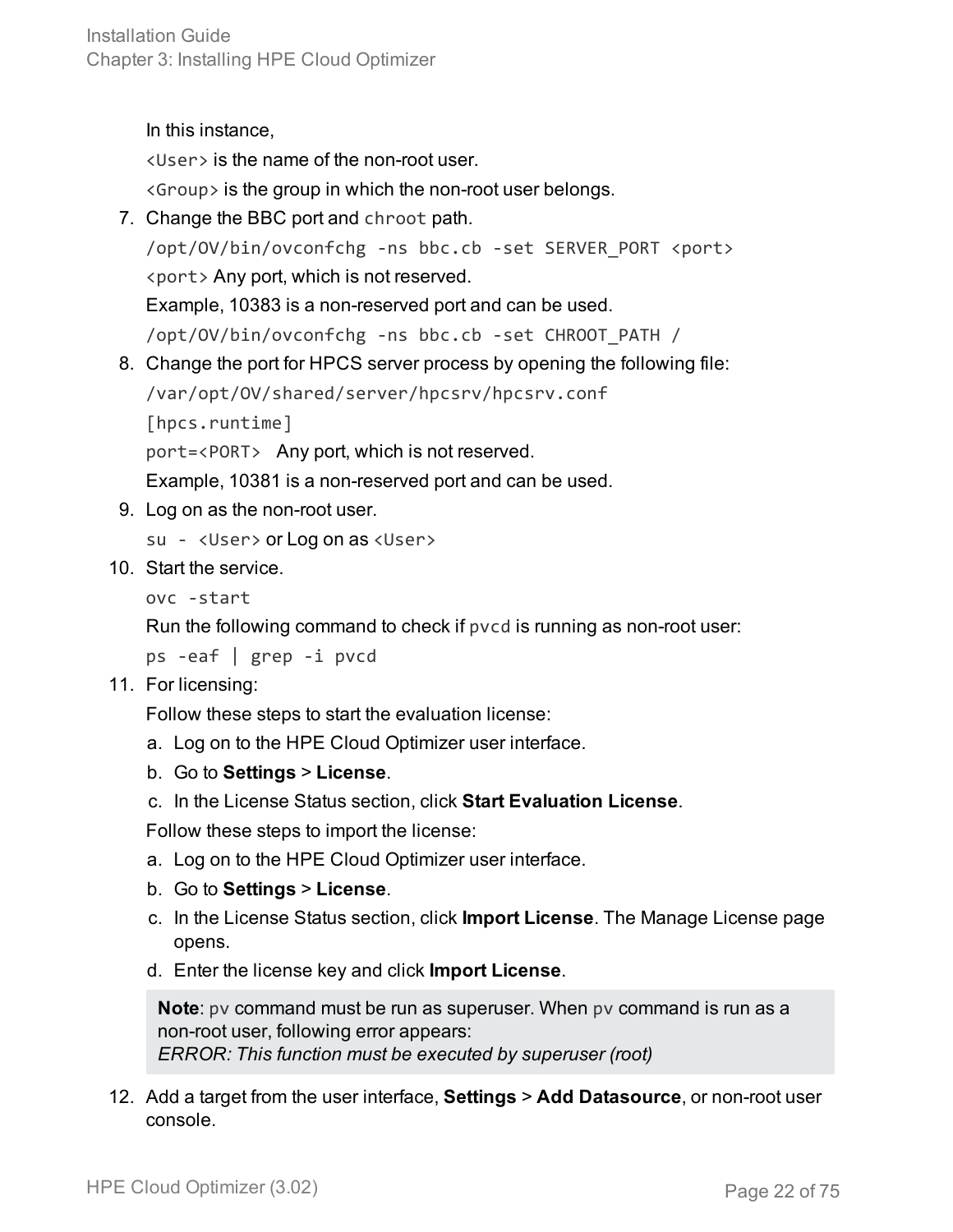Installation Guide Chapter 3: Installing HPE Cloud Optimizer

```
/opt/OV/bin/pvconfig -at -ty VCENTER -t xx.xxx.xx.xxx -u
<UserName> -p <Password>
/bin/chmod -R g+w /var/opt/OV/tmp/vcenter
```
### **For BSM/OMi Integration**

Certificate exchange with OMi during OMi integration fails while running HPE Cloud Optimizer as a Non-root User. Follow these steps to enable certificate exchange between OMi and HPE Cloud Optimizer servers:

1. Configure OMi server to use the proper communication ports, with HPE Cloud Optimizer hostname or IP.

```
/opt/OV/bin/ovconfchg -edit
[bbc.cb.ports]
PORTS=<hostname/ip>:<port>
```

```
/opt/OV/bin/ovconfchg -ovrg server -edit
[bbc.cb.ports]
PORTS=<hostname/ip>:<port>
```
Use ; as separator to configure more than one hostname:port pairs.

```
For example, PORTS=abc.xyz.com:10383; def.ghi.com:10383
```
2. On the OMi Server, restart the BBC process.

/opt/OV/bin/ovc -restart ovbbccb

3. Test that the communication between HPE Cloud Optimizer to OMi Server is working.

/opt/OV/bin/bbcutil -ping http://<OMi server FQDN or IP>:383

4. Test that the communication between the OMi server to HPE Cloud Optimizer is working.

```
/opt/OV/bin/bbcutil -ping http://<HPE Cloud Optimizer FQDN or
IP>:<port>
```
This port must be the port configured in step 1.

5. To start the certificate exchange, run the following command on HPE Cloud Optimizer machine.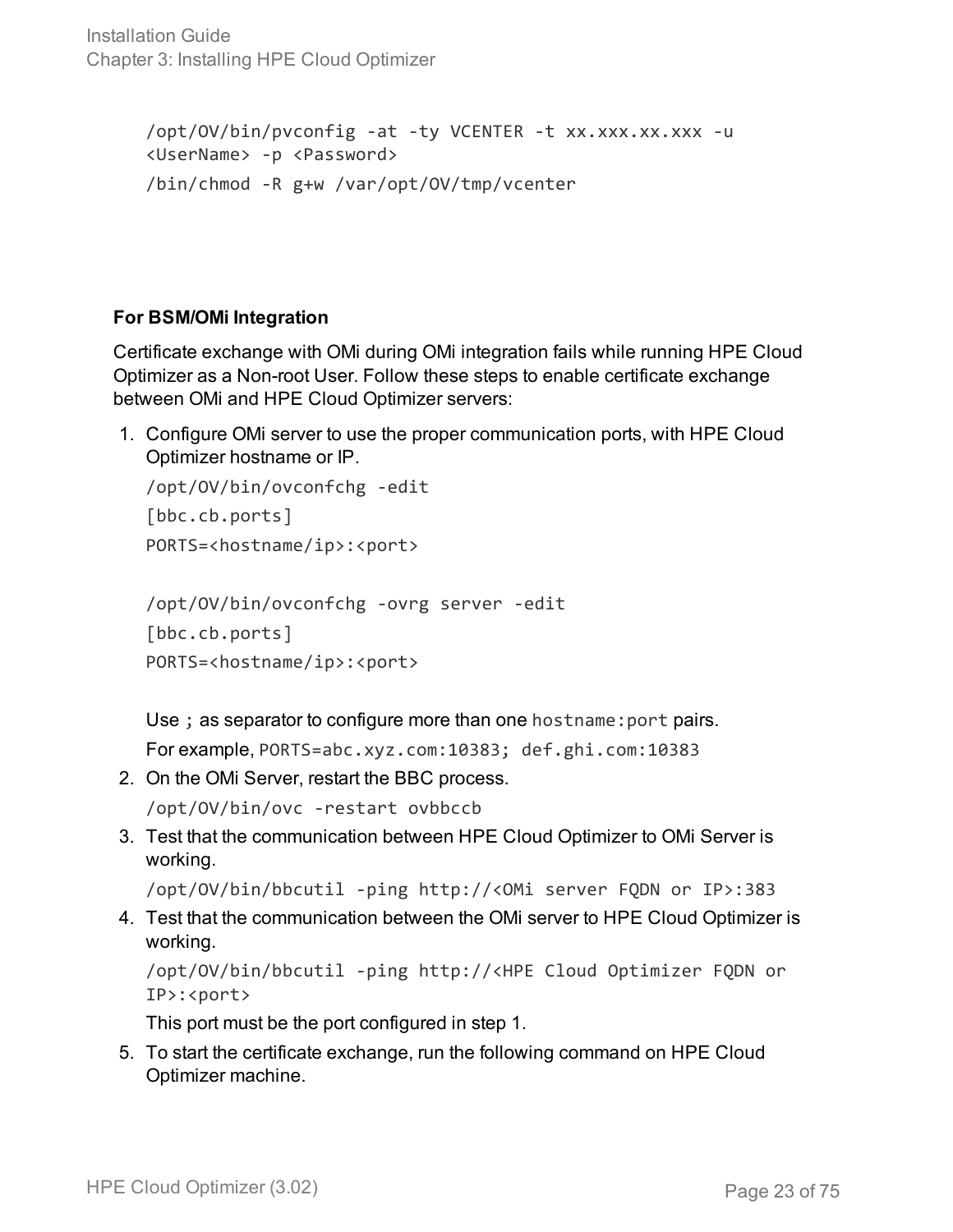/opt/OV/bin/OpC/install/opcactivate -srv <OMi Server> -cert\_srv <OMi Server>

6. On OMi server, grant the certificate for the HPE Cloud Optimizer machine.

Go to, **Administration** > **Setup and Maintenance** > **Certificate Requests**, rightclick HPE Cloud Optimizer machine and select **Grant Item**.

7. Refresh and check if the certificate exchange is successful.

On the HPE Cloud Optimizer machine, run the following command:

/opt/OV/bin/ovcert -list

#### **For SHR/OBR Integration**

Collection fails for SHR/OBR for a non-root user. On the SHR/OBR machine, you need to change the BBC port and the User information for SHR/OBR integration to work. Follow these steps to enable collection for a non-root user:

**Note**: See the *HPE OBR Content Pack for HPE Cloud Optimizer* user guide for integration between HPE Cloud Optimizer and OBR. You need to make the following changes for a non-root user while configuring HPE Cloud Optimizer details after installation.

1. Go to the following location in the OBR machine:

For Windows: %PMDB\_HOME%/config/vPV

For Linux: \$PMDB\_HOME/config/vPV

2. Open the vPVConfiguration.xml file and update the HPE Cloud Optimizer instance details.

<vPVInstances>

<vPVInstance>

<vPVInstanceCount>vPV instance identifier</vPVInstanceCount>

<vPVTarget>vPV instance name</vPVTarget>

 <BBCPort>Non-reserved port, configured in HPE Cloud Optimizer.</BBCPort>

<username>Non-root user configured for HPE Cloud Optimizer.</username>

<password></password>

</vPVInstance>

</vPVInstances>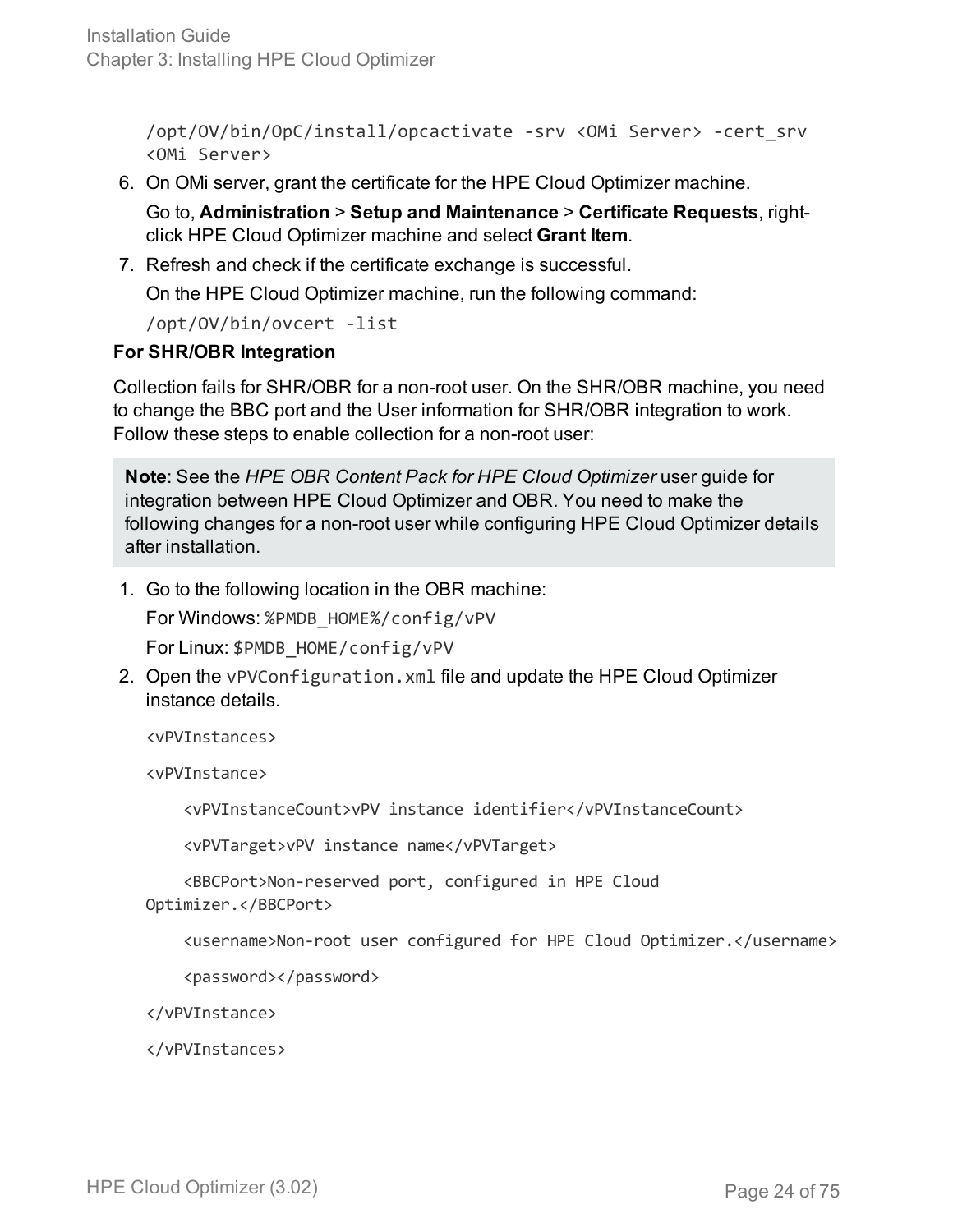**Note**: There is no need to provide the password here. You can configure multiple instances of HPE Cloud Optimizer.

```
For example:
<vPVInstances>
<vPVInstance>
        <vPVInstanceCount>1</vPVInstanceCount>
        <vPVTarget>10.10.XX.XX</vPVTarget>
        <BBCPort>Non-reserved port, configured in HPE Cloud
Optimizer.</BBCPort>
        <username>Non-root user configured for HPE Cloud
Optimizer.</username>
        <password></password>
</vPVInstance>
</vPVInstances>
<vPVInstances>
<vPVInstance>
        <vPVInstanceCount>2</vPVInstanceCount>
        <vPVTarget>10.10.XX.XX</vPVTarget>
        <BBCPort>Non-reserved port, configured in HPE Cloud
Optimizer.</BBCPort>
        <username>Non-root user configured for HPE Cloud
Optimizer.</username>
        <password></password>
</vPVInstance>
</vPVInstances>
```
- 3. Save the file.
- 4. From command prompt, run the command Perl vPVUpdatePassword.pl <vpv instance name> <password> at the following path: For Windows: %PMDB\_HOME%/config/vPV

For Linux: \$PMDB\_HOME/config/vPV

5. Verify that the password is updated in the **vPVConfiguration.xml** file.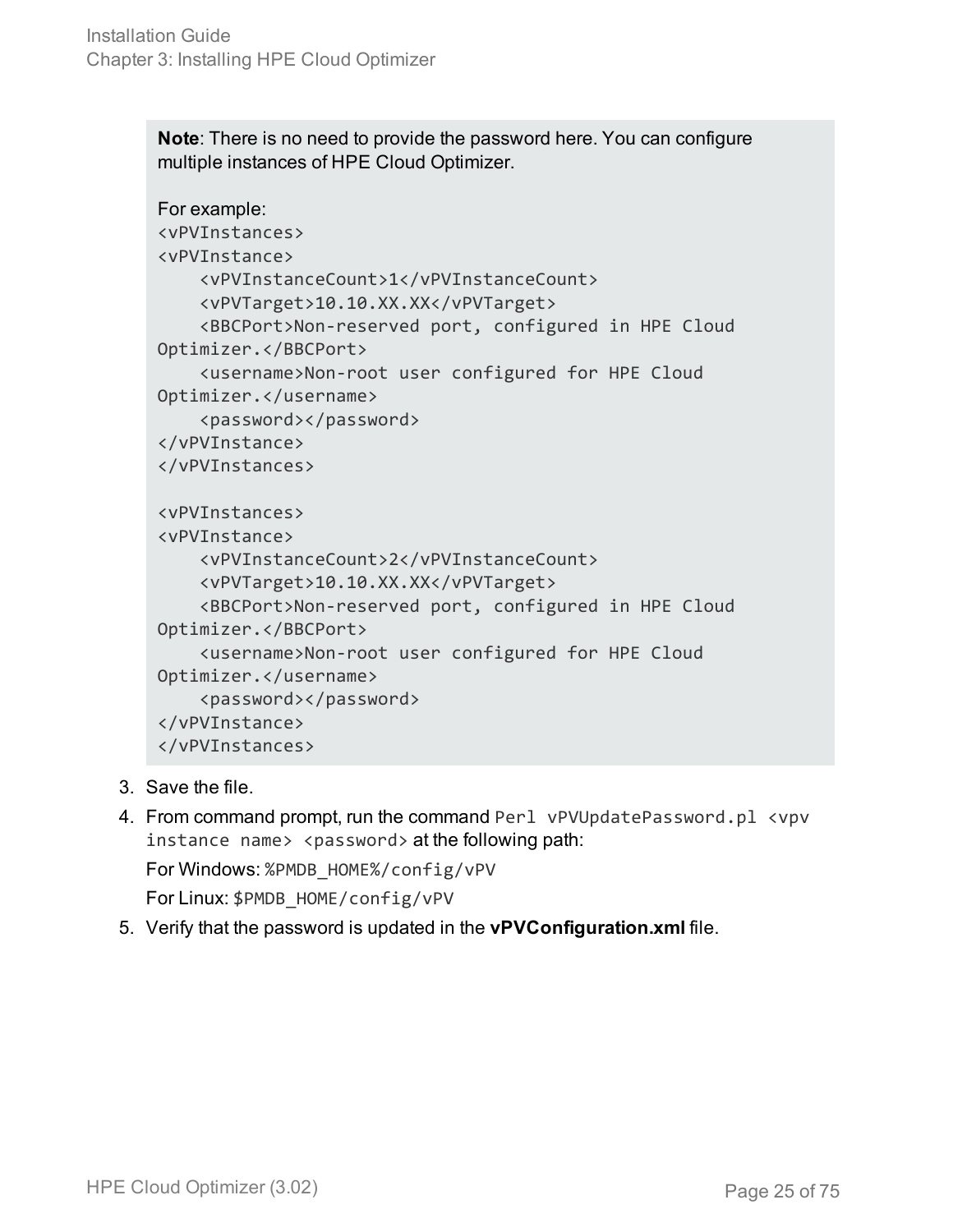# <span id="page-25-0"></span>Chapter 4: Upgrading Earlier Versions to HPE Cloud Optimizer 3.02

You can directly upgrade HPE Cloud Optimizer 3.02 only from versions HP vPV 2.20 and HPE Cloud Optimizer 3.00. The following table lists the supported upgrade scenarios:

| <b>Upgrade Scenario</b>                                                | <b>Procedure</b>                                                      |
|------------------------------------------------------------------------|-----------------------------------------------------------------------|
| <b>Upgrade HPE Cloud Optimizer</b><br>3.00 to HPE Cloud Optimizer 3.02 | You can upgrade to HPE Cloud Optimizer 3.02<br>in the following ways: |
|                                                                        | • Upgrading HPE Cloud Optimizer using the<br><b>Installer</b>         |
|                                                                        | • Upgrading HPE Cloud Optimizer using the<br><b>Virtual Appliance</b> |
| Upgrade HP vPV 2.20 to HPE<br>Cloud Optimizer 3.02                     | You can upgrade to HPE Cloud Optimizer 3.02<br>in the following ways: |
|                                                                        | • Upgrading HPE Cloud Optimizer using the<br><b>Installer</b>         |
|                                                                        | • Upgrading HPE Cloud Optimizer using the<br><b>Virtual Appliance</b> |

To upgrade, when HPE Operations Agent is installed, follow these steps:

- 1. Upgrade HPE Cloud Optimizer 3.01 to HPE Cloud Optimizer 3.02.
- 2. Upgrade HPE Operations Agent from earlier version to 12.01.

Coexistence with HPE Operations Agent

- HPE Cloud Optimizer 3.00 supports HP Operations Agent 11.14.
- HPE Cloud Optimizer 3.02 supports HPE Operations Agent 12.01.

**Note**: If you have HPOM or HPE OMi integration, you must upgrade HPE Operations Agent to 12.01.

**Note**: Upgrading HPE Cloud Optimizer takes a significant amount of time. You cannot directly upgrade HPE Cloud Optimizer from HP vPV 1.00, 1.10, 1.20, or 2.00. Also, make sure that you take a snapshot of HP vPV 2.20 or HPE Cloud Optimizer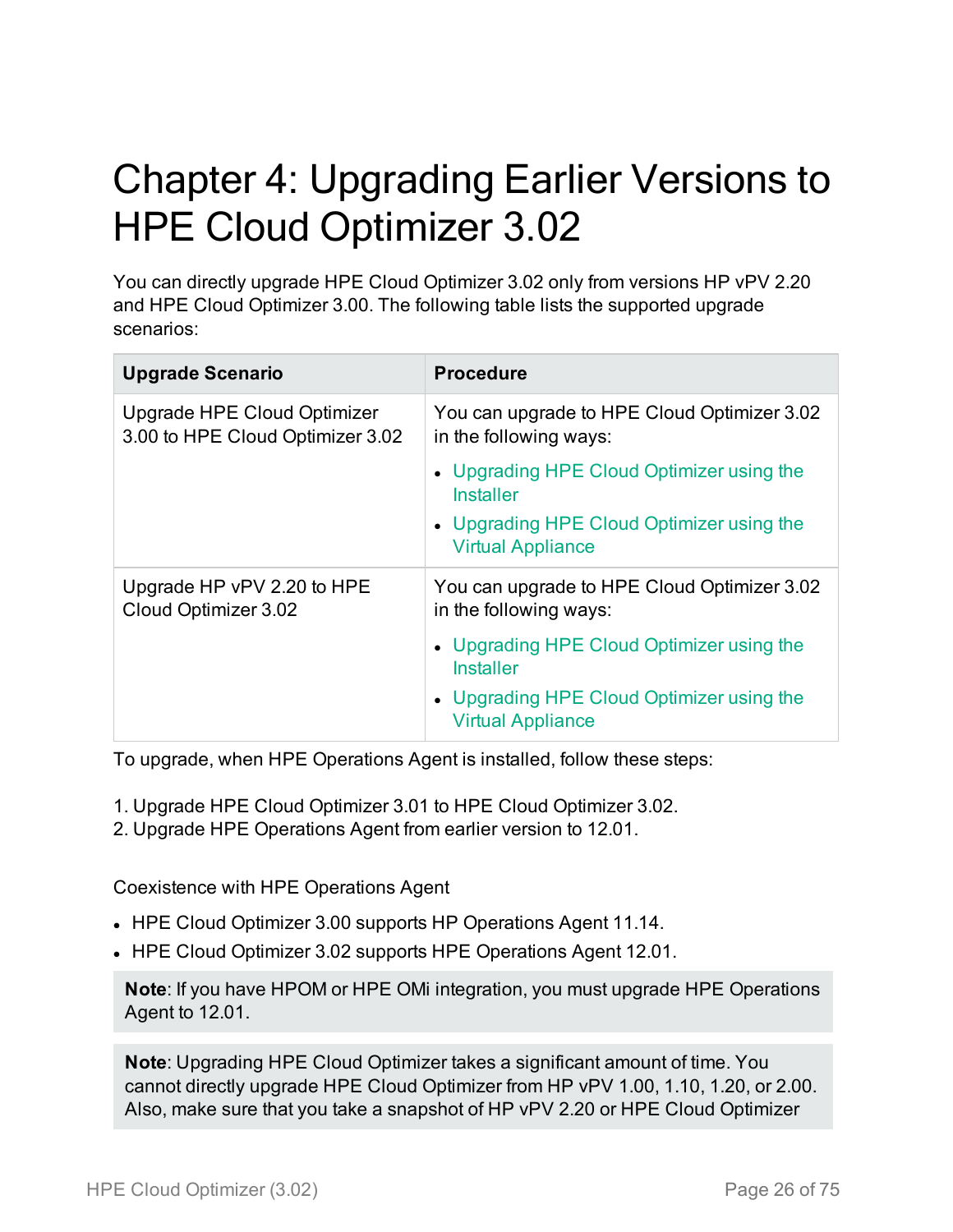3.00 machine before upgrading to HPE Cloud Optimizer 3.02 as rollback is not supported.

Check for the availability of the VAMI service (vami-lighttp and vami-sfcb). If this service is available proceed with upgrading using the Virtual Appliance.

### <span id="page-26-0"></span>Upgrading HPE Cloud Optimizer using the **Installer**

If you already have an earlier version of HPE Cloud Optimizer installed in your environment and want to upgrade to version 3.02, you can upgrade using **.tar** file. Download the **.tar** file on your local machine and install HPE Cloud Optimizer on the VM.

To install HPE Cloud Optimizer on a VM, see "Install HPE Cloud [Optimizer](#page-14-0) on Linux Nodes" on [page 15.](#page-14-0)

**Note**: HPE Cloud Optimizer recommends that you restart your system after upgrade. After the restart, you must start the HPE Cloud Optimizer server by running the following command:

pv start

### <span id="page-26-1"></span>Upgrading HPE Cloud Optimizer using the Virtual Appliance

If you already have an earlier version of HPE Cloud Optimizer deployed on the virtual appliance and want to upgrade to version 3.02, you can do it in the following two ways:

- <sup>l</sup> **Using CDROM [Updates](#page-26-2) (Using .iso)**
- <sup>l</sup> **Using Specified [Repository](#page-27-0) (Using .zip)**

**Note**: You have to reboot the system for HPE Cloud Optimizer 3.02 VA upgrade because there is a Kernel package update.

### <span id="page-26-2"></span>**Using CDROM Updates (Using .iso)**

- 1. Log on to VMware vSphere Client.
- 2. In the left tree pane, select the HPE Cloud Optimizer machine that is to be upgraded.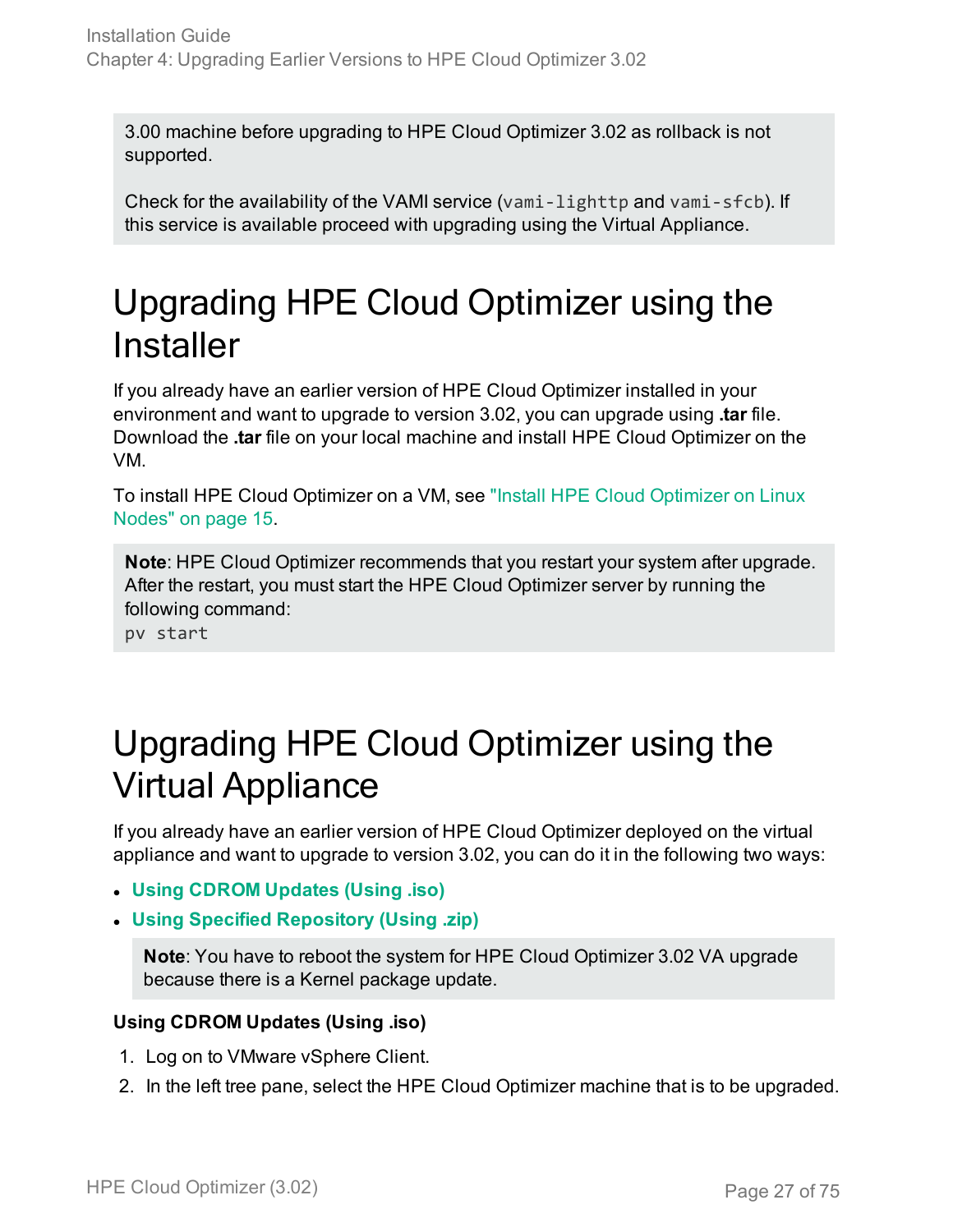- 3. Click the **Connect/disconnect CD/DVD devices of the virtual machine** icon. Select **CD/DVD drive1**.
- 4. Click **Connect to ISO image on local disk**.

Windows Explorer appears.

- 5. Select the HPECO\_VA\_3.02.xxx\_UPDATE.iso file and click **Open**.
- 6. In the HPE Cloud Optimizer interface, click the **Settings**  $\ddot{\bullet}$  icon.

**Note**: Before proceeding with next step, make sure the VAMI service is running. If the service is not running, execute the following commands to run the service:

```
/etc/init.d/vami-lighttp start
/etc/init.d/vami-sfcb start
```
- 7. Launch the HPE Cloud Optimizer Virtual Appliance Management web interface using the **Launch Cloud Optimizer Virtual Appliance Management** link.
- 8. Log on to the HPE Cloud Optimizer Virtual Appliance using the username as **root**. The default password is **vperf\*viewer**.
- 9. Click **Update** tab. The **Update Status** page appears.
- 10. Click **Settings**. The **Update Settings** page appears.
- 11. In the **Update Repository** section, select **Use CDROM Updates**.
- 12. Click **Status**. The **Update Status** page appears.
- 13. Click **Check Updates**. The available updates appear.
- 14. Select the update and click **Install Updates**. The upgrade process begins.
- 15. After the upgrade process is complete, 'HPE Cloud Optimizer 3.02 upgrade has been successfully completed.' message appears.

### <span id="page-27-0"></span>**Using Specified Repository (Using .zip)**

- 1. Download and unzip HPECO\_VA\_3.02.xxx\_UPDATE.zip in the Web folder at the server (Web or FTP) location.
- 2. In the HPE Cloud Optimizer interface, click the **Settings**  $\clubsuit$  icon.

**Note**: Before proceeding with next step, make sure VAMI service is running. If the service is not running, execute the following commands to run the service:

```
/etc/init.d/vami-lighttp start
/etc/init.d/vami-sfcb start
```
3. Access the HPE Cloud Optimizer Virtual Appliance Management web interface using the **Launch Cloud Optimizer Virtual Appliance Management** link.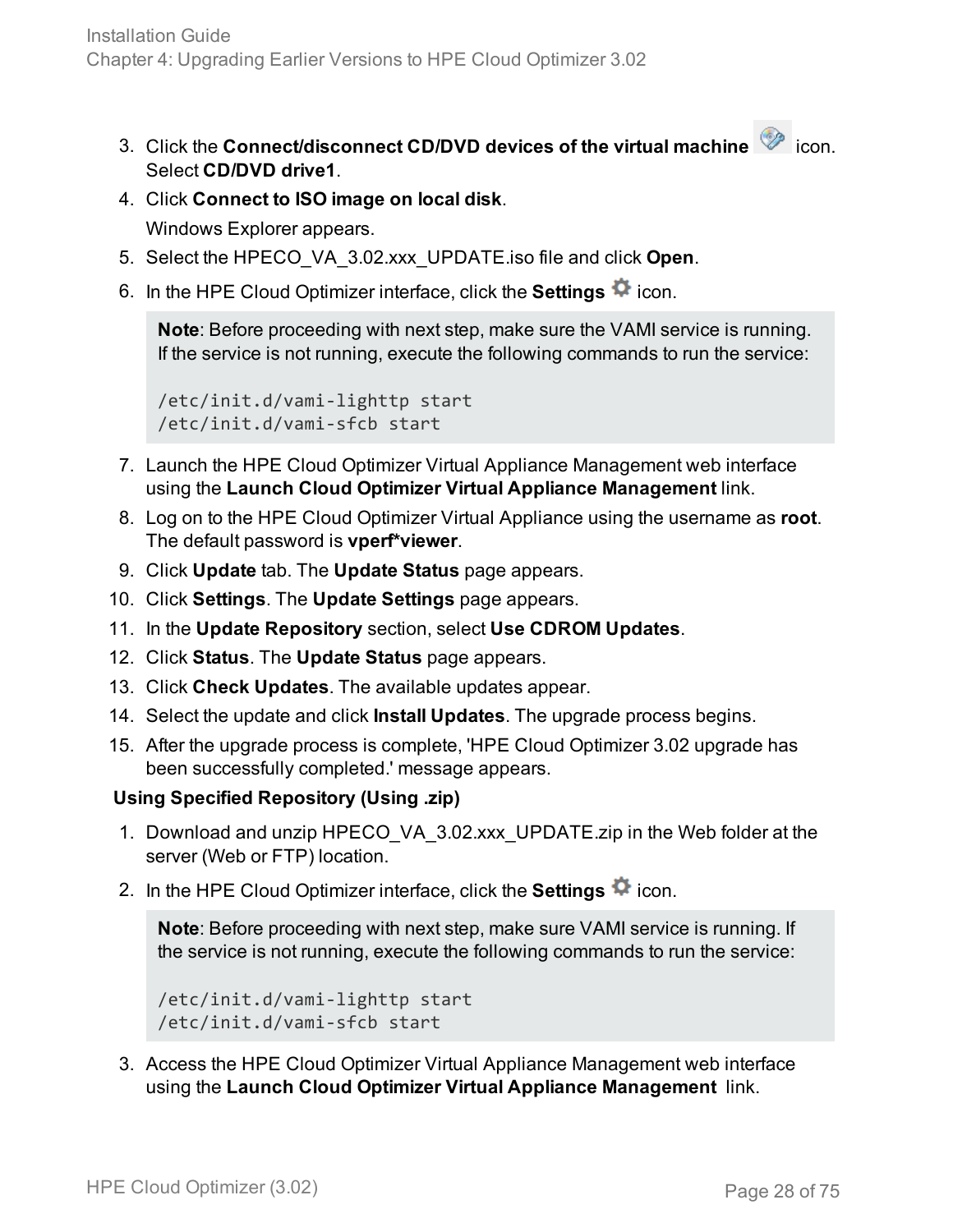- 4. Log on to the HPE Cloud Optimizer Virtual Appliance using the username as **root**. The default password is **vperf\*viewer**.
- 5. Click **Update** tab. The **Update Status** page appears.
- 6. Click **Settings**. The **Update Settings** page appears.
- 7. In the **Update Repository** section, select **Use Specified Repository**.
- 8. In the **Repository URL** box, type the server (Web or FTP) location where the update file was unzipped.
- 9. In the **Username** and **Password** box, type the User name and Password, if any.
- 10. Click **Save Settings**.
- 11. Click **Status**. The **Update Status** page appears.
- 12. Click **Check Updates**. The available updates appear.
- 13. Select the update and click **Install Updates**. The upgrade process begins. After the upgrade process is complete, 'HPE Cloud Optimizer3.02 upgrade has been successfully completed.' message appears.
- 14. Log on to the HPE Cloud Optimizer machine where version 3.02 has been installed.
- 15. Go to the command prompt and run the following commands to update the OpenSSL software used by VMware on the HPE Cloud Optimizer machine:

```
yes | cp -f /usr/lib64/libssl.so.1.0.1e /opt/vmware/lib/libssl.so.0.9.8
yes | cp -f /usr/lib64/libssl.so.1.0.1e /opt/vmware/lib/libssl.so.0.9.8r
```

```
yes | cp -f /usr/lib64/libcrypto.so.1.0.1e
/opt/vmware/lib/libcrypto.so.0.9.8
```

```
yes | cp -f /usr/lib64/libcrypto.so.1.0.1e
/opt/vmware/lib/libcrypto.so.0.9.8r
```

```
/etc/init.d/vami-sfcb restart
```
/etc/init.d/vami-lighttp restart

The OpenSSL software is updated with the latest updates.

**Note**: The VAMI web server configuration modified while upgrading a previous version of HPE Cloud Optimizer to the latest version. The original configuration is backed up before the modification. If you want to revert to the previous VAMI configuration, perform the following steps:

- 1. Log on to the HPE Cloud Optimizer virtual appliance as root.
- 2. Run the following commands:

```
cp /opt/vmware/etc/lighttpd/lighttpd.conf.vPV cp
```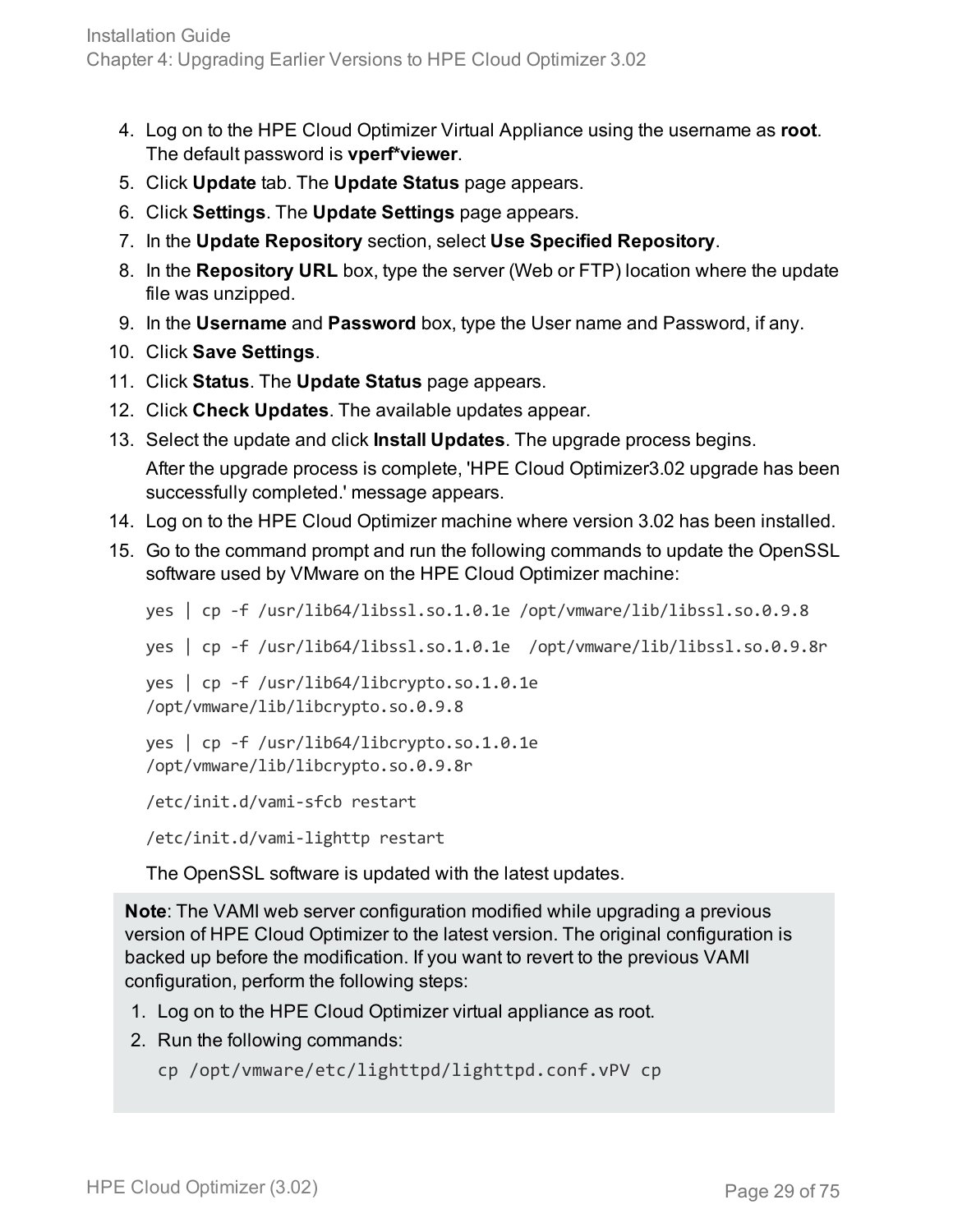```
/opt/vmware/etc/lighttpd/lighttpd.conf
/etc/init.d/vami-lighttp restart
```
### <span id="page-29-0"></span>Updating schema for Remote Vertica

If HPE Cloud Optimizer is connected to Remote Vertica, you must upgrade the schema.

Follow these steps to upgrade the schema:

### **On HPE Cloud Optimizer Server**

- 1. Run the following commands:
	- a. Stop ovtomcatB and pvcd processes.

/opt/OV/bin/ovc –stop

b. Stop Vertica if local Vertica instance in running.

/opt/OV/bin/pv\_vertica stop

**Note**: In case you are also upgrading Remote Vertica, follow this:

1. Upgrade Remote Vertica.

2. Start the Vertica database and verify that Vertica is running.

- 2. Run the following commands in sequence to upgrade the Remote Vertica database schema:
	- a. /opt/OV/bin/pvsql -f /opt/OV/newconfig/OVPM/vertica/CreateTables\_Vertica.sql
	- b. /opt/OV/bin/pvsql -f /opt/OV/newconfig/OVPM/vertica/DummyData\_ Vertica.sql
	- c. /opt/OV/bin/pvsql -f /opt/OV/newconfig/DataDir/conf/PV/Model/DMLMetaMetaSchema
	- d. /opt/OV/bin/pvsql -f /var/opt/perf/syspulse/scripts/createtable.sql
- 3. Run the following commands to start HPE Cloud Optimizer processes:

/opt/OV/bin/pvconfig –um /opt/OV/bin/ovc –start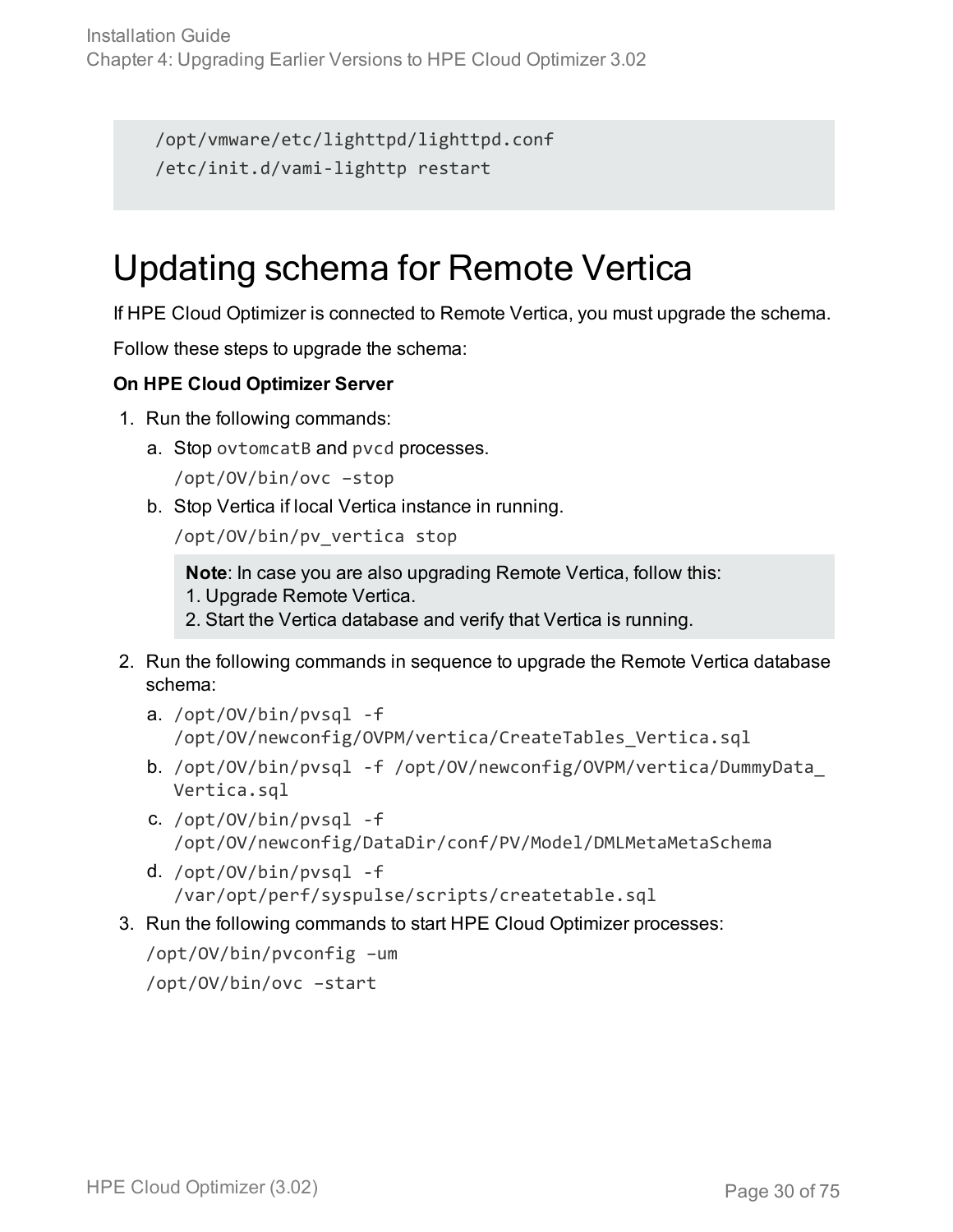### <span id="page-30-0"></span>Verifying the Upgrade

You can verify the upgrade to HPE Cloud Optimizer version 3.02 by performing either of the following:

- In the HPE Cloud Optimizer interface, go to the Help icon and click About HPE **Cloud Optimizer**. A dialog box appears with the version information.
- Run the following command at the command prompt:

#### *pv version*

**Note:** After the upgrade, check the status of HPE Cloud Optimizer processes using the following command:

#### */opt/OV/bin/ovc*

If any of the processes are not running, run the following command to restart the processes:

*pv restart*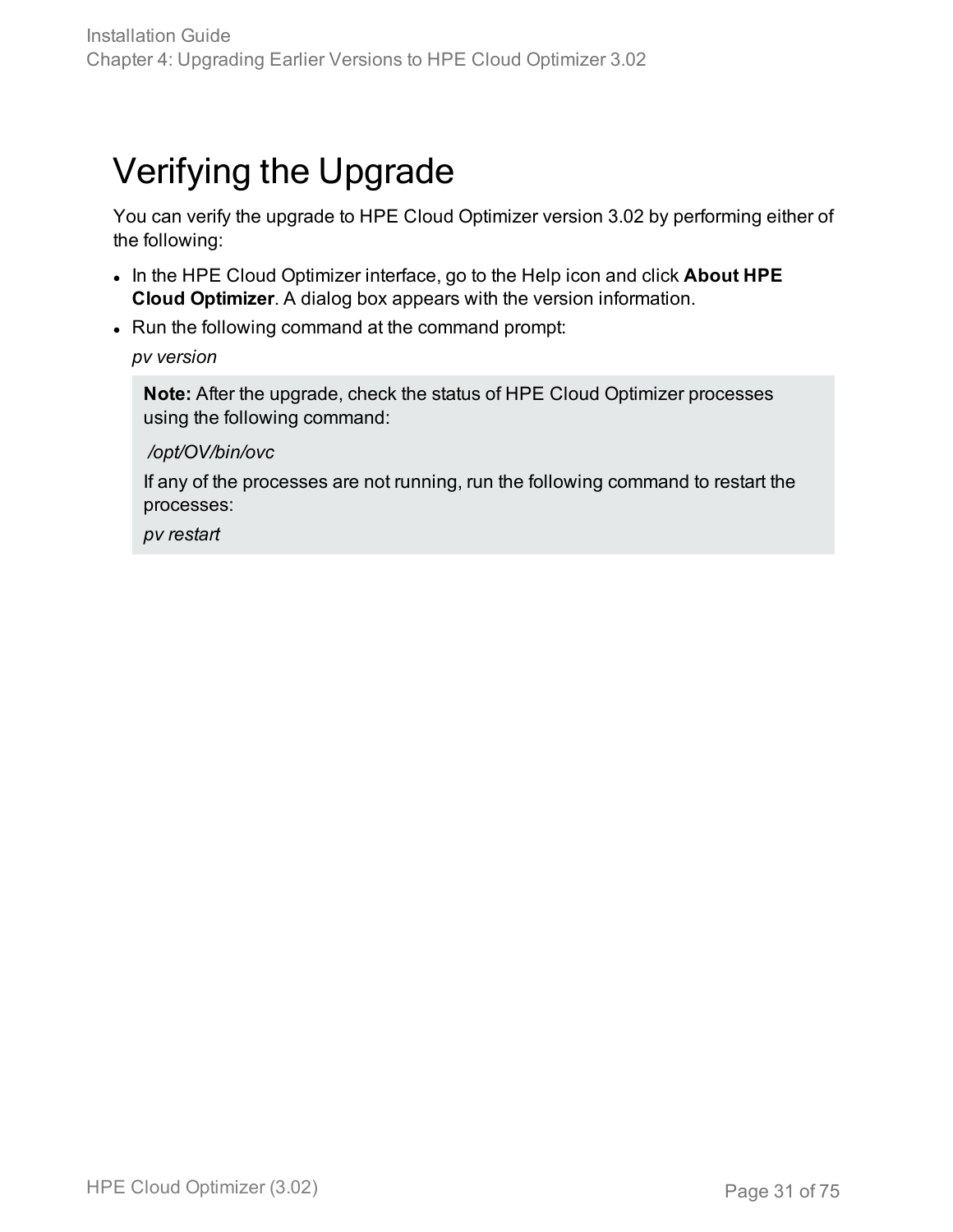# <span id="page-31-0"></span>Chapter 5: Getting Started

After installing HPE Cloud Optimizer, you can start using the product by accessing the user interface. To launch HPE Cloud Optimizer, you can use the following URL:

#### **https://<***system\_name***>:<***port***>/PV**

In this instance,

*system\_name* is the IP address or host name of the machine on which HPE Cloud Optimizer is configured.

*port* is port number on which HPE Cloud Optimizer is configured. The default port number is 8444.

**PV** is case sensitive.

**Note:** If you access HPE Cloud Optimizer using the HTTP protocol ( http://**<systemname>:<port>/PV**), you are automatically redirected to the secure HPE Cloud Optimizer URL (**https://<systemname>:<port>/PV**).

You can enable LDAP Authetication after the installation or deployment and log on using the user name and password. The Dashboard opens for the first time.

To start using the product, add the datasources to be monitored. For more information on adding datasources, see the *HPE Cloud Optimizer Online Help*.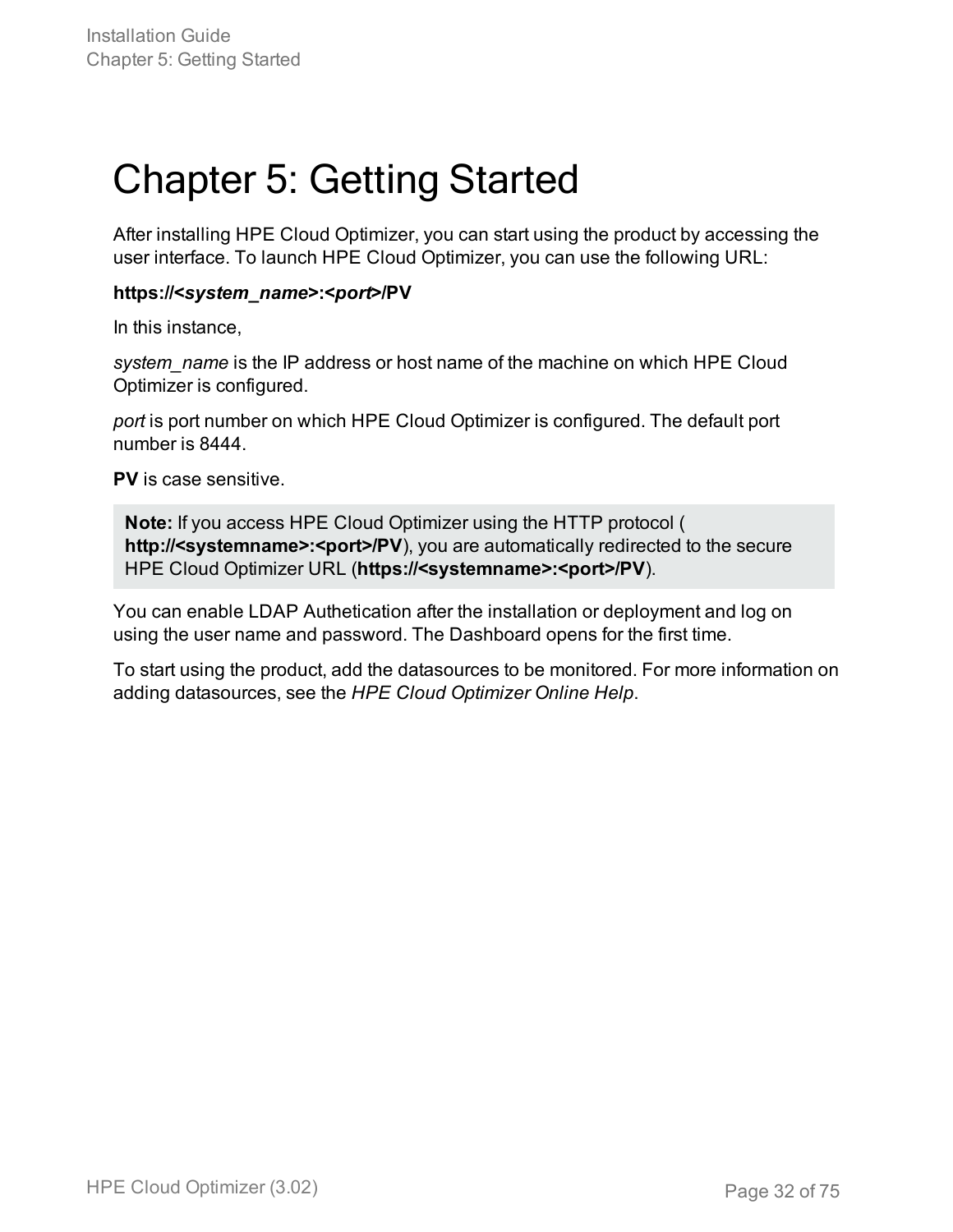# <span id="page-32-0"></span>Chapter 6: Configuring HPE Cloud **Optimizer**

The following section details different methods to configure HPE Cloud Optimizer:

- Configure Secure [Communication](#page-32-1) with Tomcat Server
- <span id="page-32-1"></span>• Add a vCenter server running on a [non-default](#page-34-0) port

### Configure Secure Communication with Tomcat Server

The HTTPS protocol is by default enabled for HPE Cloud Optimizer. The default port number for HTTPS is 8444. To access HPE Cloud Optimizer in the secure mode, use the following URL:

#### *https://<systemname>:8444/PV*

You can also change the default port settings for HTTPS communications.

#### **Changing Port Settings**

The default HTTPS port number to access HPE Cloud Optimizer is 8444. All client systems are authorized to connect to HPE Cloud Optimizer server. To change the default port number for the HPE Cloud Optimizer server, follow these steps:

1. Check for the availability of the port number you want to use, by running the following commands:

*cd <bin\_dir>*

*ovtomcatbctl -checkport <portnumber>*

A message indicating if the port is available or in use appears. For example, if you are checking for the availability of the port number 8444, the message, "Port Number 8444 is not in use" appears, if the port number is available. If the Port Number 8444 is not available, a message indicating that the port number is used by another program or service appears.

2. Stop HPE Cloud Optimizer by running the following command at the command prompt:

*pv stop*

3. To change https port numbers for HPE Cloud Optimizer server, run the following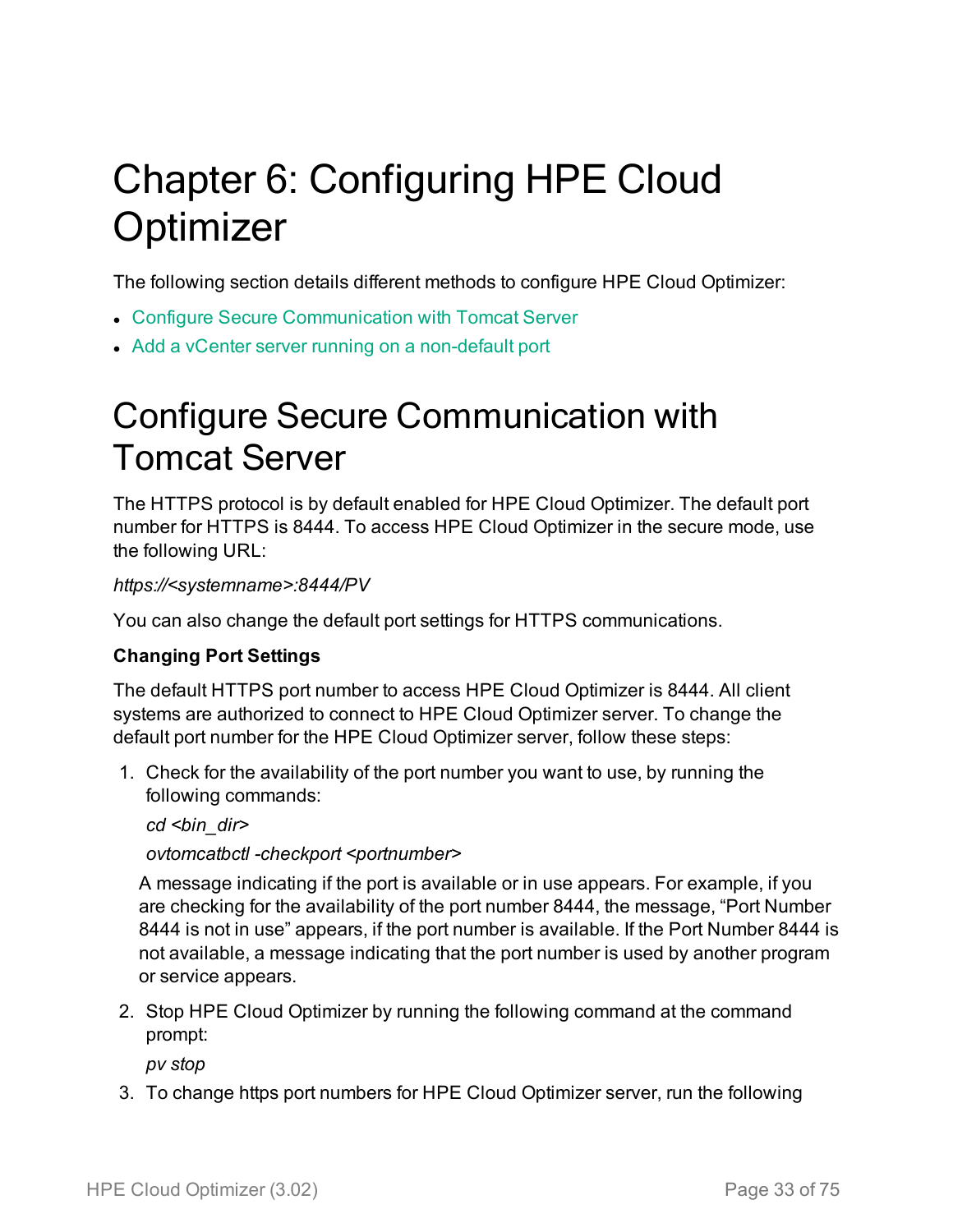command at the command prompt:

*cd <bin\_dir> ovconfchg -ns NONOV.TomcatB -set HTTPPort <port number> ovconfchg -ns NONOV.TomcatB -set HTTPSPort <port number>*

4. Start the HPE Cloud Optimizer server by running the following command: *pv start*

### **Using SSL or HTTPS with the Tomcat Web Server**

To use SSL or HTTPS protocols with the Tomcat web server, you need to obtain a server certificate for Tomcat after installing HPE Cloud Optimizer. You can replace the certificate obtained after HPE Cloud Optimizer installation in the following scenarios:

- When you connect to HPE Cloud Optimizer using HTTPS protocol, the certificate and name of the system are compared to ensure that the names match. If the names are not similar, most browsers alert the users so that they can decide to either continue or cancel the connection. If the name used by HTTPS users is different from the name used by the HPE Cloud Optimizer installation, you must obtain a different certificate.
- You may need to obtain a new certificate when you want to fill the fields in the certificate that are left blank during HPE Cloud Optimizer installation. The certificate contains many fields to provide information, such as, the issuer of the certificate and other fields that warrant the safety provided by the certificate. The HPE Cloud Optimizer installation certificate leaves most of these fields blank.
- When you want to change the default certificate password to avoid unauthorized changes, you must replace the existing certificate.

To replace the Tomcat SSL certificate, perform the following steps:

1. Delete the existing certificate by running the following command at the command prompt:

*keytool -delete -alias ovtomcatb -keystore /var/opt/OV/certificates/tomcat/b/tomcat.keystore*

The keytool path on Linux is */opt/OV/nonOV/jre/b/bin*

**Note:** The password for deleting the certificate is changeit.

- 2. Restart HPE Cloud Optimizer.
- 3. Create a new certificate. To create a new certificate, run Keytool by entering the following commands at the command prompt:

*keytool -genkey -alias ovtomcatb -keyalg RSA -keystore /var/opt/OV/certificates/tomcat/b/tomcat.keystore*

4. Restart HPE Cloud Optimizer.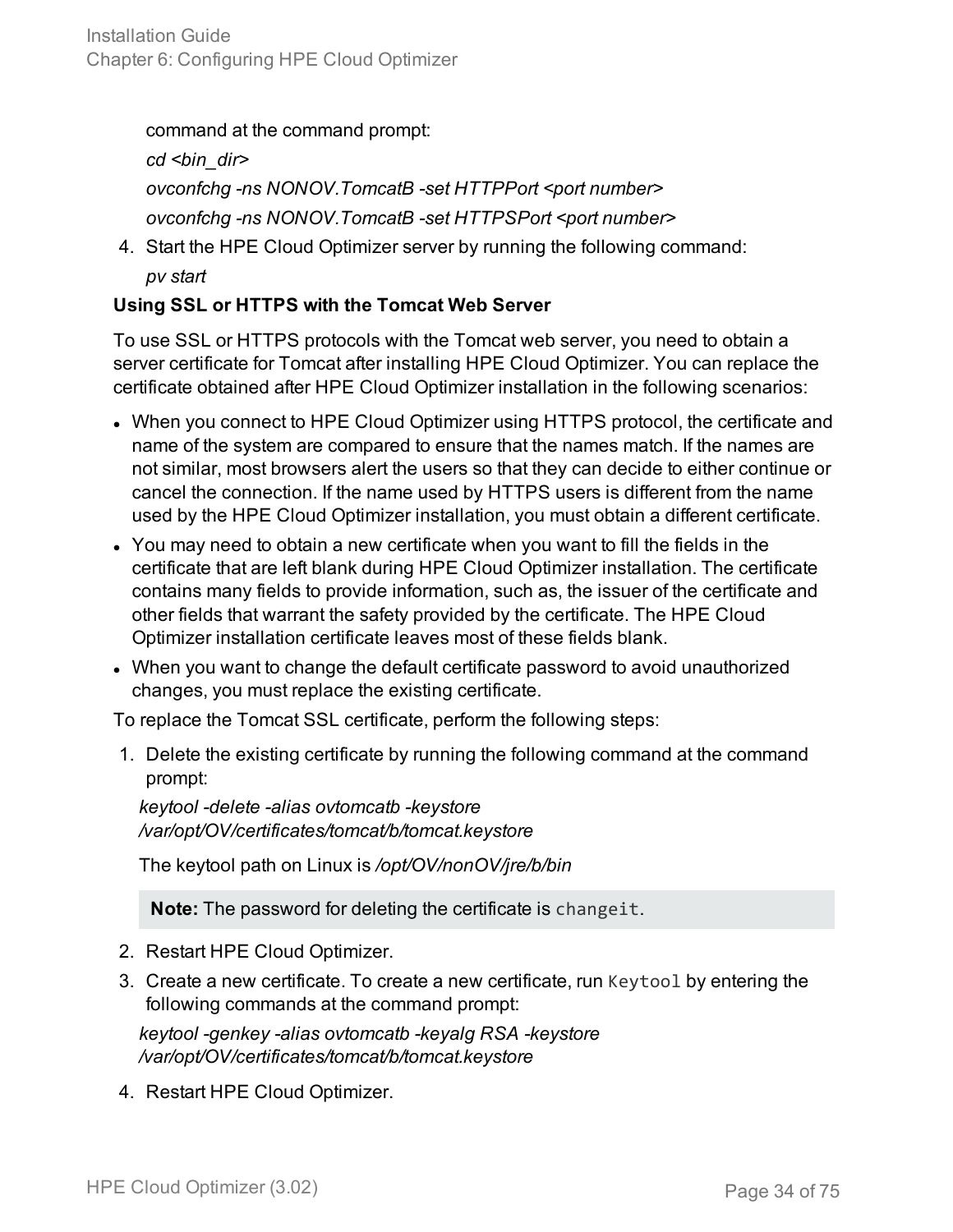## <span id="page-34-0"></span>Add a vCenter server running on a non-default port

vCenter Server system requires port 443, for connections from the vSphere and Software Development Kit (SDK) clients. By default, vCenter collector of HPE Cloud Optimizer 3.02 uses port 443 for data collection from vCenter server. If this default port 443 is re-configured in your environment due to any reason, it is recommended to use the iptables to route the traffic.

During the HPE Cloud Optimizer 3.02 installation, run the iptables command and setup port forwarding rules for each of the target.

Follow the steps:

- 1. Log on as a root user.
- 2. Run the following command:

```
iptables -t nat -A OUTPUT -p tcp -m tcp -d <target vcenter(s) ip>
--dport 443 -j DNAT --to-destination <target vcenter(s)
ip>:<target port>
```
In this instance, *<target vcenter(s) ip>* is the ip address of the target vCenter and **<target port>** is the port number of the target.

### <span id="page-34-1"></span>Using HPE Cloud Optimizer Commands

After you install HPE Cloud Optimizer, you can use the following commands to administer the HPE Cloud Optimizer workspace through the command prompt.

*<bin\_dir>/pv <Options>*

You can replace *<Options>* with any of the following variables:

- **status** To check the HPE Cloud Optimizer status.
- **start** To start HPE Cloud Optimizer.

All the applications that use OvTomcatB are started when you run **pv start** command.

**• stop** - To stop HPE Cloud Optimizer.

All the applications that use OvTomcatB are stopped when you run **pv stop** command.

- **restart** To stop and then start HPE Cloud Optimizer.
- **trace on** To start generating detailed trace files.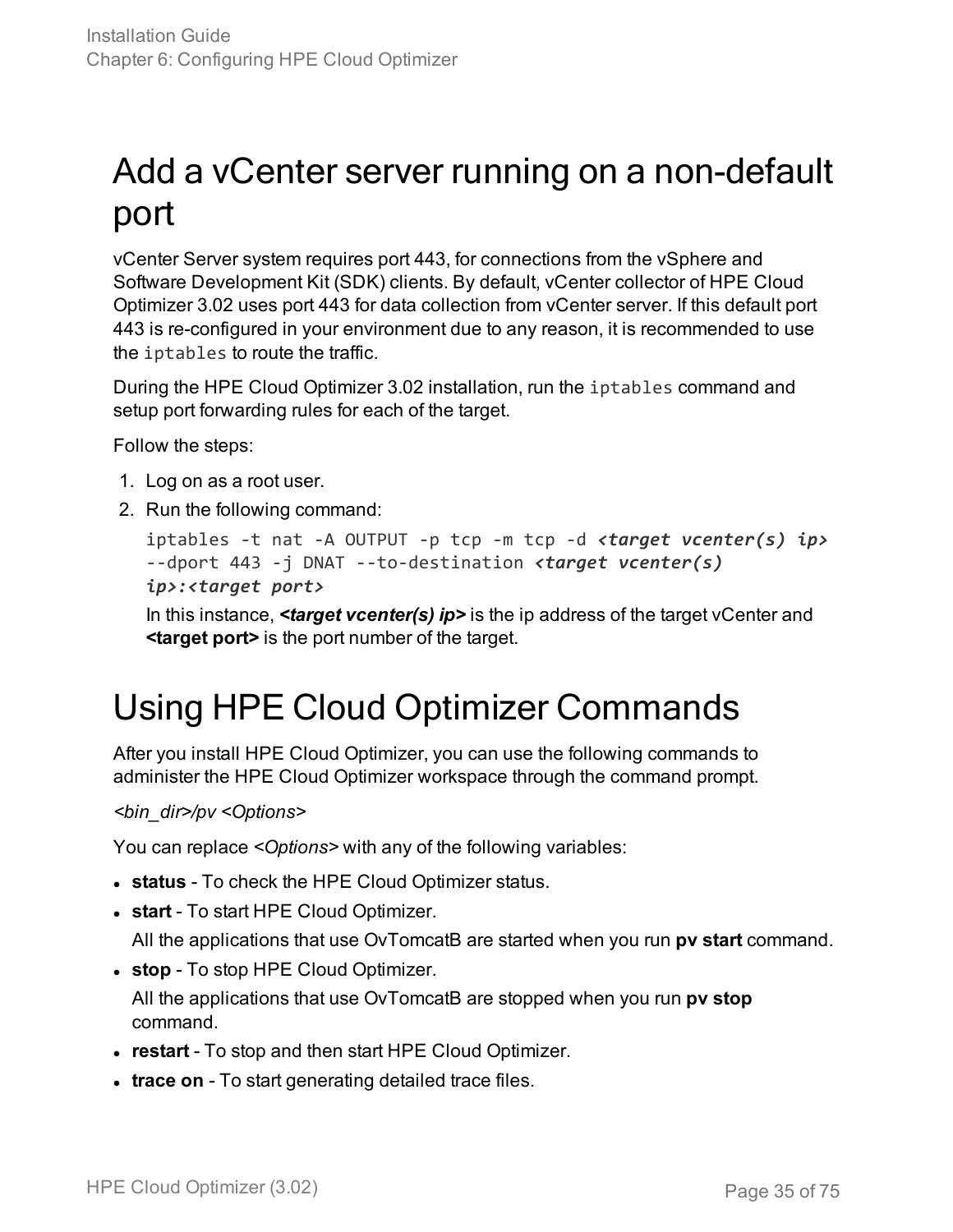- **trace off** To stop generating detailed trace files.
- <span id="page-35-0"></span>**• version** - To display the version of HPE Cloud Optimizer installed on your system.

### Configuring HPE Cloud Optimizer to Communicate with Remote HPE Vertica

You can configure HPE Cloud Optimizer to communicate with a remote instance of HPE Vertica. To create a database, follow these steps:

### **Creating a database instance:**

1. Log on to HPE Vertica system and run the following command:

```
su <dbadminuser> -c"/opt/vertica/bin/adminTools -t create_db -s
<hostname> -d <DB Name> -c <Vertica_DB_Path>/catalog -D <Vertica_
DB_Path>/data"
```
In this instance,

the <dbadminuser> is the database administrator user.

the <hostname> is the host name or IP address of HPE Vertica system.

the <DB Name> is the name of the database.

the <Vertica\_DB\_Path> is the database path of HPE Vertica.

For example,

```
su dbadmin -c"/opt/vertica/bin/adminTools -t create_db -s
10.20.10.1 -d pv -c /vertica_disk/catalog -D /vertica_disk/data"
```
2. Create a user in HPE Vertica. Run the following commands in sequence to create HPE Vertica user with access to HPE Cloud Optimizer private schema:

```
i. su <dbadminuser> -c"/opt/vertica/bin/vsql -c\"create user
<UserName> identified by'<Userpassword>' SEARCH_
PATH\"$user\",public\""
```
ii. su <dbadminuser> -c"/opt/vertica/bin/vsql -c\"create schema <vpvschema> authorization <vpvuser>"

```
iii.  su <dbadminuser> -c"/opt/vertica/bin/vsql -c\"alter user
<vpvuser> SEARCH_PATH <vpvschema>,\"$user\",public\""
In this instance,
```
the <dbadminuser> is the database administrator user.

the <UserName> is the user name for the database instance.

the <Userpassword> is the password for database instance.

the <vpvschema> is the HPE Cloud Optimizer private schema.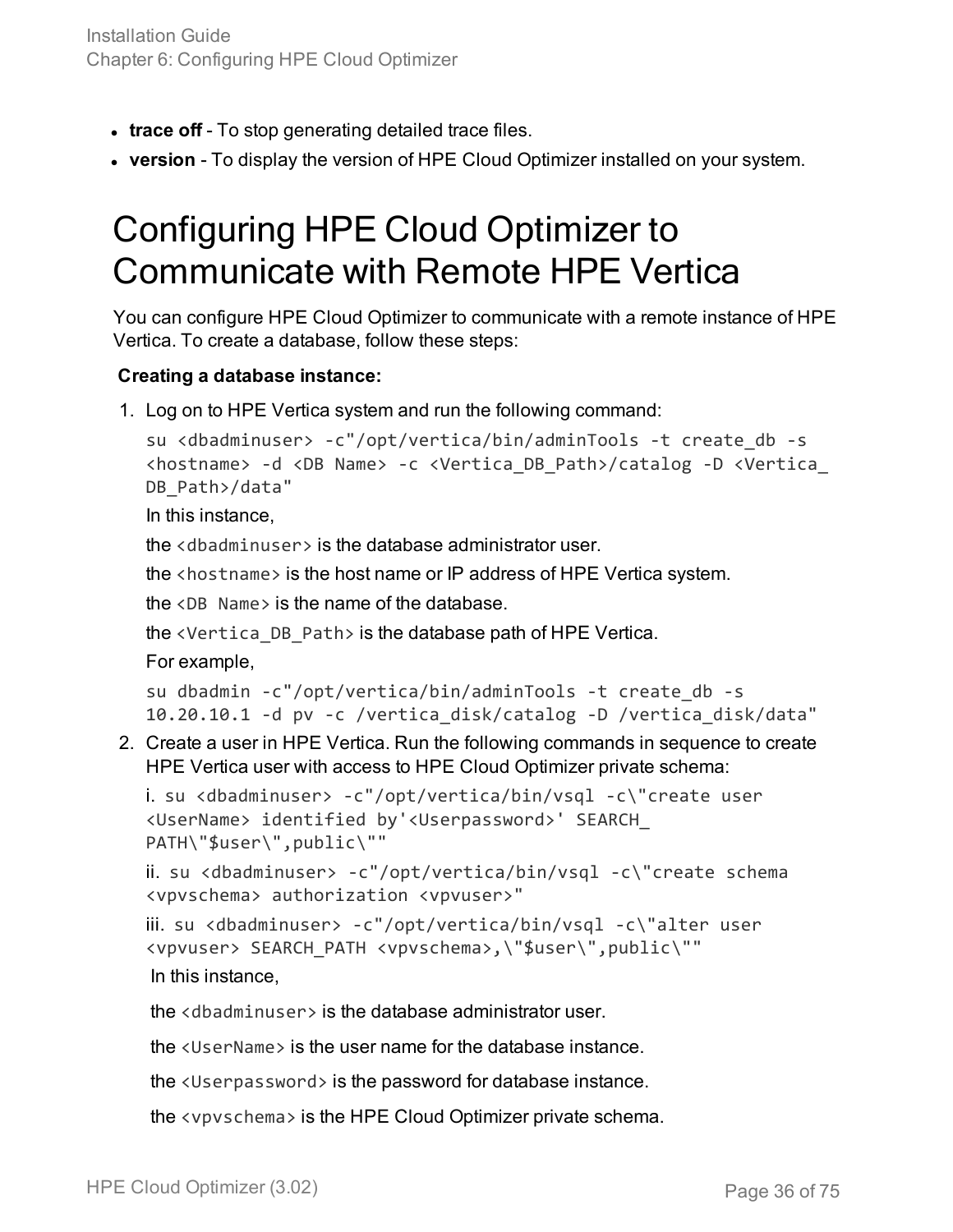#### **On HPE Cloud Optimizer system**:

- 1. Log on as root user.
- 2. Run the following command to stop **ovtomcatB** and **pvcd** processes: /opt/OV/bin/ovc -stop
- 3. Run the following command to stop the local HPE Vertica instance: /opt/OV/bin/pv\_vertica stop
- 4. Go to /var/opt/OV/conf/perf/
- 5. Open the **PVHibernate.props** file. Edit the following attributes in **PVHibernate.props** file:
	- a. Set hibernate.connection.url = jdbc:vertica://<IP Address>:<Port Number>/<DB Name>

In this instance,

the <IP Address> is the IP address of remote HPE Vertica instance

**Note**: If HPE Vertica is installed on a cluster, the IP Address is the virtual IP address of the respective cluster.

the <Port Number> is the port number of remote HPE Vertica instance.

the <DB Name> is the name of the database.

b. Set hibernate.connection.username=<User Name> In this instance,

the <User Name> is the user name of remote HPE Vertica instance.

c. Set hibernate.connection.password=<Password>

In this instance,

the <Password> is the encrypted password of remote HPE Vertica instance.

**Note**: To get the encrypted password, run the following command: pvconfig -en <password> In this instance, <password>is the decrypted password of remote HPE Vertica instance.

- 6. Run the following commands to update the name of the database, user name, password, and connection string in the configuration database:
	- a. ovconfchg -ns pvcd.dml -set db\_name "<DB Name>"

In this instance, the  $\langle$ DB Name  $\rangle$  is the name of the database.

- b. ovconfchg -ns pvcd.dml -set username "<User Name>" In this instance, the <User Name> is the user name of the remote HPE Vertica instance.
- c. ovconfchg -ns pvcd.dml -set password "<Password>"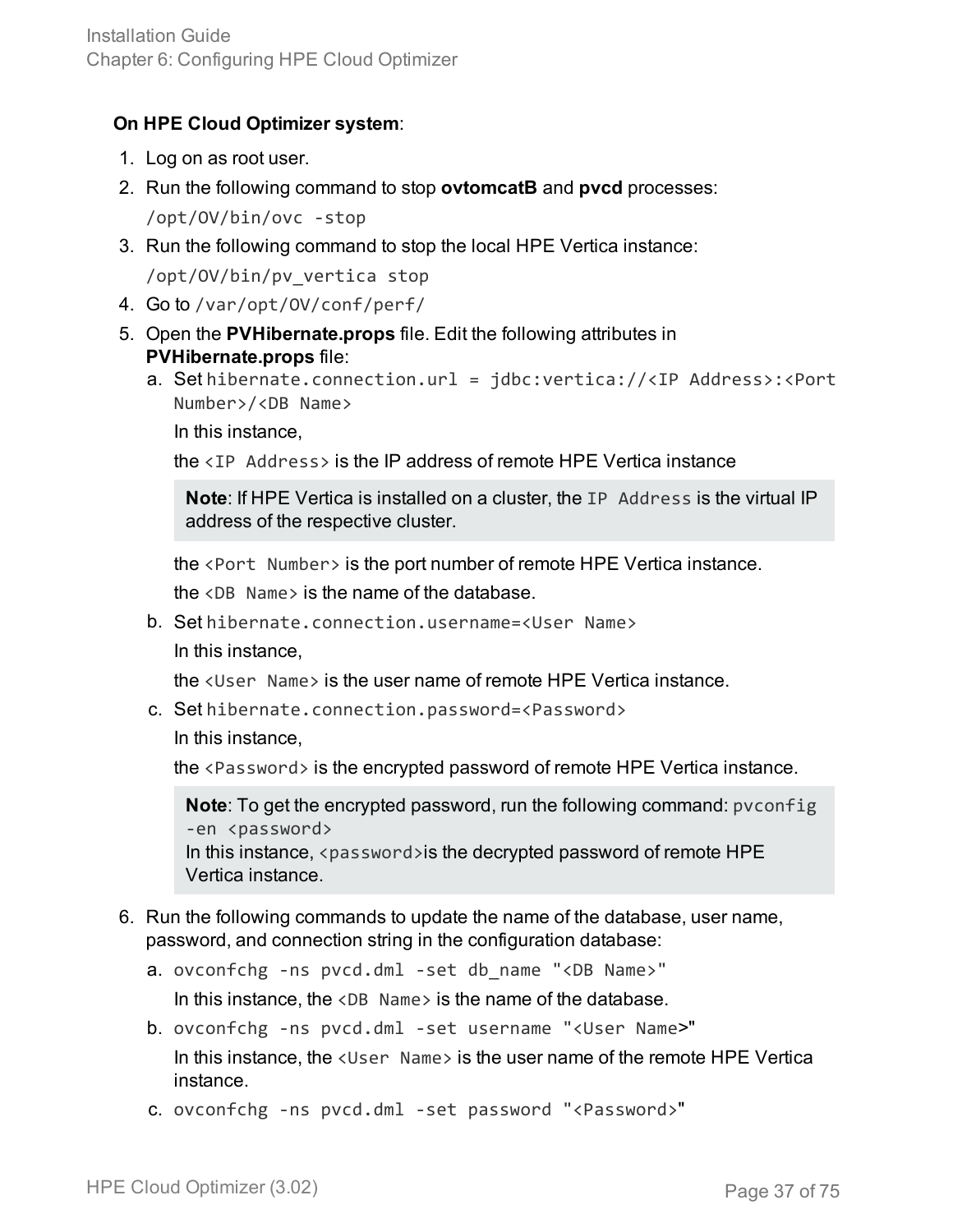In this instance, the  $\langle$  Password $\rangle$  is the encrypted password of remote HPE Vertica instance.

**Note:** To get the encrypted password, run the command: pyconfig -en <password> In this instance,  $\langle$  password $\rangle$  is the decrypted password of remote HPE Vertica instance.

d. ovconfchg -ns pvcd.dml -set ConnectionString "DSN=Vertica;SERVERNAME=<IP Address>;PORT=<Port Number>;"

In this instance, the  $\langle IP \rangle$  Address is the IP address of remote HPE Vertica instance

**Note:** If HPE Vertica is installed on a cluster, the <IP Address> is the virtual IP address of the respective cluster.

the <Port Number> is the port number of remote HPE Vertica instance.

7. Run the following commands in sequence to create database schema on HPE Cloud Optimizer system:

```
i. /opt/OV/bin/pvsql -f
/opt/OV/newconfig/OVPM/vertica/CreateTables_Vertica.sql
```

```
ii. /opt/OV/bin/pvsql -f /opt/OV/newconfig/OVPM/vertica/DummyData_
Vertica.sql
```
iii. /opt/OV/bin/pvsql -f

/opt/OV/newconfig/DataDir/conf/PV/Model/DMLMetaMetaSchema

iv. /opt/OV/bin/pvsql -f

/var/opt/perf/syspulse/scripts/createtable.sql

- 8. Run the following command to start HPE Cloud Optimizer processes:
	- /opt/OV/bin/pvconfig –um
	- /opt/OV/bin/ovc –start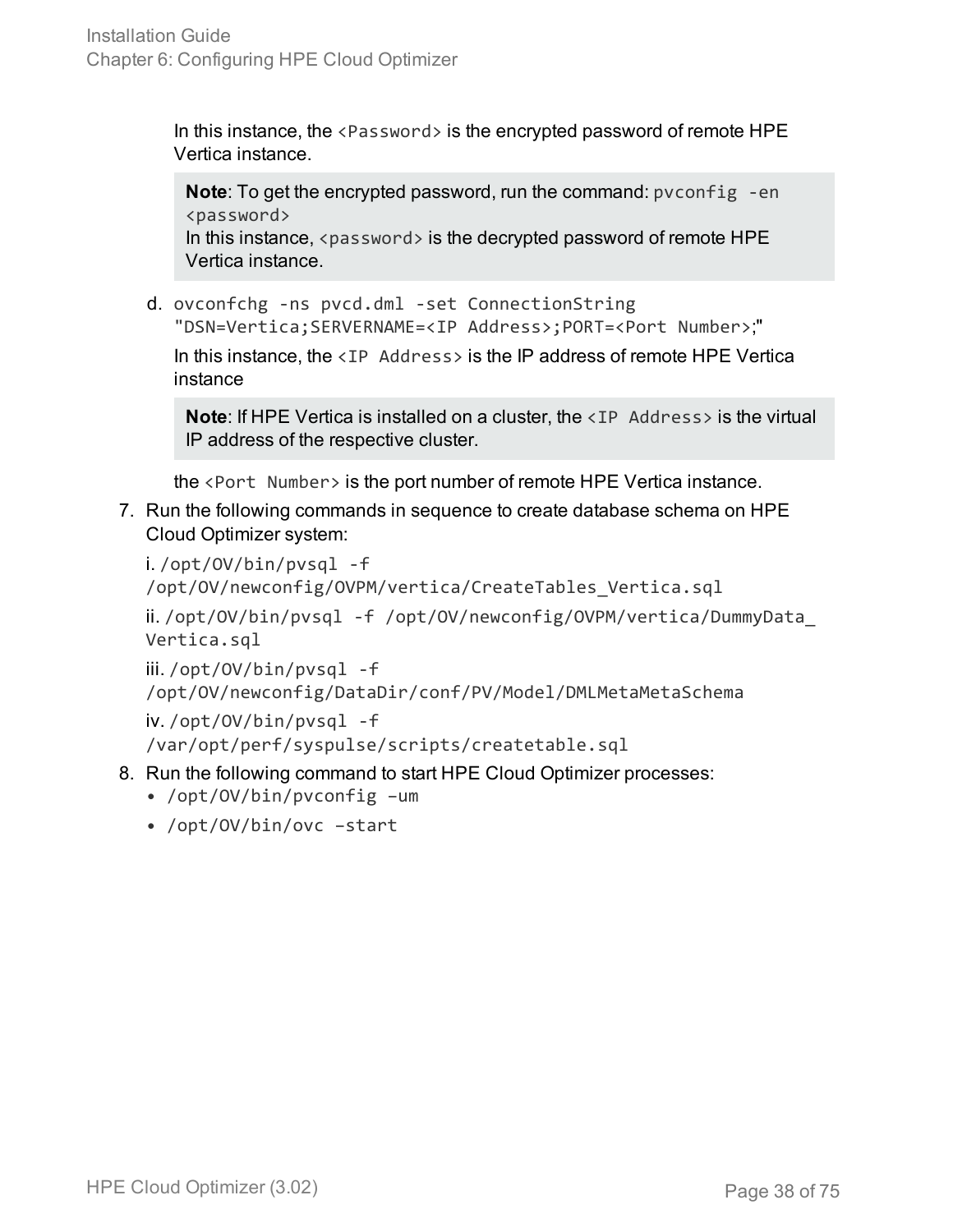# Chapter 7: License Management

After you install HPE Cloud Optimizer, you can purchase the appropriate licenses based on your business requirements. These licenses enable you to access all the features of the product.

To purchase the respective license, click **You have Evaluation/Community license. Click to buy license link.** The **Buy License** page appears. Enter your details in the **Contact Me** tab and click **Submit**. Make sure email client is configured in your browser.

To access the License option on the HPE Cloud Optimizer user interface:

- 1. Log on to the HPE Cloud Optimizer user interface.
- 2. Click the **Settings** icon.

The Settings page appears.

3. Click the **License** option.

The License page appears.

The License page provides information about your HPE Cloud Optimizer licenses. You can also use this tab to start using your Evaluation License as well as import a HPE Cloud Optimizer license. For more information on importing licenses, see [Importing](#page-45-0) Licenses.

**Note:** If you install an Express license on the HPE Cloud Optimizer server, which uses a Community license, the Express license overrides the Community license.

If you want to retain the Community license, create a separate HPE Cloud Optimizer server to install the Express license.

For more information on the difference between the licenses and the features available, see Types of [Licenses](#page-39-0).

### User Interface

The following table lists the sections available in the License option:

| <b>Section</b>           | <b>Description</b>                                                                 |
|--------------------------|------------------------------------------------------------------------------------|
| License<br><b>Status</b> | Lists the following information about your current HPE Cloud Optimizer<br>license: |
|                          | • Maximum number of OS instances that are provided by the active                   |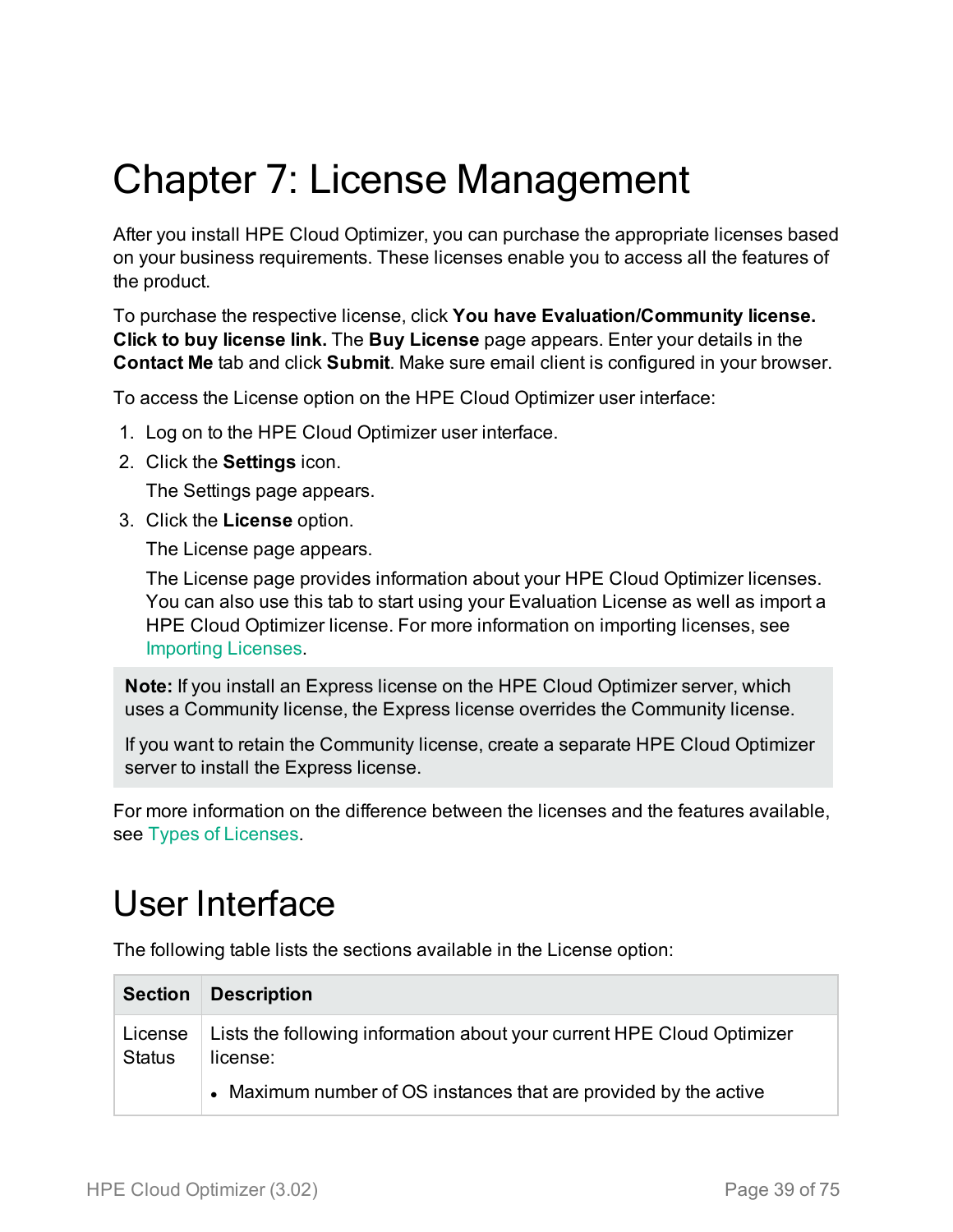| <b>Section</b>                      | <b>Description</b>                                                                                                                                                                                                                                                                                                                                           |
|-------------------------------------|--------------------------------------------------------------------------------------------------------------------------------------------------------------------------------------------------------------------------------------------------------------------------------------------------------------------------------------------------------------|
|                                     | licenses<br>• Number of OS instances that are currently being monitored by the active<br>licenses<br>• Data Retention<br>• If you have a Server Instance License enabled, you can see the total<br>Server Instance capacity, the current Server Instance Count, and the OS<br>instances that are covered by the Server license.<br>• License alert threshold |
| <b>Installed</b><br>License<br>List | Lists the following information regarding the active and all installed<br>licenses for HPE Cloud Optimizer.<br>• Type of license installed<br>• Date of license expiry                                                                                                                                                                                       |

<span id="page-39-0"></span>**Note:** The number of OS instances denote only the VMs and hosts.

## Types of Licenses

HPE Cloud Optimizer offers the following licenses: Community, Express, Premium, Evaluation, Monitoring Only, and Server Instance Licenses.

**Note:** The maximum number of OS instances that can be monitored by a Community license is 25. The number of OS instances denote only the VMs and hosts. HPE Cloud Optimizer recommends monitoring up to 10,000 OS instances using Express, Premium, and Evaluation license. However, larger configurations can be supported. For more information, see the *HPE Cloud Optimizer Sizing Guide*. The Monitoring Only license supports unlimited number of OS instances.

The following table lists the available features for the HPE Cloud Optimizer Licenses:

| <b>Feature</b>         | Commu<br>nity<br><b>License</b> | <b>Express</b><br><b>License</b> | <b>Premium</b><br><b>License</b> | <b>Evaluati</b><br>on<br>License | <b>Monitori</b><br>na<br><b>License</b> | <b>Server</b><br><b>Licens</b><br>e |
|------------------------|---------------------------------|----------------------------------|----------------------------------|----------------------------------|-----------------------------------------|-------------------------------------|
| Data<br>Retention      | Up to $24$<br>hours             | 90 days                          | 90 days                          | 60 days                          | 8 Days                                  | 90<br>days                          |
| License<br>Entitlement | Perpetual                       | Perpetual/T<br>erm               | Perpetual/T<br>erm               | 60 days                          | Perpetu<br>al                           | Perpet<br>ual                       |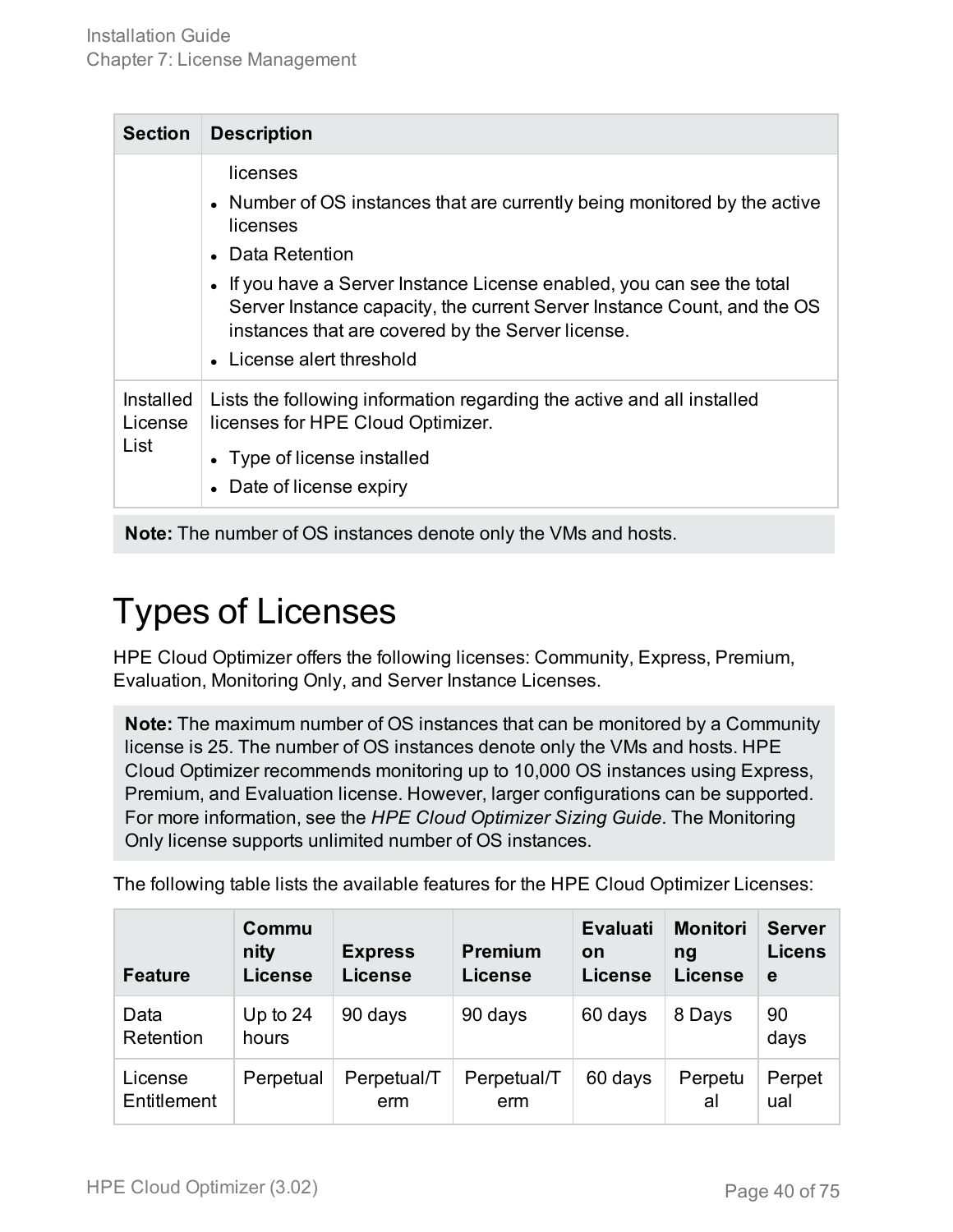| <b>Feature</b>                                                                    | Commu<br>nity<br><b>License</b> | <b>Express</b><br><b>License</b> | <b>Premium</b><br><b>License</b> | <b>Evaluati</b><br>on<br><b>License</b> | <b>Monitori</b><br>ng<br><b>License</b> | <b>Server</b><br><b>Licens</b><br>$\mathbf e$ |
|-----------------------------------------------------------------------------------|---------------------------------|----------------------------------|----------------------------------|-----------------------------------------|-----------------------------------------|-----------------------------------------------|
| Period                                                                            |                                 |                                  |                                  |                                         |                                         |                                               |
| Enterprise<br>Directory<br>Integration                                            | <b>No</b>                       | Yes                              | Yes                              | Yes                                     | <b>No</b>                               | Yes                                           |
| Reports                                                                           | Yes                             | Yes                              | Yes                              | Yes                                     | <b>No</b>                               | Yes                                           |
| HPE OM,<br>HPE OMi,<br><b>HPE PM</b><br>and<br><b>HPE BSM</b><br>Integration      | <b>No</b>                       | Yes                              | Yes                              | Yes                                     | Yes                                     | Yes                                           |
| Monitoring                                                                        | <b>No</b>                       | Yes                              | Yes                              | Yes                                     | Yes                                     | Yes                                           |
| <b>HPE CSA</b><br>Integration                                                     | <b>No</b>                       | No                               | Yes                              | Yes                                     | <b>No</b>                               | Yes                                           |
| <b>Business</b><br>Grouping                                                       | <b>No</b>                       | <b>No</b>                        | Yes                              | Yes                                     | <b>No</b>                               | Yes                                           |
| <b>HPE</b><br><b>OneView</b><br>Integration                                       | <b>No</b>                       | <b>No</b>                        | Yes                              | Yes                                     | <b>No</b>                               | Yes                                           |
| Monitoring<br>Physical<br><b>Servers</b>                                          | No                              | <b>No</b>                        | Yes                              | Yes                                     | <b>No</b>                               | Yes                                           |
| Guest<br>Operating<br>System drill<br>down for<br>advanced<br>troubleshoo<br>ting | No                              | No                               | Yes                              | Yes                                     | <b>No</b>                               | Yes                                           |
| Current<br>Capacity<br>Reports                                                    | <b>No</b>                       | <b>No</b>                        | Yes                              | Yes                                     | No                                      | Yes                                           |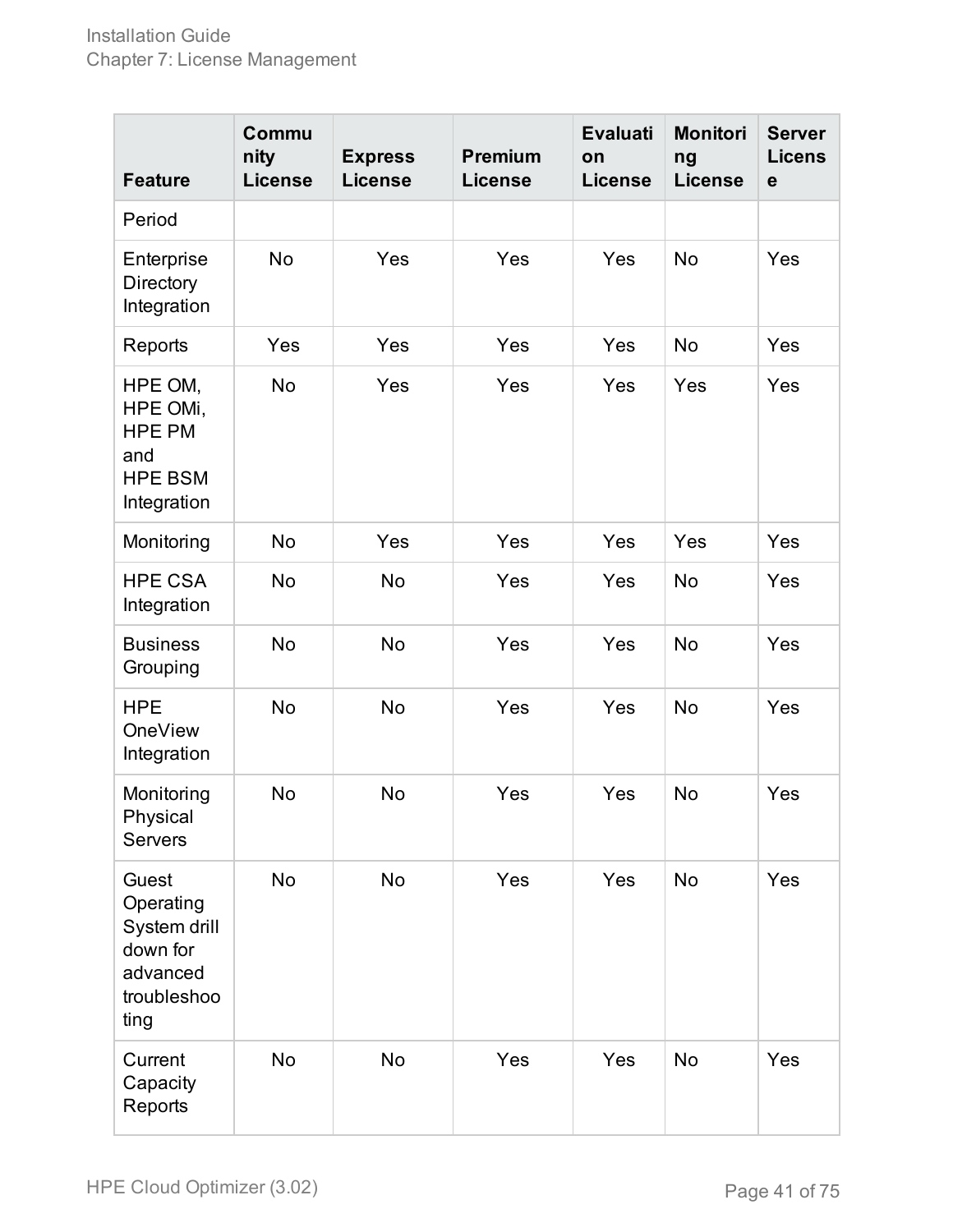| <b>Feature</b>                                                                                                 | Commu<br>nity<br><b>License</b> | <b>Express</b><br><b>License</b> | <b>Premium</b><br><b>License</b> | <b>Evaluati</b><br>on<br><b>License</b> | <b>Monitori</b><br>ng<br><b>License</b> | <b>Server</b><br><b>Licens</b><br>$\mathbf e$ |
|----------------------------------------------------------------------------------------------------------------|---------------------------------|----------------------------------|----------------------------------|-----------------------------------------|-----------------------------------------|-----------------------------------------------|
| (Only for<br>VMware™<br>vSphere,<br>Microsoft™<br>HyperV,<br>and KVM)                                          |                                 |                                  |                                  |                                         |                                         |                                               |
| Best-fit<br>Capacity<br>Optimizatio<br>n (Only for<br>VMware™<br>vSphere,<br>Microsoft™<br>HyperV,<br>and KVM) | <b>No</b>                       | No                               | Yes                              | Yes                                     | No                                      | Yes                                           |
| Virtual<br>Machine<br>Placement<br>(Only for<br>VMware™<br>vSphere,<br>Microsoft™<br>HyperV,<br>and KVM)       | No                              | No                               | Yes                              | Yes                                     | No                                      | Yes                                           |
| Capacity<br>Demand<br>Forecast<br>(Only for<br>VMware™<br>vSphere,<br>Microsoft™<br>HyperV,<br>and KVM)        | No                              | No                               | Yes                              | Yes                                     | No                                      | Yes                                           |
| Alerting<br>(Only for<br>VMware™                                                                               | No                              | Yes                              | Yes                              | Yes                                     | No                                      | Yes                                           |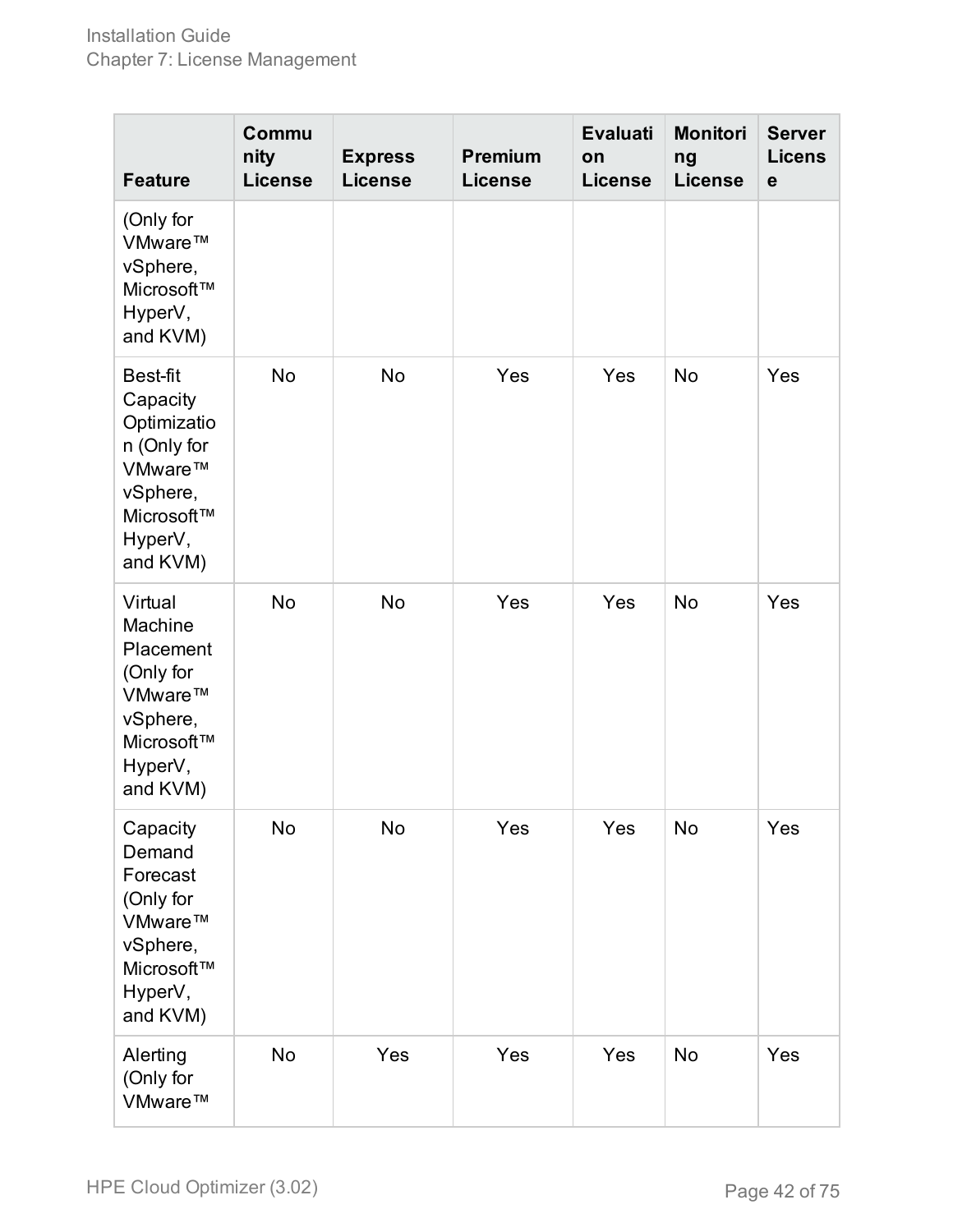| <b>Feature</b>                                                             | Commu<br>nity<br><b>License</b> | <b>Express</b><br><b>License</b> | <b>Premium</b><br><b>License</b> | <b>Evaluati</b><br>on<br><b>License</b> | <b>Monitori</b><br>ng<br><b>License</b> | <b>Server</b><br><b>Licens</b><br>$\mathbf e$ |
|----------------------------------------------------------------------------|---------------------------------|----------------------------------|----------------------------------|-----------------------------------------|-----------------------------------------|-----------------------------------------------|
| vSphere,<br>Hyper-V,<br>and KVM)                                           |                                 |                                  |                                  |                                         |                                         |                                               |
| Capacity<br><b>Modeler</b><br>(Only for<br>VMware™<br>vSphere,<br>and KVM) | No                              | No                               | Yes                              | Yes                                     | <b>No</b>                               | Yes                                           |
| <b>Dashboard</b>                                                           | No                              | No                               | Yes                              | Yes                                     | <b>No</b>                               | Yes                                           |

**Note:** The number of OS instances denote only the VMs and hosts.

All product features are available for the Evaluation License. The only difference between the Evaluation License and Premium License is the validity.

#### **Evaluation License**

After installing HPE Cloud Optimizer, by default, your active license will be Community License. To start using HPE Cloud Optimizer in the evaluation mode, click **Start Evaluation**. The page refreshes and displays information regarding your Evaluation License.

After the Evaluation License expires (after 60 days), the system changes your license automatically to Community License.

You can enable the Evaluation License from the user interface and from the command line.

#### **From the User Interface**:

To enable Evaluation License from the user interface, follow these steps:

- 1. Go to the **License** option in the **Settings** page.
- 2. Click the **Start Evaluation** link.

#### **From the Command Line**:

To enable Evaluation License from the command line, follow these steps:

- 1. On the HPE Cloud Optimizer machine, log on as a root user.
- 2. Run the following command: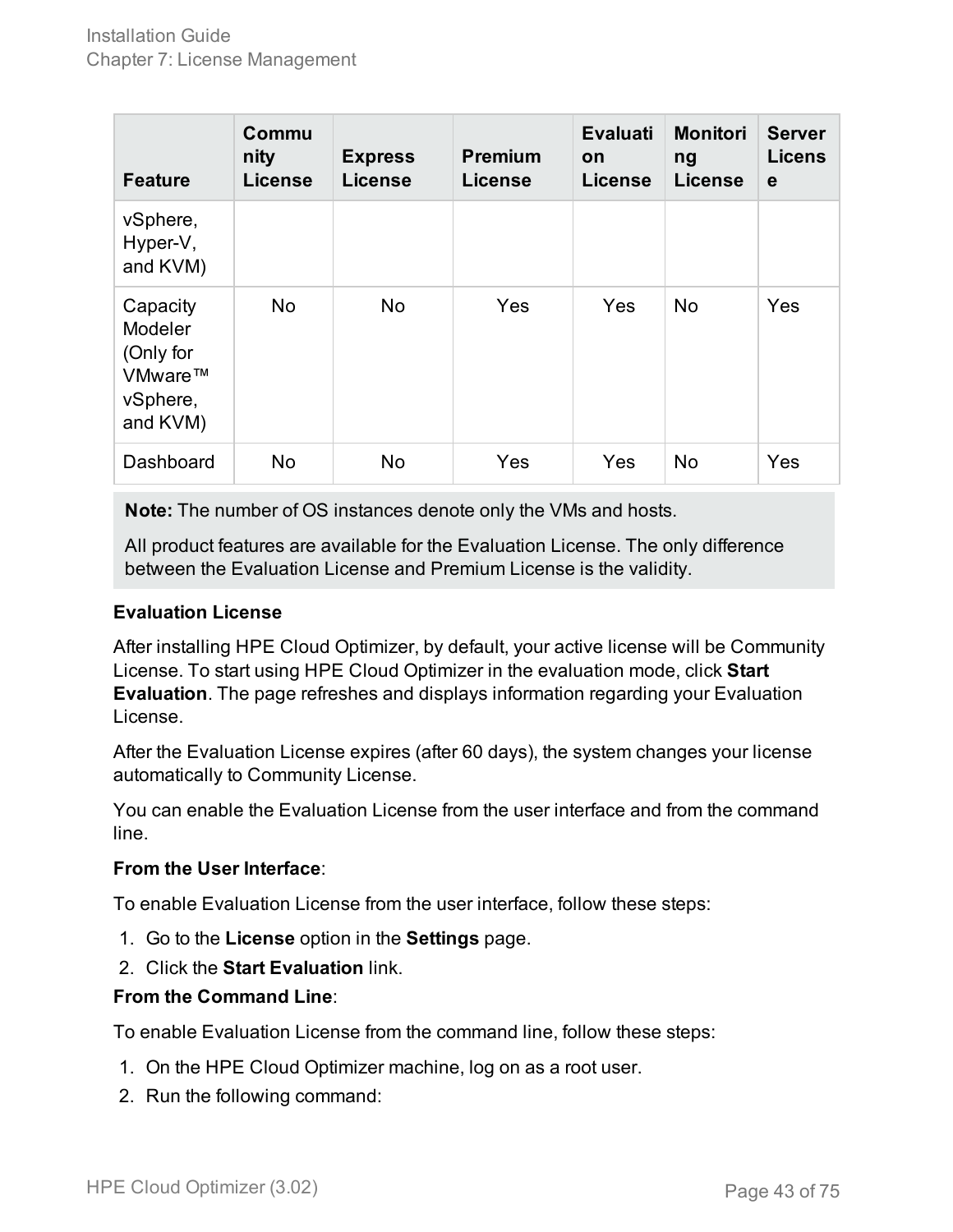Installation Guide Chapter 7: License Management

pv starteval

**Note:** Data collection works only when the sum of instances from all data sources is less than or equal to the maximum instance capacity of the license. If the total instance count exceeds the maximum instance capacity of the license, then the data collection stops for all the data sources. For example, if you install a Premium license for 100 instances, and try to connect two hosts with 60 instances each, then the collection fails for both the hosts.

#### **Monitoring Only License**

When HPE Cloud Optimizer is integrated with HPE Operations Manager/HPE Operations Manager i (HPOM/OMi) and you want to use HPE Cloud Optimizer's monitoring capabilities only, you can enable the Monitoring Only License. With the Monitoring Only license, you can only use limited set of features in the **Settings** option of HPE Cloud Optimizer. All the other HPE Cloud Optimizer features are disabled.

You can enable the Monitoring License from the user interface and from the command line.

#### **From User Interface**:

To enable Monitoring License from the user interface, follow these steps:

- 1. Go to the **License** option in the **Settings** page.
- 2. Click the **Start Monitoring Only** link.

#### **From Command Line**:

To enable Monitoring License from the command line, follow these steps:

- 1. On the HPE Cloud Optimizer machine, log on as a root user.
- 2. Run the following command to activate the Monitoring Only license:

pv startmonitoringonly

The Evaluation, Premium, and Express licenses override the existing Monitoring license. After the end of respective license entitlement periods, HPE Cloud Optimizer reverts to the Monitoring license features.

Similarly, if you are currently using HPE Cloud Optimizer in evaluation mode, and you enable the Monitoring License, all the features would be available only for the evaluation period. After the Evaluation license validity expires, the Monitoring license continues to be active.

#### **Server License**

You can enable the HPE Cloud Optimizer Server license to monitor the servers managed by HPE OneView. A single Server license instance enables you to monitor all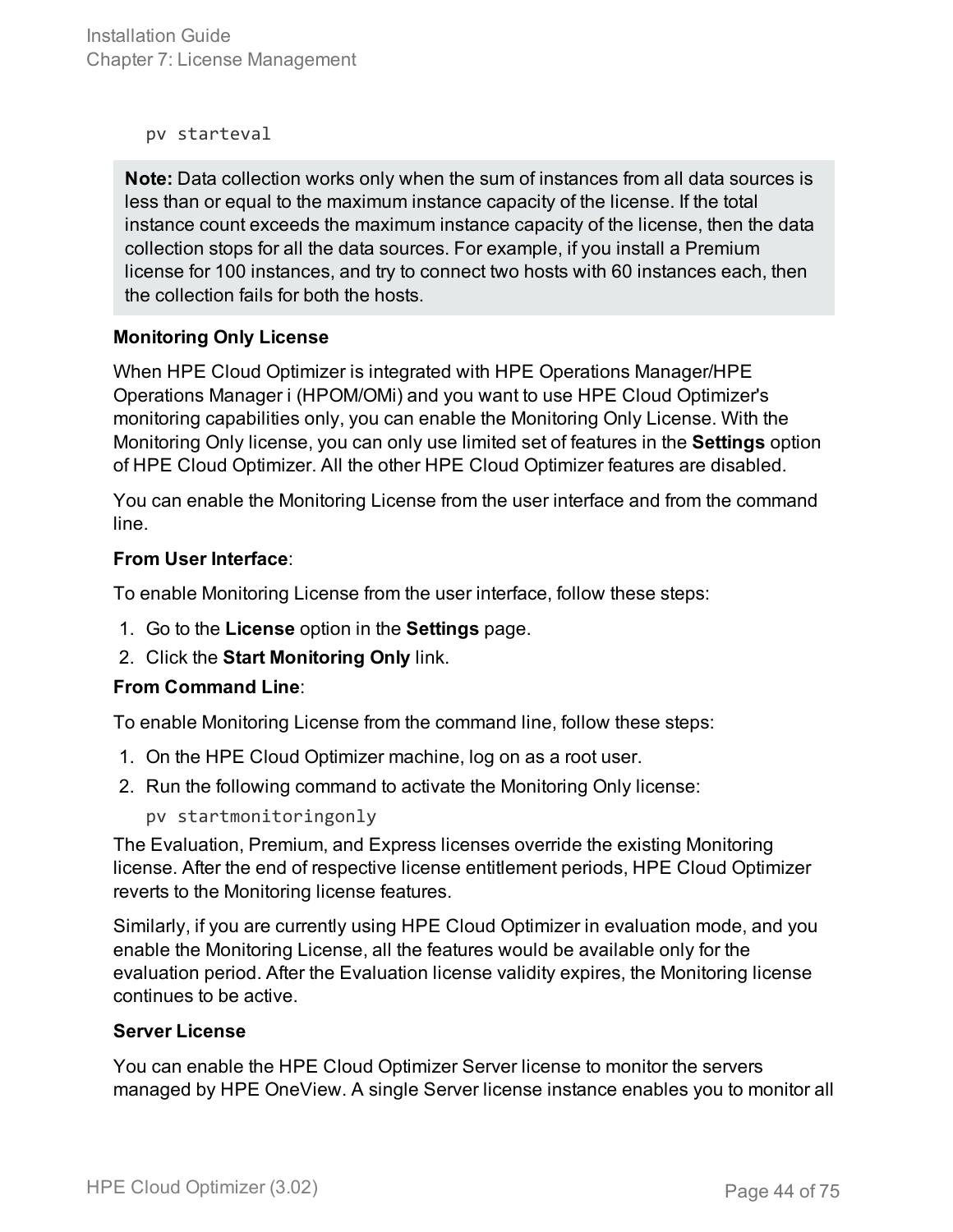the OS instances running on the server covered by the Server license. A Server license is similar to the Premium license in terms of feature availability.

**Note:** The maximum number of valid Server instance licenses cannot exceed the maximum servers managed by HPE OneView.

The following table summarizes the behavior of HPE Cloud Optimizer in the following license scenarios:

| <b>Currently Active License</b>                 | License<br><b>Applied</b> | <b>Behavior</b>                                                                                                                                                                                                                                             |
|-------------------------------------------------|---------------------------|-------------------------------------------------------------------------------------------------------------------------------------------------------------------------------------------------------------------------------------------------------------|
| Community/Evaluation/Monitoring<br>Only/Express | <b>Server License</b>     | The Server license overrides<br>the existing license. The total<br>licensed instance count equals<br>the OS instances covered by<br>the Server license.                                                                                                     |
|                                                 |                           | <b>Note:</b> The data collection<br>will stop if there are OS<br>instances that are running<br>on the servers not covered<br>by the Server license. To<br>start the data collection, you<br>can install additional<br>licenses with sufficient<br>capacity. |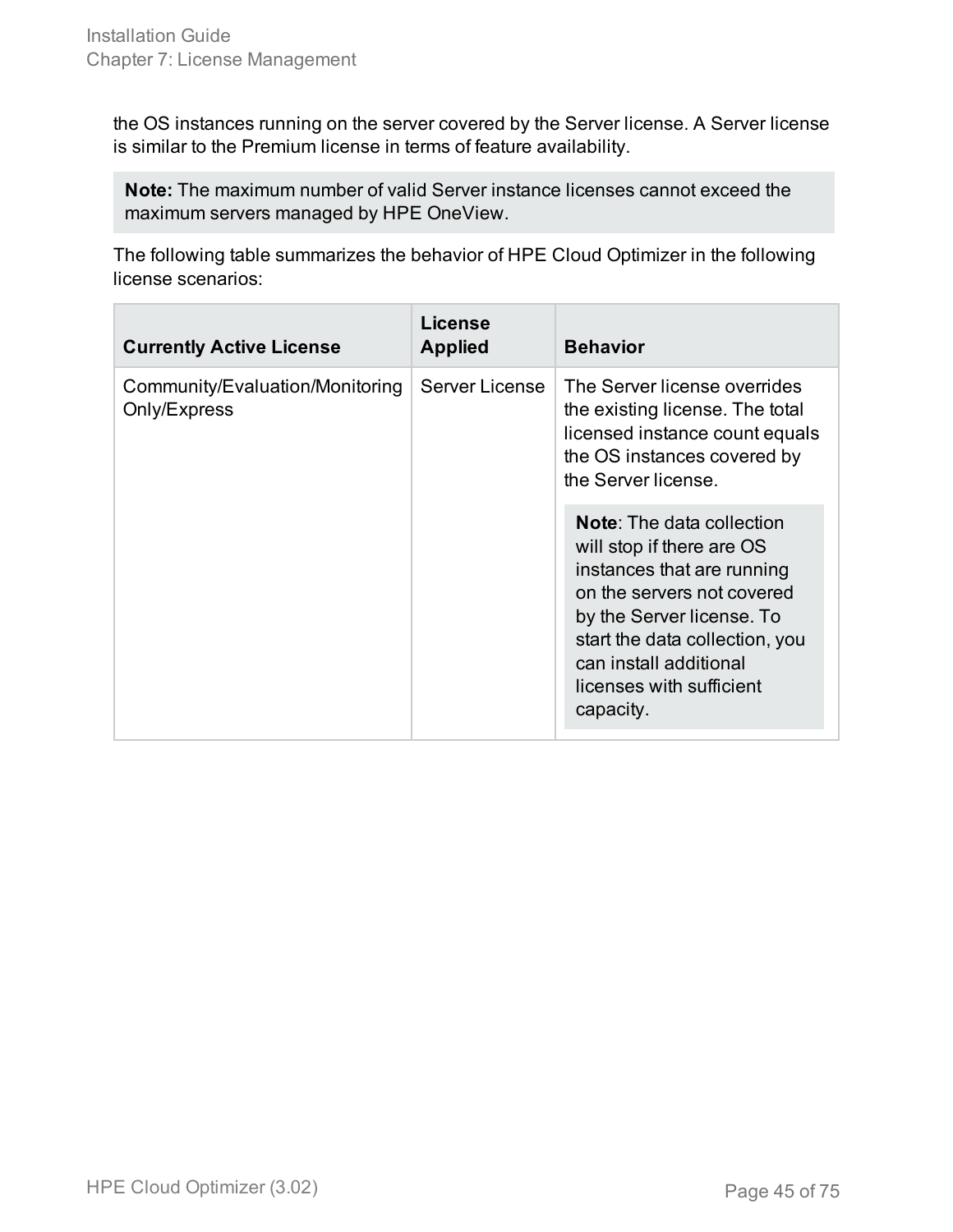| <b>Currently Active License</b> | License<br><b>Applied</b>                             | <b>Behavior</b>                                                                                                                                                                                                        |
|---------------------------------|-------------------------------------------------------|------------------------------------------------------------------------------------------------------------------------------------------------------------------------------------------------------------------------|
| Premium                         | Server License                                        | The Server license co-exists<br>with the Premium license. The<br>total licensed instance count<br>equals the OS instances<br>covered by the Premium and<br>Server license.                                             |
|                                 |                                                       | <b>Note:</b> The OS instances that<br>are running on the servers<br>covered by the Server<br>license will be deducted<br>from the current OS instance<br>count. This results in<br>additional OS instance<br>capacity. |
| Server License                  | Premium                                               | The Server license co-exists<br>with the Premium license. The<br>total licensed instance count<br>equals the OS instances<br>covered by the Premium and<br>Server license.                                             |
| Server License                  | Community<br>Evaluation<br>Monitoring Only<br>Express | Not supported.                                                                                                                                                                                                         |

**Note**: If the number of servers managed by HPE OneView exceeds the Server license capacity, the servers are chosen based on the number of instances associated with them. The servers having the highest number of instances are automatically selected to be monitored by the Server license.

### <span id="page-45-0"></span>Importing Licenses

After you purchase a license, you must import it before you start using HPE Cloud Optimizer.

To import licenses for HPE Cloud Optimizer, follow these steps: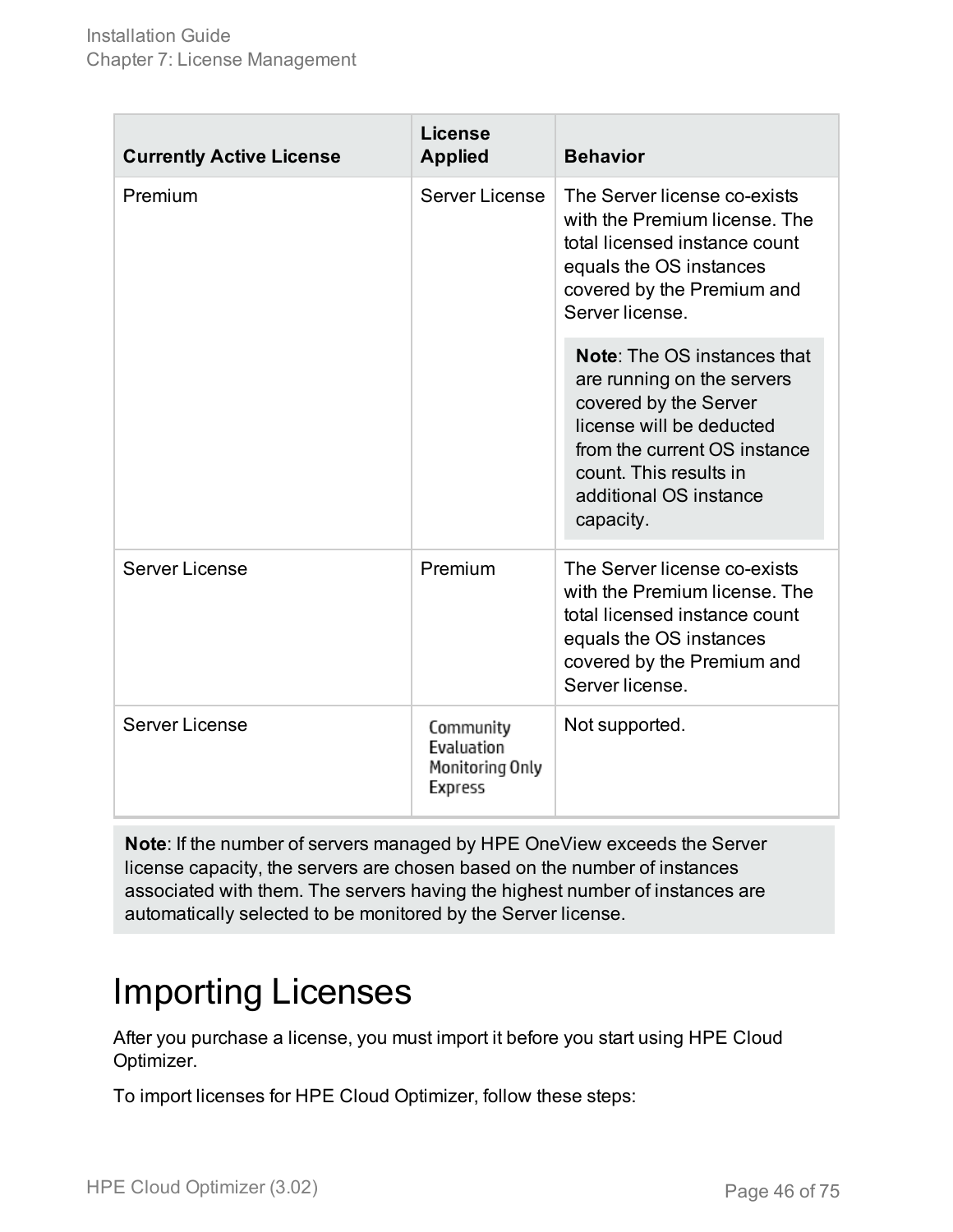- 1. Go to the **License** option in the **Settings** page.
- 2. In the **License Status** section, click the **Import License** link. The Manage License page appears.
- 3. Type your license key in the **License Key** field.
- 4. Click **Import License.** The **Installed License List** section refreshes to display the details of the license imported.

To clear the license key, click **Reset**.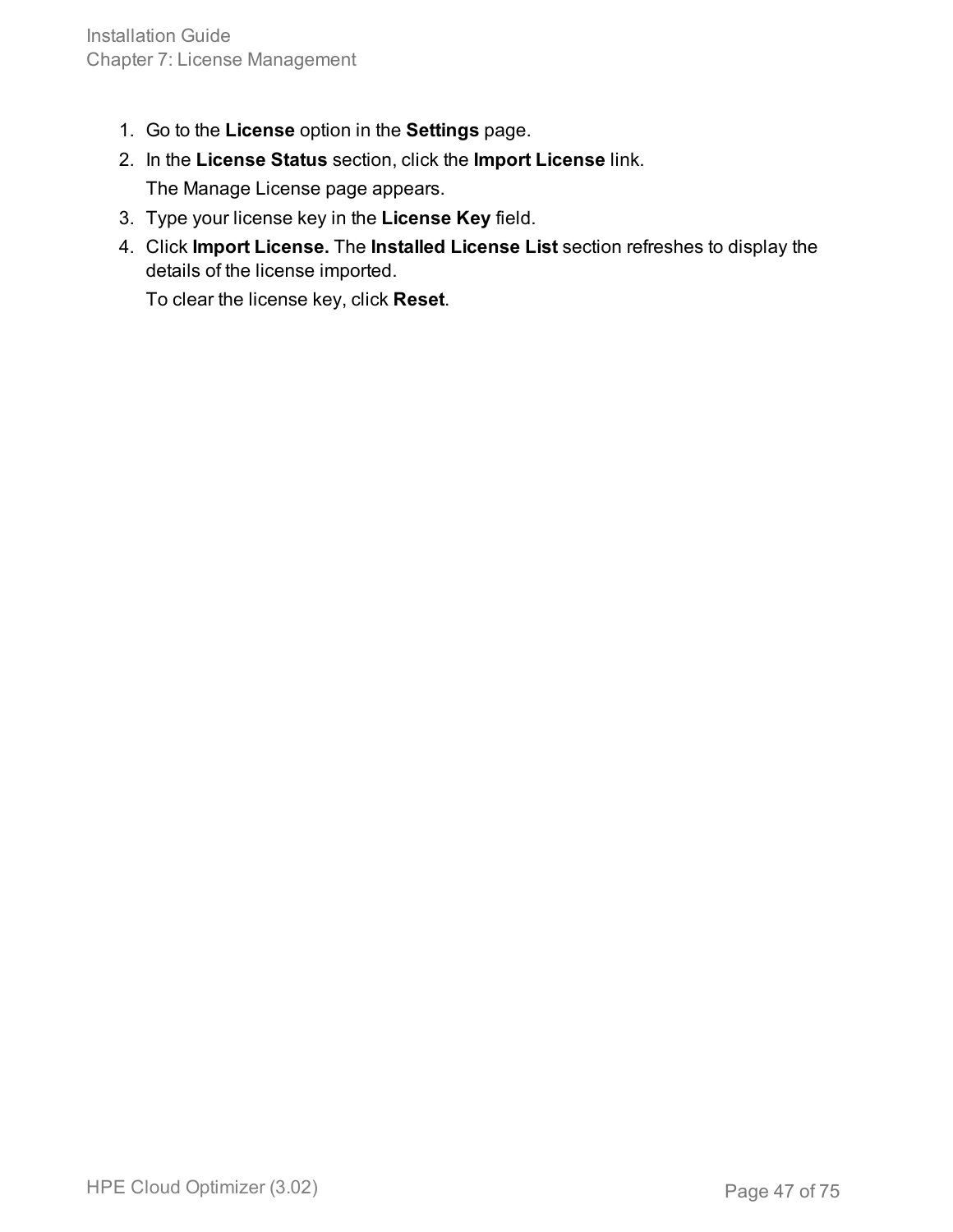# Chapter 8: Removing HPE Cloud **Optimizer**

You can remove HPE Cloud Optimizer installed on Linux systems by using the procedure described in this section.

## HPE Cloud Optimizer Virtual Appliance

To remove the HPE Cloud Optimizer virtual appliance, power off the VM and delete the VM.

## Removing HPE Cloud Optimizer from Linux Nodes

To remove HPE Cloud Optimizer from a Linux system, follow these steps:

- 1. Log on as a root user.
- 2. Go to /opt/OV/Uninstall/HPPV.
- 3. Run the uninstall command:
	- To use an X11 interface, export the DISPLAY variable to point to an X11 terminal if necessary. Then run the command:
		- ./setup.bin
	- To use a command line interface, run the command:
		- ./setup.bin
- 4. Select **Uninstall**.

### Removing Configurations and User Graph Templates

Removing HPE Cloud Optimizer does not remove configurations or user graph templates. You need to manually remove the files from the data directory.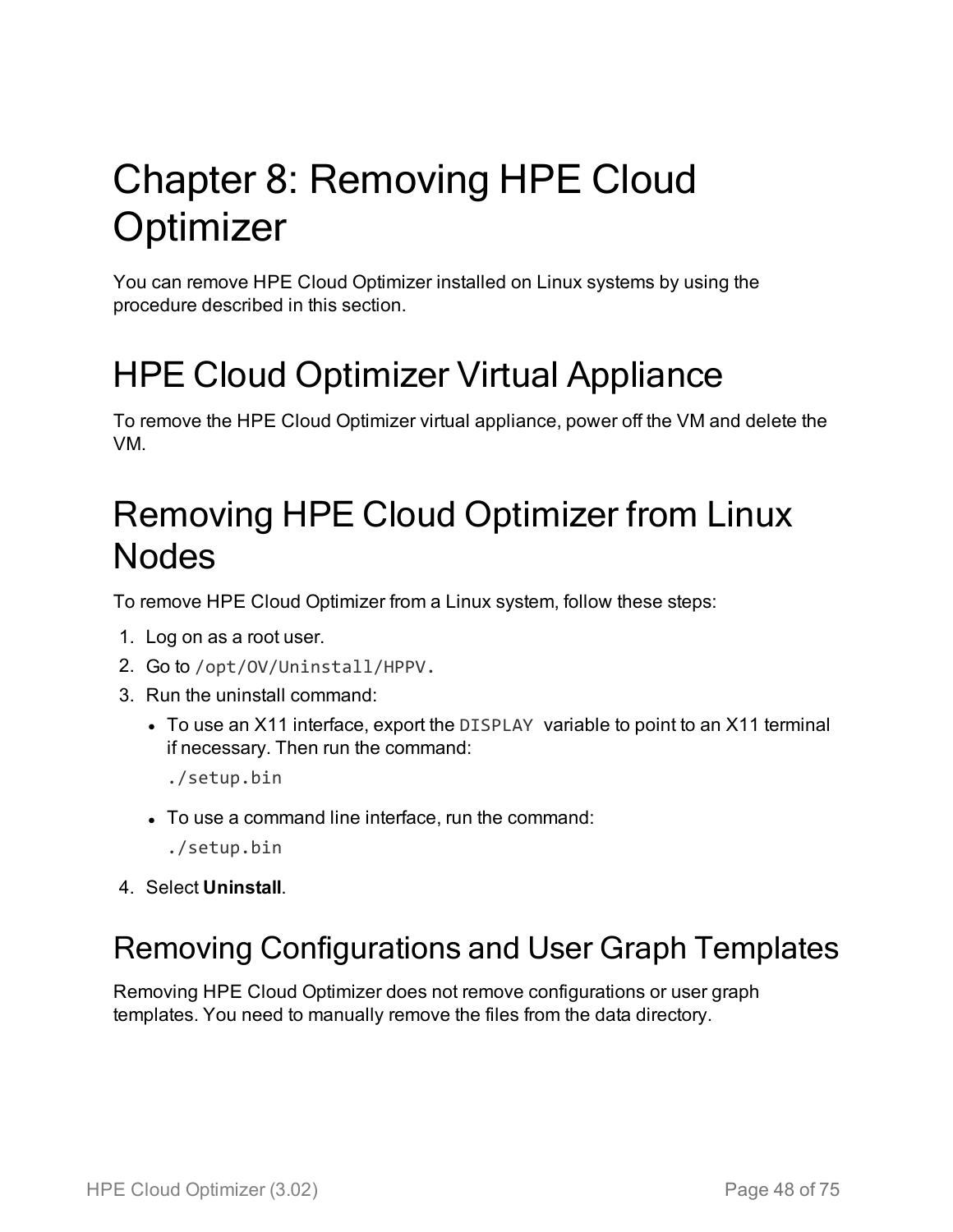### Removing HPE Cloud Optimizer Files using the Clean-up Script

After removing HPE Cloud Optimizer, you must run the following clean-up script. This script is available in the  $\langle$ install\_dir>\support:

• clnup\_pv.sh for Linux

The clean-up script removes the following files from <data\_dir>\conf\perf:

- PVconfig.ini
- OVPMUsers.xml
- OVPMSystems.xml
- <sup>l</sup> ovpm.tcf
- VPI\_GraphsUserFavorites.txt
- OVPMReportTemplate.htm
- All folders starting with the name "VPI $\__$ ".
- All PV database related files

**Note:** If you plan to reinstall HPE Cloud Optimizer on the same system, make sure you delete the following folders after you finish running the clean-up script:

- $\bullet$  /opt/OV/
- $\bullet$  /opt/vertica/
- $\bullet$  /var/opt/OV/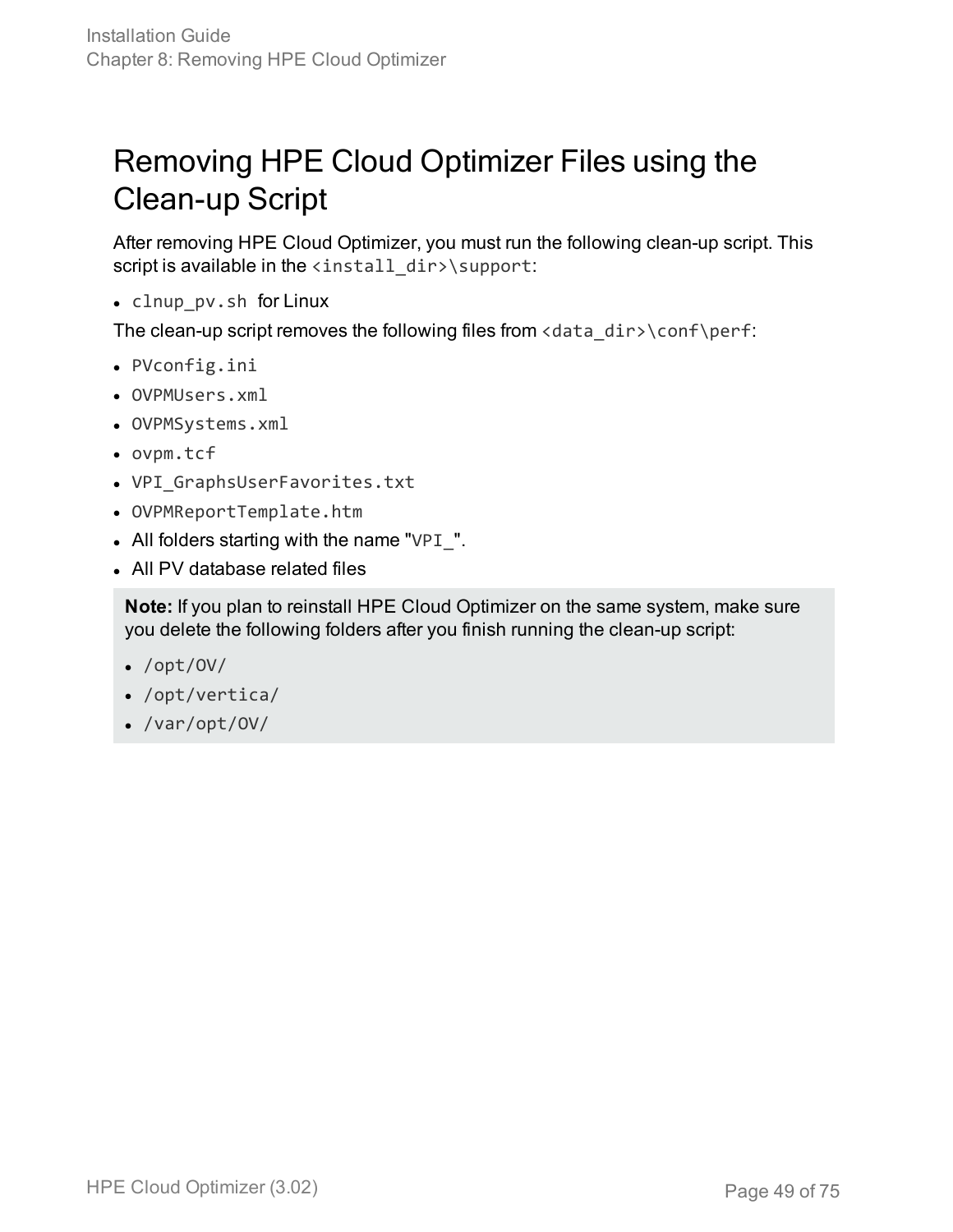# Chapter 9: HPE Cloud Optimizer Security Hardening

This section provides the security hardening related recommendations for the HPE Cloud Optimizer.

**Note**: The hardening instructions available in this section are optional. Complete the instructions in this section if you are interested in securing your HPE Cloud Optimizer installation.

## Securing the Virtual Appliance Management Interface (VAMI)

To secure the HPE Cloud Optimizer Virtual Appliance with self-signed certificates or certificates signed by CA (Certificate Authority), you must configure the Secure Socket Layer (SSL) certificate. Create a SSL certificate and copy it on to the HPE Cloud Optimizer Virtual Appliance. Configure the SSL certificate on the Lighttpd Server.

**Note**: Lighttpd is a web server component present in HPE Cloud Optimizer. The version available with HPE Cloud Optimizer is 1.4.29, which has some vulnerabilities. It is highly recommended to disable the VAMI service after the upgrade is complete.

Perform the following steps:

- 1. Create a certificate.
- 2. Configure the SSL certificate on the Lighttpd Server.

#### **Creating a certificate**

You can either create a self-signed certificate or send a certificate signing request to a Certificate Authority.

#### **Creating a self-signed certificate**

Perform the following steps:

- 1. Create a certificate store on the Lighttpd Server to save certificates and key files.
- 2. Log on to a node and then run the following command: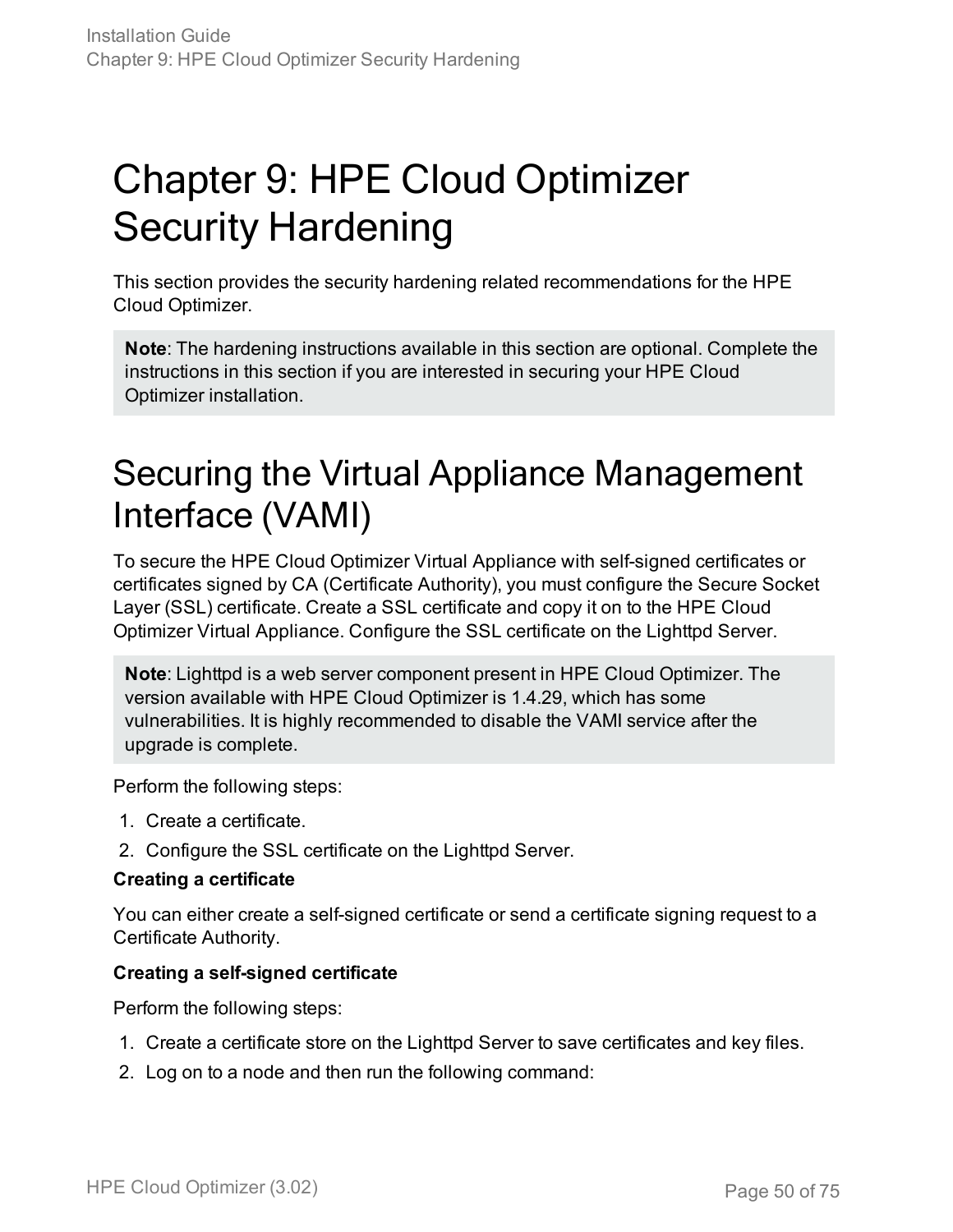openssl req -x509 -nodes -days <n> -newkey rsa: <nbits> -keyout <your\_domain\_name>.key -out <your\_domain\_name.>crt In this instance,

days - The number of days to certify the certificate.

newkey rsa: <nbits> - newkey option creates a new certificate request and a new private key. The newkey rsa :nbits option generates an RSA key with the specified size.

keyout - The file name to write the newly created key.

out - The output file name.

For example,

```
# openssl req -x509 -nodes -days 365 -newkey rsa:2048 -keyout
primary.key-out cert.crt
```
Generating a 2048 bit RSA private key

...........................................................+++

..........................................................+++

writing new private key to 'primary.key'

-----

You are prompted to enter information that will be incorporated into your certificate request. What you are prompted to enter is called a Distinguished Name or a DN. There are quite a few fields you have to fill, but you can leave some blank. For some fields there will be a default value,

If you enter '.', the field will be left blank.

-----

Country Name (2 letter code) [XX]:in

State or Province Name (full name) []:ka

Locality Name (eg, city) [Default City]:bangalore

Organization Name (eg, company) [Default Company Ltd]:HPE

Organizational Unit Name (eg, section) []:SM

Common Name (eg, your name or your server's hostname) []:xx.xxx.xx.xxx

- 3. A primary certificate (your domain name.crt) and private key (your domain name.key) is generated.
- 4. Use the primary certificate and private key to configure the SSL certificate on the Lighttpd Server.

#### **Sending a certificate signing request**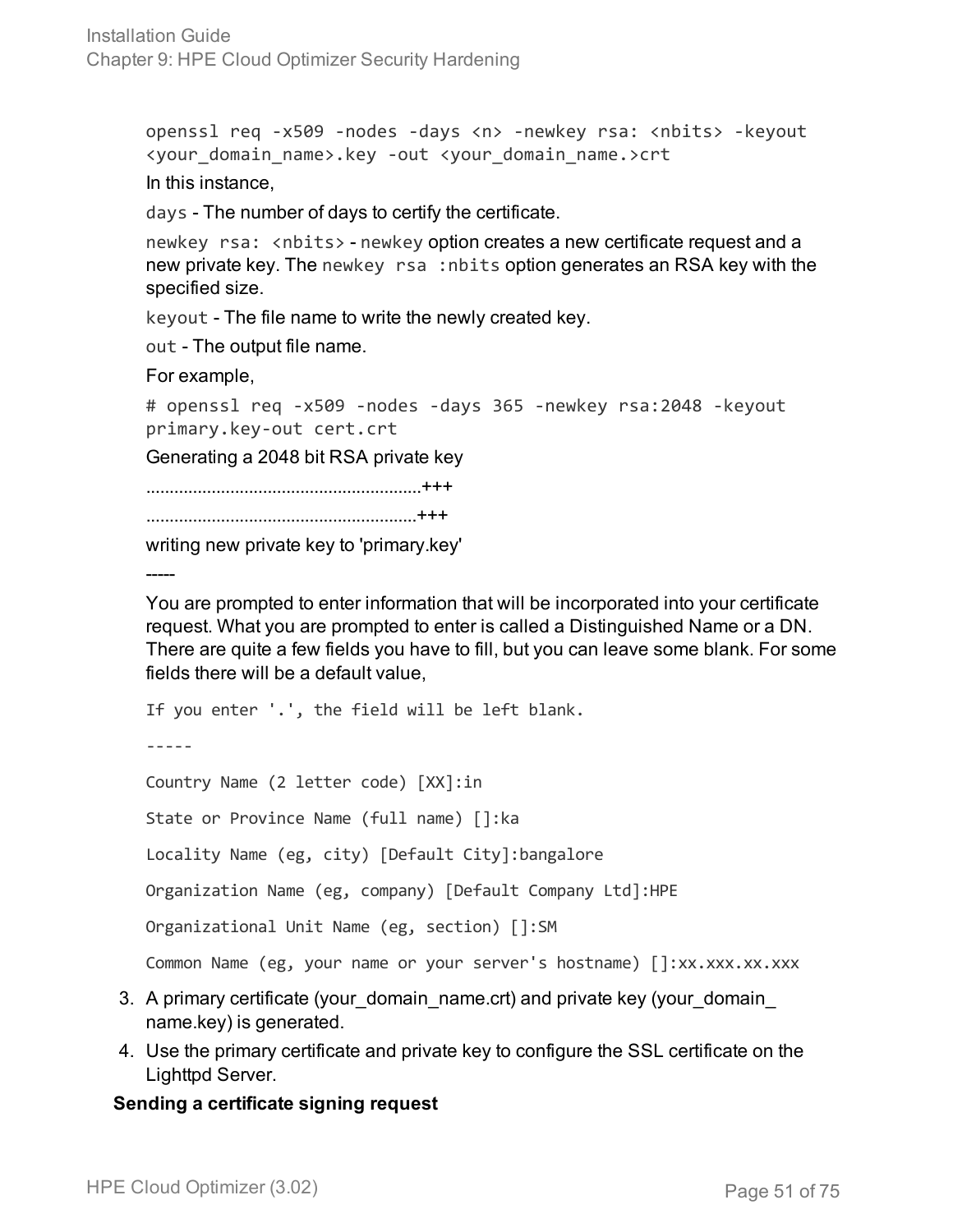- 1. Create a certificate store on the Lighttpd Server to save certificates and key files.
- 2. Log on to a node and then run the following command:

```
openssl req -new -key <filename>.pem -out <filename>.csr
For example,
openssl req -new -key privkey.pem -out cert.csr
```
In this instance,

new - This command generates a new certificate request. It prompts users for the relevant field values and creates a certificate after accepting relevant information.

key - The file to read the private key.

out - The output file to view certificates.

- 3. Send the generated .csr file to the CA authority.
- 4. After you receive the signed certificate from the CA, use the Intermediate (CA\_ issuing.crt), primary certificate (your\_domain\_name.crt), and private key (your\_domain\_name.key) to configure the SSL certificate on the Lighttpd Server.

#### **Configuring the SSL Certificate on the Lighttpd Server**

Follow these steps to configure SSL certificate on the Lighttpd Server:

1. Copy the Intermediate certificate (CA\_issuing.crt), primary certificate (your\_ domain\_name.crt), and private key (your\_domain\_name.key) to the certificate store.

**Note:** A primary certificate (your domain name.crt) and private key (your domain name.key) is generated when you create self-signed certificate. When you request for a CA certificate, the certificate authority provides you the intermediate (CA\_issuing.crt), primary certificate (your\_domain\_name.crt), and private key (your\_domain\_name.key).

2. Run the following command to combine the private key file and the primary certificate file into a single .pem file:

cat <your\_domain\_name.crt > <your\_domain\_name.key>> <your\_domain\_ name>.pem

For example,

cat sitename.crt sitename.key > iwf0041067.pem

3. Open lighttpd.conf file located at

/opt/vmware/etc/lighttpd/lighttpd.conf and change the following:

 $ssl.pemfile = "/cert path/$  <your domain name.pem>

**Note**: Add the following to the lighttpd.conf file only if the certificate is issued by a certificate authority: ssl.ca-file = ""/cert\_path/CA\_issuing.crt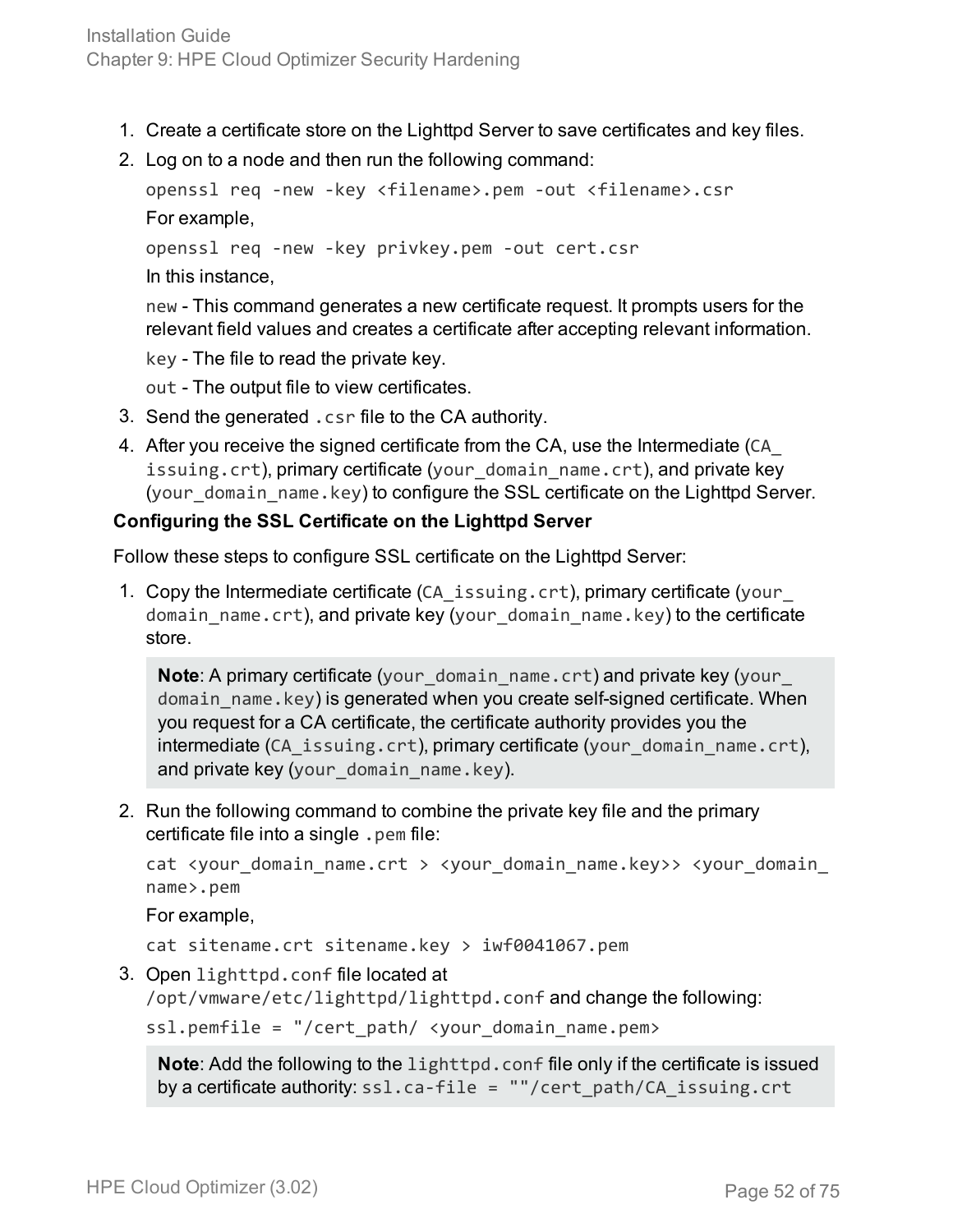4. Run the following commands to restart Lighttpd Server:

/etc/init.d/vami-sfcb restart

/etc/init.d/vami-lighttp restart

## Open Port Requirements

HPE Cloud Optimizer requires some ports to be open on the firewall. Click [here](#page-10-0) to view the list.

### Embedding HPE Cloud Optimizer into external applications

While embedding HPE Cloud Optimizer into external applications, perform this to make the applications more secure:

In the PVconfig.ini file of HPE Cloud Optimizer, use the *TRUSTED\_SITE\_URL* parameter to configure the trusted website for HPE Cloud Optimizer. An application will be able to embed HPE Cloud Optimizer page within itself only if the *TRUSTED\_SITE\_ URL* is set in the PVconfig.ini file.

For example, if the application that wants to embed HPE Cloud Optimizer has the URL *mydashboard.company.com/home/*, you must do the following configuration in the PVconfig.ini file:

*TRUSTED\_SITE\_URL=https://<application\_URL, for example, mydashboard.company.com>*

**Note:** This restriction is enforced only by the Internet Explorer and Firefox browsers.

## Disabling Support for RC4 and MD5 Secure Socket Layer (SSL) ciphers

HPE Cloud Optimizer currently disables support for RC4 and MD5 SSL ciphers to ensure secure communication.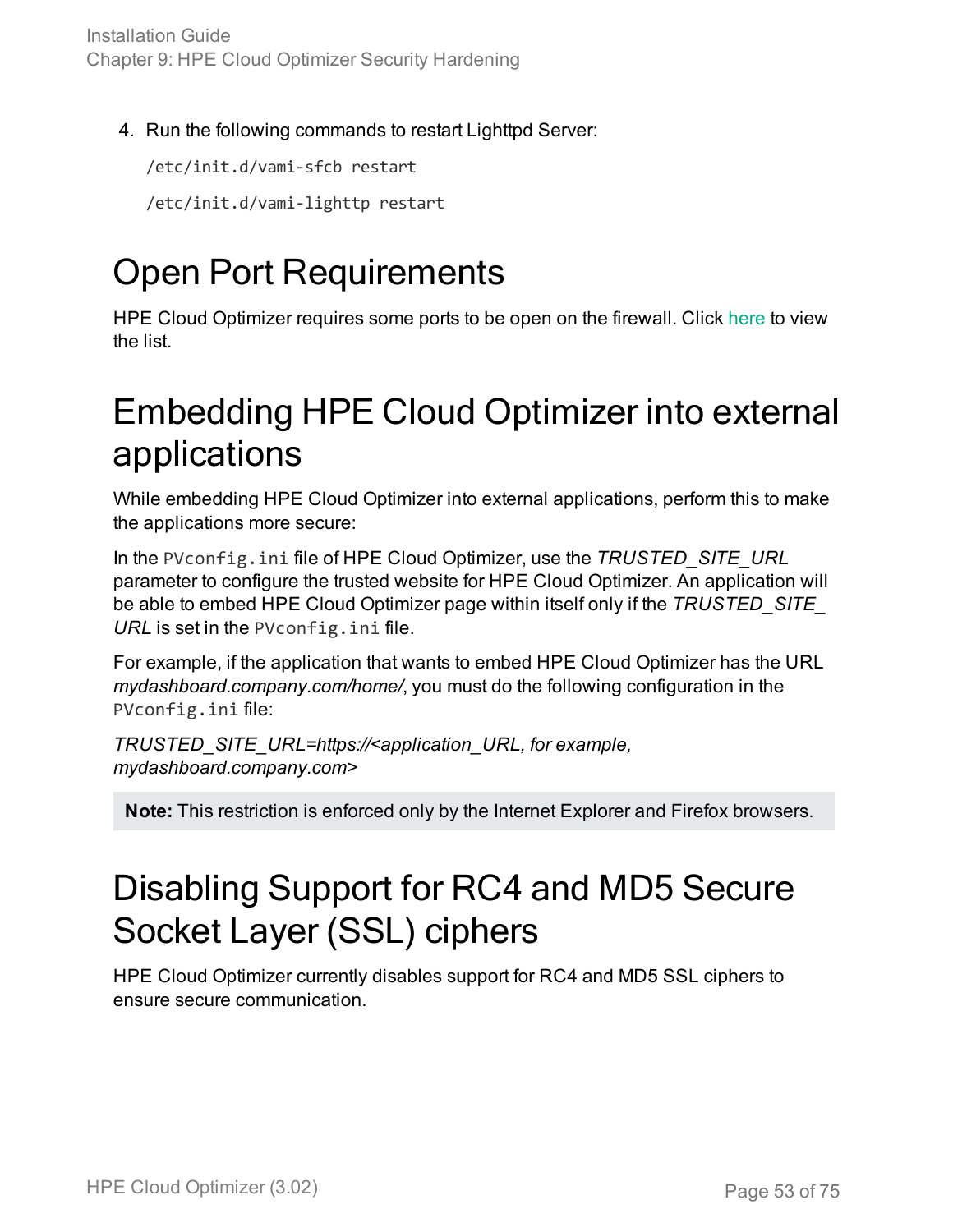## Modifying Default User (pv\_vertica) Password for Vertica

It is recommended to change the default password for improved security. The default password for Vertica is as follows:

1PerfView\*pass1234

Follow these steps to change the default password:

- 1. Log on to HPE Cloud Optimizer console as a root user.
- 2. Run su pv\_vertica -c "/opt/vertica/bin/vsql" and enter the pv\_vertica default password when prompted.
- 3. Run ALTER USER pv\_vertica IDENTIFIED BY <'new password'> ; and enter the new password.
- 4. Go to the root user and encrypt the new password using /opt/0V/bin/pvconfig en <new password>.
- 5. Run /opt/OV/bin/ovconfchg -ns pvcd.dml -set password <encrypted password> to save the encrypted password in the pvcd.dml namespace.
- 6. Open /var/opt/OV/conf/perf/PVHibernate.props and edit the following property file:

hibernate.connection.password=<encrypted password>

7. Run the following command to restart all the services:

/opt/OV/bin/ovc -restart

### Importing Certificate in HPE Cloud Optimizer using OpenSSL

#### **Prerequisites**

• Take a backup of the following files before you start importing the certificate:

| <b>Files</b> | Location                                                           |
|--------------|--------------------------------------------------------------------|
|              | tomcat.keystore //var/opt/OV/certificates/tomcat/b/tomcat.keystore |
| cacerts      | /opt/0V/non0V/jre/b/lib/security/cacerts                           |

- Make sure OpenSSL is installed on the machine with HPE Cloud Optimizer.
- Use "changeit" as the password, when prompted, during the importing procedure.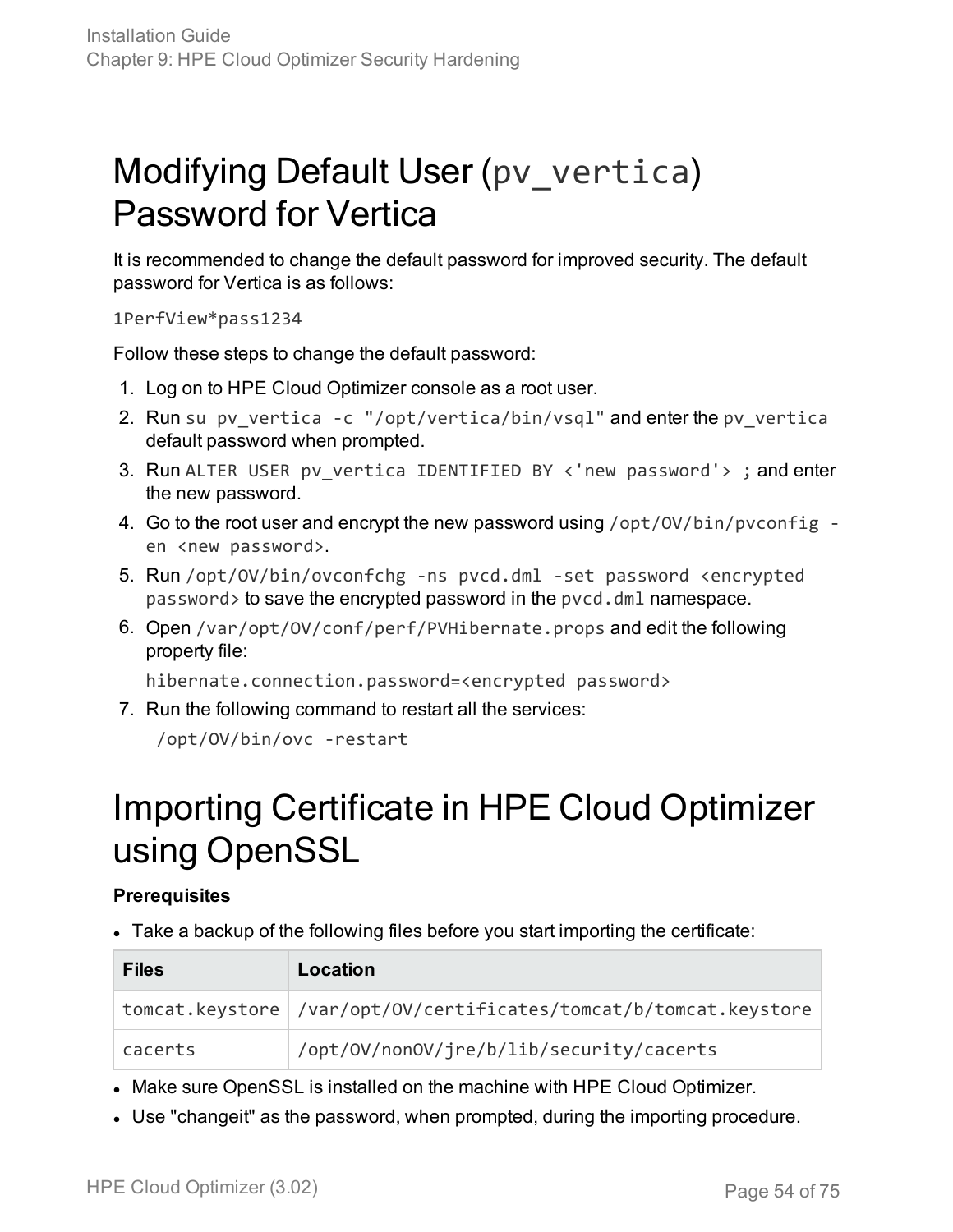#### **Follow these steps to import the certificate:**

1. Log on as a root user and run the following command:

pv stop

2. Create a Temporary Keystore.

Run the following command:

```
"/opt/OV/nonOV/jre/b/bin/keytool" -genkeypair -alias pas -validity
365 -keyalg rsa -keysize 2048 -keystore "/tmp/vpv-keystore.jks" -
storepass changeit
```
Enter the FQDN of the machine, where HPE Cloud Optimizer in installed, when prompted for your name. Enter other information as required.

3. Generate the Certificate Signing Request.

Run the following command:

```
"/opt/OV/nonOV/jre/b/bin/keytool" -certreq -keyalg RSA -alias pas
-file /tmp/<vPV machine Hostname>.csr -keystore "/tmp/vpv-
keystore.jks" -keypass changeit -storepass changeit -storetype JKS
-dname "CN=<FQDN of vPV>, OU=<OU you entered for the temporary
keystore>, O=<Organization you entered for the temporary
keystore>, L=<City you entered for the temporary keystore>,
ST=<Country you entered for the temporary keystore>, C=<Country
Code you entered for the temporary keystore>,
EMAILADDRESS=<Machine responsible email address>"
```
**Note**: The EMAILADDRESS attribute is not mandatory, it is a best-practice.

4. Submit the Certificate Signing Request to a Certificate Authority.

Follow procedures used by your organization or the third-party provider. After the submission has been processed, you will receive a Certificate Authority-signed certificate.

5. Convert the Temporary Keystore to .p12 format.

Run the following command:

```
"/opt/OV/nonOV/jre/b/bin/keytool" -importkeystore -srckeystore
"/tmp/vpv-keystore.jks" -destkeystore "/tmp/vpv-keystore.p12" -
srcstoretype JKS -deststoretype PKCS12 -srcstorepass changeit -
deststorepass changeit
```
6. Extract the private key from the Temporary Keystore with openSSL.

Assuming that openSSL is on the HPE Cloud Optimizer environment, type openssl in the console. The openSSL appears. However, if it is not the case, make sure that you have the .p12 temporary keystore on the machine where openSSL is installed. Run the following command: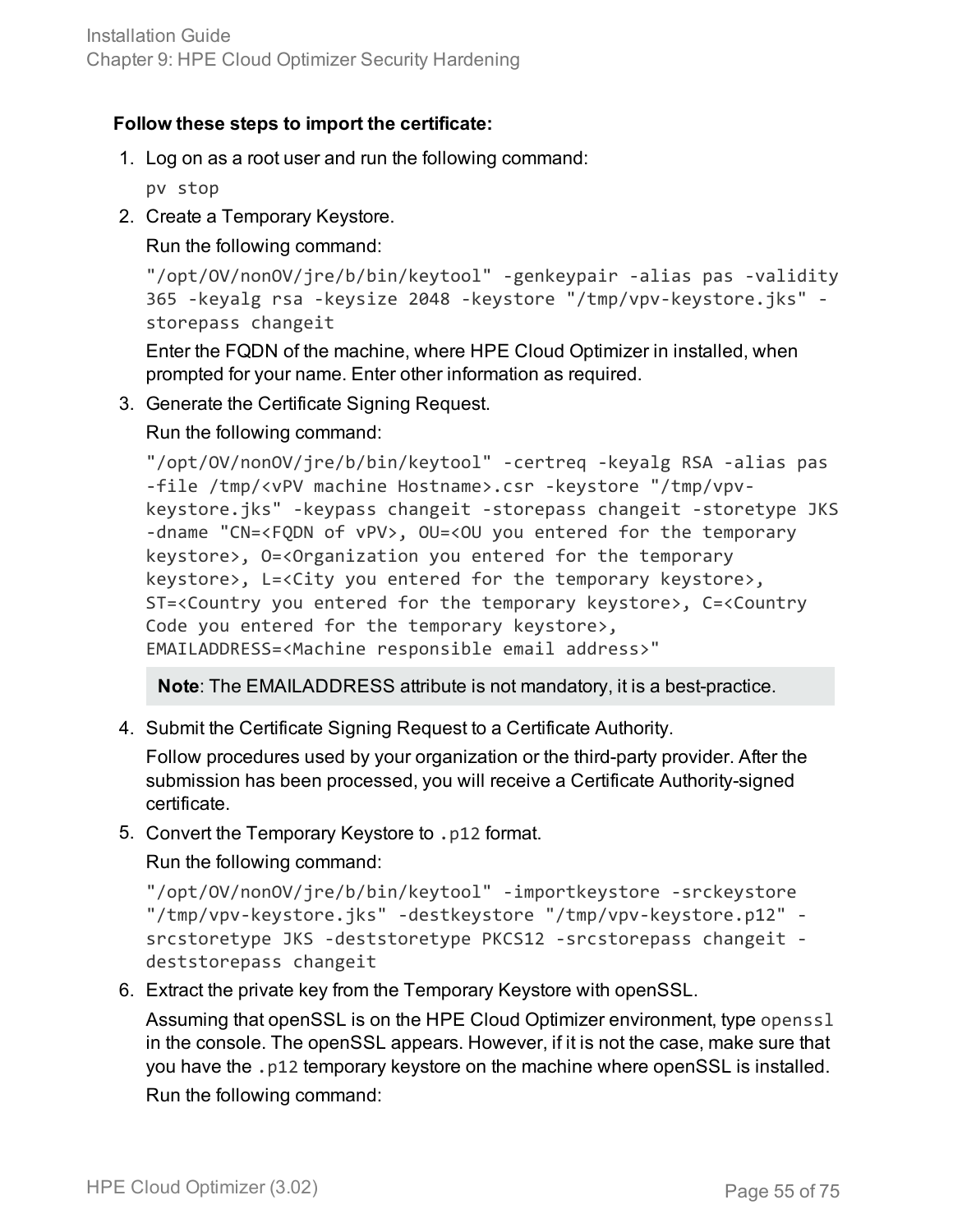pkcs12 -in /tmp/vpv-keystore.p12 -nocerts -out /tmp/userkey.key

7. Convert the certificate returned by the Certificate Authority to .p12 with OpenSSL if it is in .cer format.

Run the following command:

```
pkcs12 -export -out /tmp/<vPV Machine hostname>.p12 -inkey
/tmp/userkey.key -in <cer path that was returned by the
Certificate Authority>.cer -name <hostname>
```
8. Delete the existing Tomcat SSL Certificate.

Run the following command:

```
"/opt/OV/nonOV/jre/b/bin/keytool" -delete -alias ovtomcatb –
keystore "/var/opt/OV/certificates/tomcat/b/tomcat.keystore"
```
9. Import the Root Certificate into the Cacerts.

Run the following command:

```
"/opt/OV/nonOV/jre/b/bin/keytool" -importcert -alias rootca -file
"<Path to your Root certificate>" -trustcacerts -keystore
/opt/OV/nonOV/jre/b/lib/security/cacerts
```
10. Import the Intermediate Certificate into the Cacerts.

Run the following command:

"/opt/OV/nonOV/jre/b/bin/keytool" -importcert -alias intermca file "<Path to your intermediate certificate>" -trustcacerts keystore /opt/OV/nonOV/jre/b/lib/security/cacerts

11. Import the machine .p12 format into the HPE Cloud Optimizer keystore. Run the following command:

```
"/opt/OV/nonOV/jre/b/bin/keytool" -importkeystore -srckeystore
"/tmp/<vPV machine hostname>.p12" -destkeystore
/var/opt/OV/certificates/tomcat/b/tomcat.keystore -alias <vPV
machine hostname> -srcstoretype pkcs12 -deststoretype JKS -
destalias ovtomcatb
```
12. Start the HPE Cloud Optimizer Service.

Run the following command:

pv start

## Disabling TLSv1

HPE Cloud Optimizer recommends to disable TLSv1 for secure communication.

To disable TLSv1, follow these steps: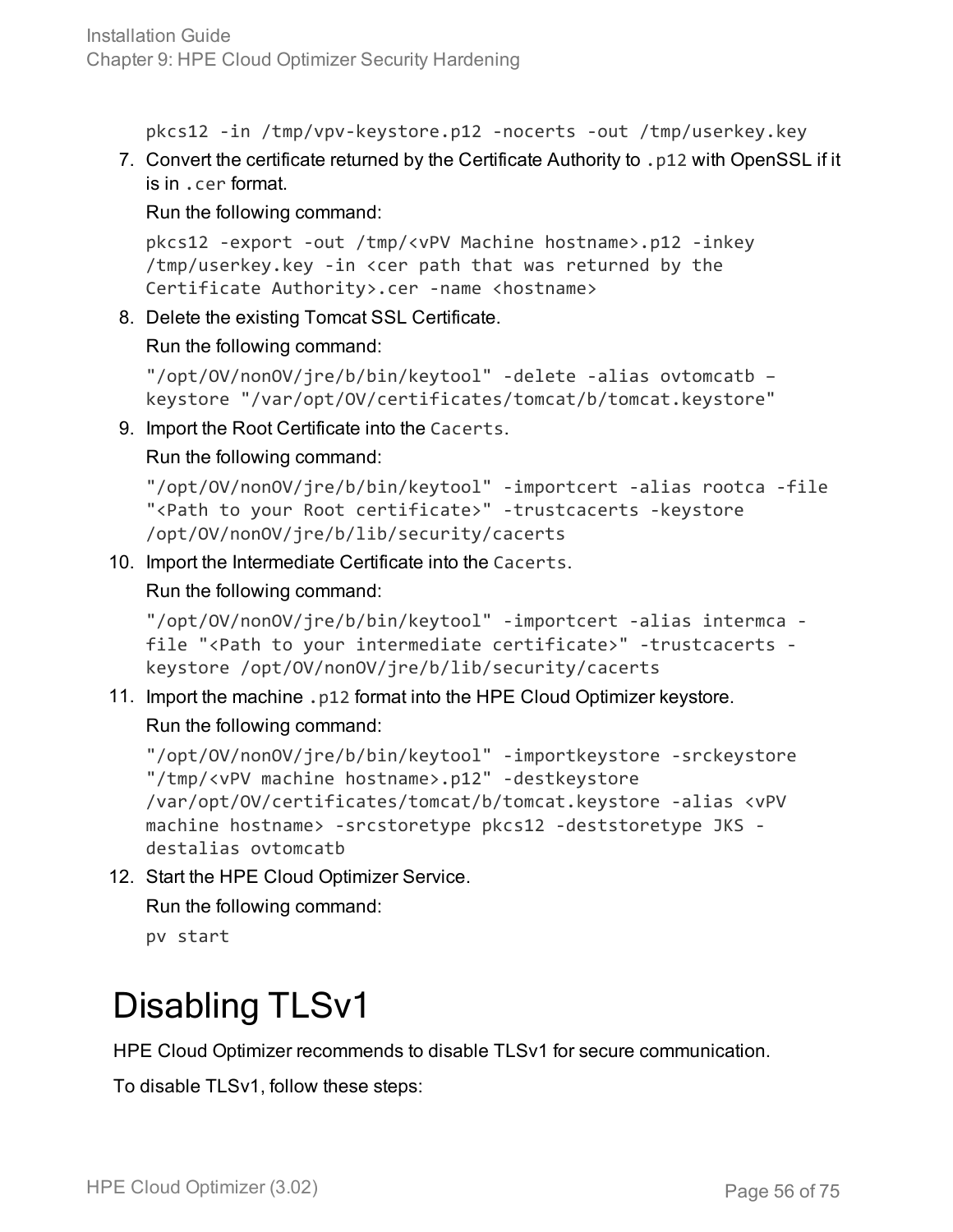- 1. Log on to HPE Cloud Optimizer as a root user.
- 2. Run the following command:

```
<install_dir>/bin/ovconfchg -edit
```
In this instance, install\_dir is the directory where HPE Cloud Optimizer is installed. The default location is /opt/OV. A text file opens.

3. In the text file, create the following namespace:

```
[sec.core.ssl]
COMM_PROTOCOL=TLSv1.1 or TLSv1.2
```
4. Add the following to /opt/OV/nonOV/jre/b/lib/security/java.security:

```
jdk.tls.disabledAlgorithms=SSLv3, RC4, MD5, DH, TLSv1
```
Also, disabling TLSv1 in HPE Cloud Optimizer has following impacts:

- If a vCenter supports only TLSv1, and not versions 1.1 and 1.2, the connection with that vCenter fails.
- HPE Operations Agent versions prior to 11.14 are not supported. Integration with OMi fails, where HPE Operations Agent versions prior to 11.14 is installed with OMi.

## Securing Communication when HPE Cloud Optimizer Collector is using Message Bus

Configure TLS (SSL) security to enable secure communication. You can generate the key and certificate files in number of ways. For more information, see *http://docs.confluent.io/2.0.1/kafka/ssl.html*. One of the ways to generate the keys and certificates is mentioned in the example:

```
#!/bin/bash
keytool -keystore kafka.server.keystore.jks -alias localhost -
validity 365 -genkey
openssl req -new -x509 -keyout ca-key -out ca-cert -days 365
keytool -keystore kafka.server.truststore.jks -alias CARoot -
import -file ca-cert
keytool -keystore kafka.client.truststore.jks -alias CARoot -
import -file ca-cert
keytool -keystore kafka.server.keystore.jks -alias localhost -
certreq -file cert-file
openssl x509 -req -CA ca-cert -CAkey ca-key -in cert-file -out
cert-signed -days 365 -CAcreateserial -passin pass:<Enter the
password>
keytool -keystore kafka.server.keystore.jks -alias CARoot -import
```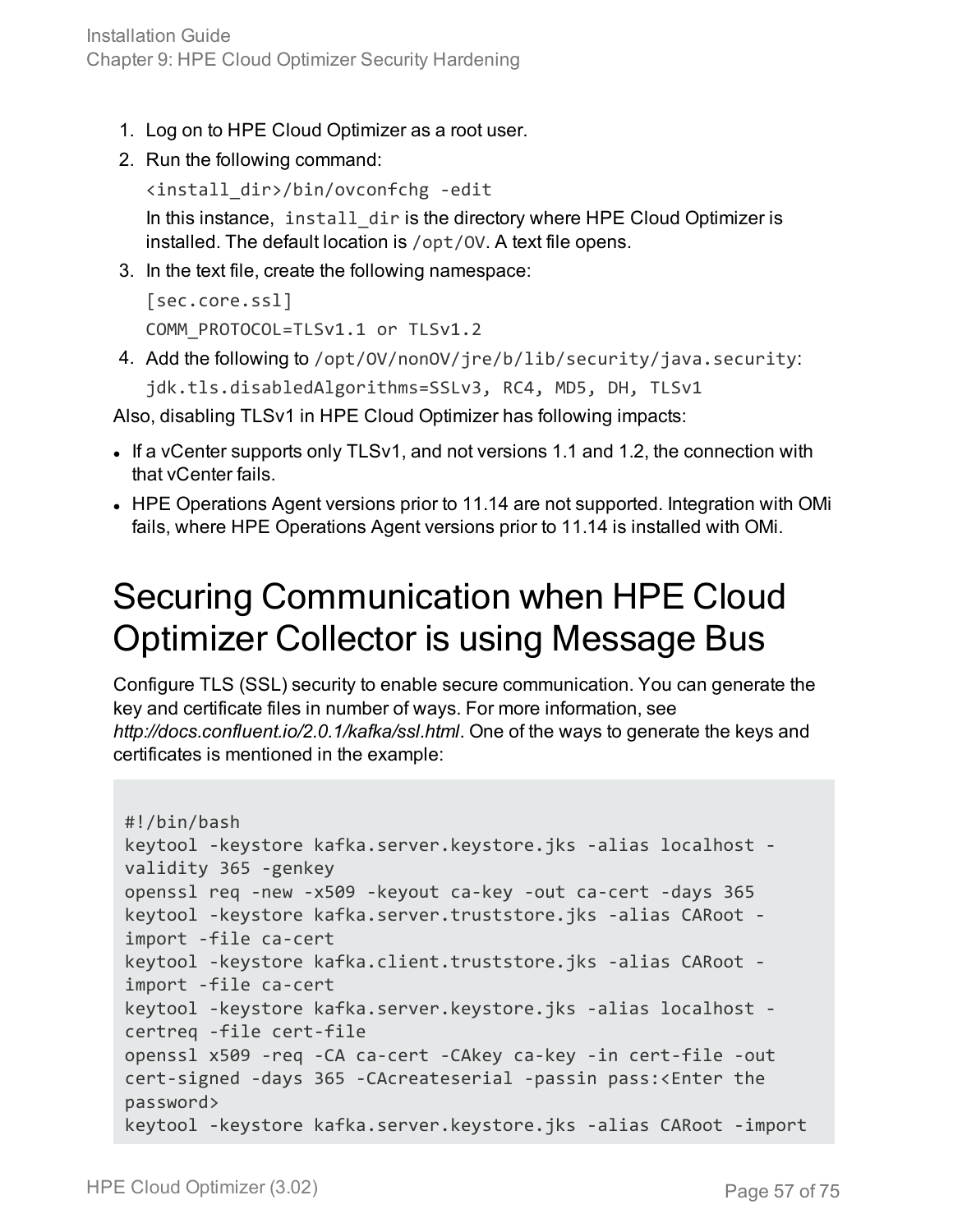Installation Guide Chapter 9: HPE Cloud Optimizer Security Hardening

-file ca-cert keytool -keystore kafka.server.keystore.jks -alias localhost import -file cert-signed

Follow these steps:

- 1. Configure the Kafka Server as follows:
	- a. Go to the following location:

Opt/OV/nonOV/Kafka/config/server.properties

The server.properties contains the following files.

kafka.server.keystore.jks

kafka.server.truststore.jks

**Note**: The permission for these files need to be restricted to the users, who runs the HPE Cloud Optimizer services. To restrict the permission only to this user, run the following command:

chmod 600 /opt/OV/nonOV/kafka/config/server.properties

b. Change the following name spaces in the server.properties file as follows:

listeners=SSL://<hostname>:9092

ssl.client.auth=required

security.protocol=SSL

security.inter.broker.protocol=SSL

ssl.enabled.protocols=TLSv1.2

ssl.truststore.type=JKS

ssl.keystore.type=JKS

- ssl.keystore.location=/tmp/newkeys/kafka.server.keystore.jks
- ssl.truststore.location=/tmp/newkeys/kafka.server.truststore.jks
- ssl.keystore.password=<Enter the password>

ssl.key.password=<Enter the password>

ssl.truststore.password=<Enter the password>

Example: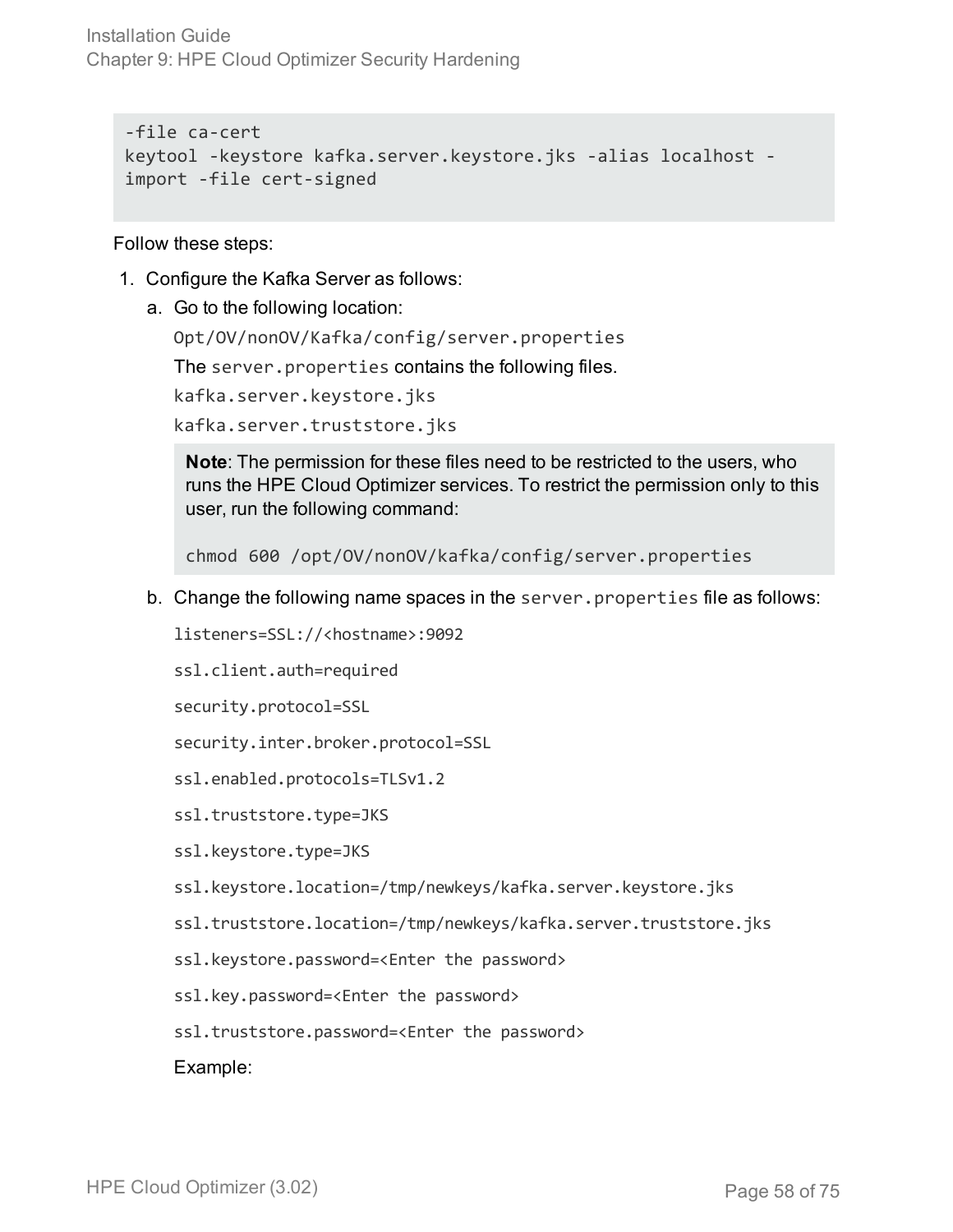```
listeners = SSL://<IP Address>;<Port>;, PLAINTEXT://<IP_
Address>:9095
SSL
ssl.protocol=TLS
ssl.enabled.protocols=TLSv1.2
ssl.keystore.type=JKS
ssl.keystore.location=/root/SSL/b<Kafka_Server>.keystore.jks
ssl.keystore.password=<Enter the password>
ssl.key.password=<Enter the password>
ssl.truststore.type=JKS
ssl.truststore.location=/root/SSL/Kafka_
Server.truststore.jks
ssl.truststore.password=<Enter the password>
```
To get the authentication for the clients use the parameters none, required. It is none in case client authentication is not required, and it is required in case authentication is required.

```
ssl.client.auth=required
security.inter.broker.protocol = SSL
If configured, it uses the value for the "listeners", else, it uses the value
returned from java.net.InetAddress.getCanonicalHostName().
advertised.listeners=SSL://<your.host.name>:9092,
PLAINTEXT://<IP_Address>:9095
```
2. Configure Kafka Producer and Kafka Consumer for the clients. The new Kafka Producers and Consumer processes support SSL. These processes does not support APIs. The *client-ssl.properties* is not present by default, and you need to create the file.

**Note**: The permission for these files need to be restricted to the users, who runs the HPE Cloud Optimizer services. To restrict the permission only to this user, run the following command:

```
chmod 600 /opt/OV/nonOV/kafka/config/client-ssl.properties
```
The *client-ssl.properties* includes the following files:

security.protocol=SSL

- ssl.truststore.location=/tmp/newkeys/kafka.client.truststore.jks
- ssl.keystore.location=/tmp/newkeys/kafka.client.keystore.jks
- ssl.truststore.password=<Enter the password>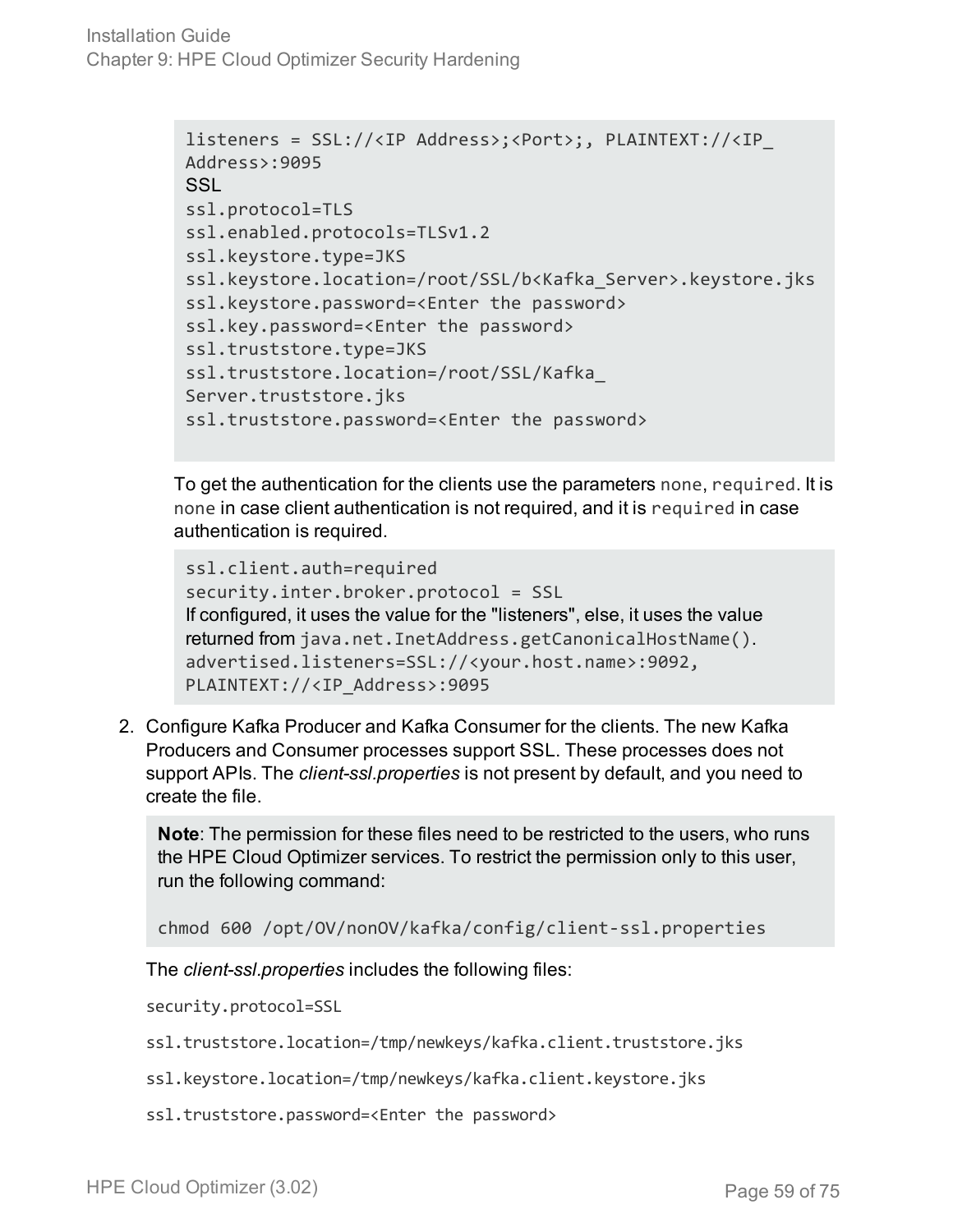Installation Guide Chapter 9: HPE Cloud Optimizer Security Hardening

ssl.keystore.password=<Enter the password>

ssl.key.password=<Enter the password>

```
ssl.enabled.protocols=TLSv1.2
```

```
ssl.truststore.type=JKS
```
ssl.keystore.type=JKS

#### **Examples using console-producer and console-consumer:**

For testing the Kafka SSL setup using console clients, the client configurations can be dumped into a file say client-ssl.properties and then the console clients can be run as follows:

```
bin/kafka-console-producer --broker-list localhost:9093 --topic
test --producer.config client-ssl.properties
```

```
bin/kafka-console-consumer --bootstrap-server localhost:9093 --
topic test --new-consumer --consumer.config client-
ssl.properties
```
3. Configure port number in HPE Cloud Optimizer.

For SSL, port 9092 should be open and bound to the IP address . Another port (9095) is required to be open for internal use and needs to be bound to the localhost. The Listener settings in server.properties file should be configured as follows:

listeners=PLAINTEXT://localhost:9095, SSL://<ipaddress>:9092

In this scenario, we can use localhost:9095 as the BootstrapServerAddress in XPL configuration of HPE Cloud Optimizer.

Configure /etc/hosts file in HPE Cloud Optimizer, so that the endpoint localhost:9095 is accessible internally to the components of HPE Cloud Optimizer.

```
Note: In case you are using only vCenter targets, bind the Kafka Server only to
the localhost. By default it is bound to the FQDN.
```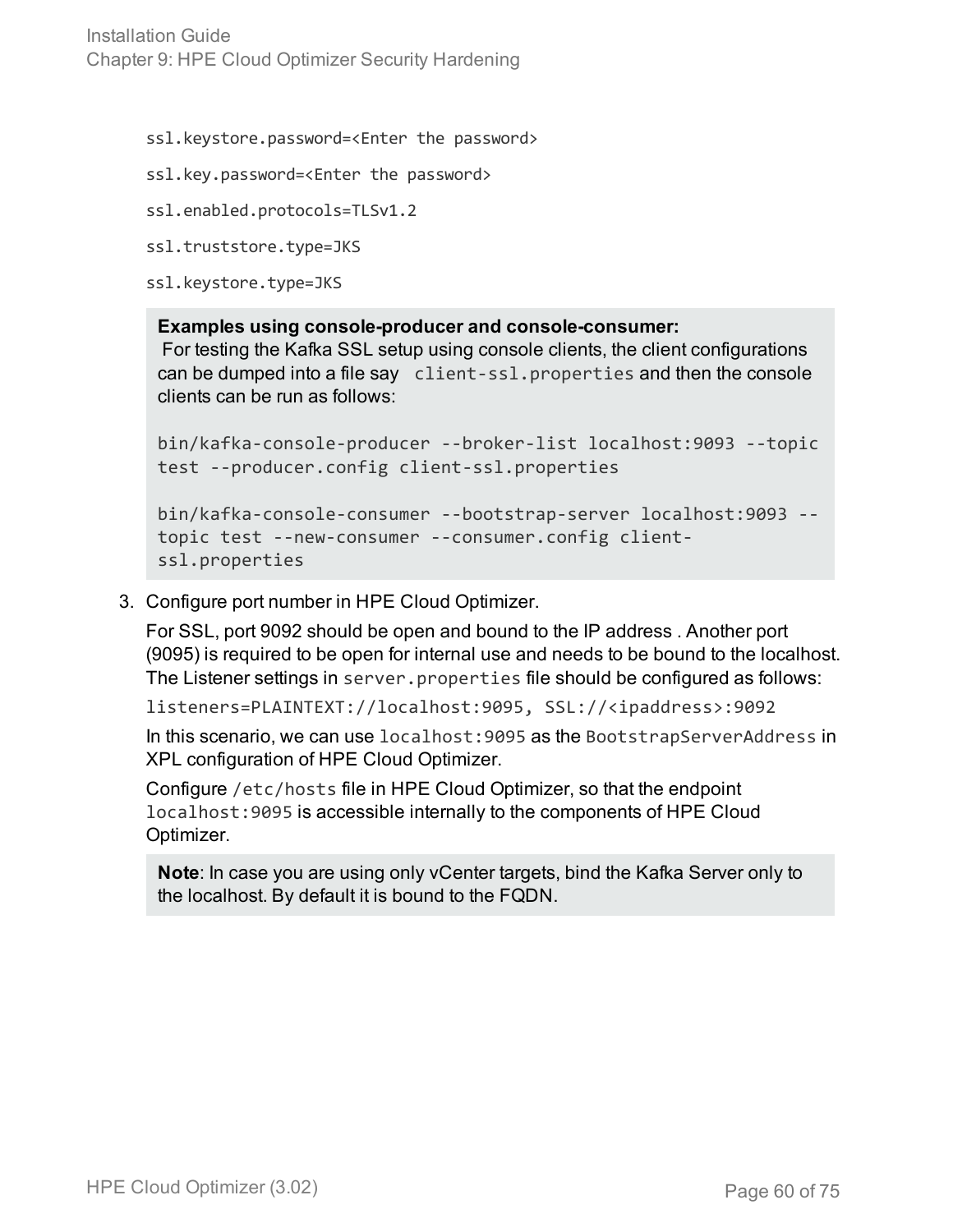# Chapter 10: Troubleshooting HPE Cloud **Optimizer**

The following section details how to troubleshoot HPE Cloud Optimizer:

**Vertica database is filled to near capacity due to the increase in the log file size.**

| Symptom    | The Vertica database is filled to near capacity due to the increase in the<br>log file size.                                                                       |
|------------|--------------------------------------------------------------------------------------------------------------------------------------------------------------------|
| Causes     | Vertica database consolidates and retains the log data in a .gz file daily.<br>By default, this process (called 'rotate') continues for 52 weeks.                  |
| Resolution | To create more space on the Vertica database implement any one of the<br>following two solutions:                                                                  |
|            | <b>Solution 1</b>                                                                                                                                                  |
|            | 1. Go to /opt/vertica/config/logrotate/.                                                                                                                           |
|            | 2. Open the pv file.                                                                                                                                               |
|            | 3. In the pv file, under # and keep for 52 weeks change the value of<br>rotate from 52 to the number of weeks for which you want to save the<br>rotated log files. |
|            | For example: rotate 3                                                                                                                                              |
|            | In this instance, the Vertica database will retain the .gz files for 3<br>weeks.                                                                                   |
|            | 4. Repeat step 3 for all instances of # and keep for 52 weeks.                                                                                                     |
|            | 5. Save and close the file.                                                                                                                                        |
|            | <b>Solution 2</b>                                                                                                                                                  |
|            | 1. Login as a root user.                                                                                                                                           |
|            | 2. Run the following commands on the HPE Cloud Optimizer server:                                                                                                   |
|            | cd /opt/vertica/bin                                                                                                                                                |
|            | ./admintools -t logrotate -d pv -r weekly -k <number_<br>of_weeks&gt;</number_<br>                                                                                 |
|            | where, < <i>number_of_weeks</i> > is the number of weeks for which you<br>want to retain the rotated logs.                                                         |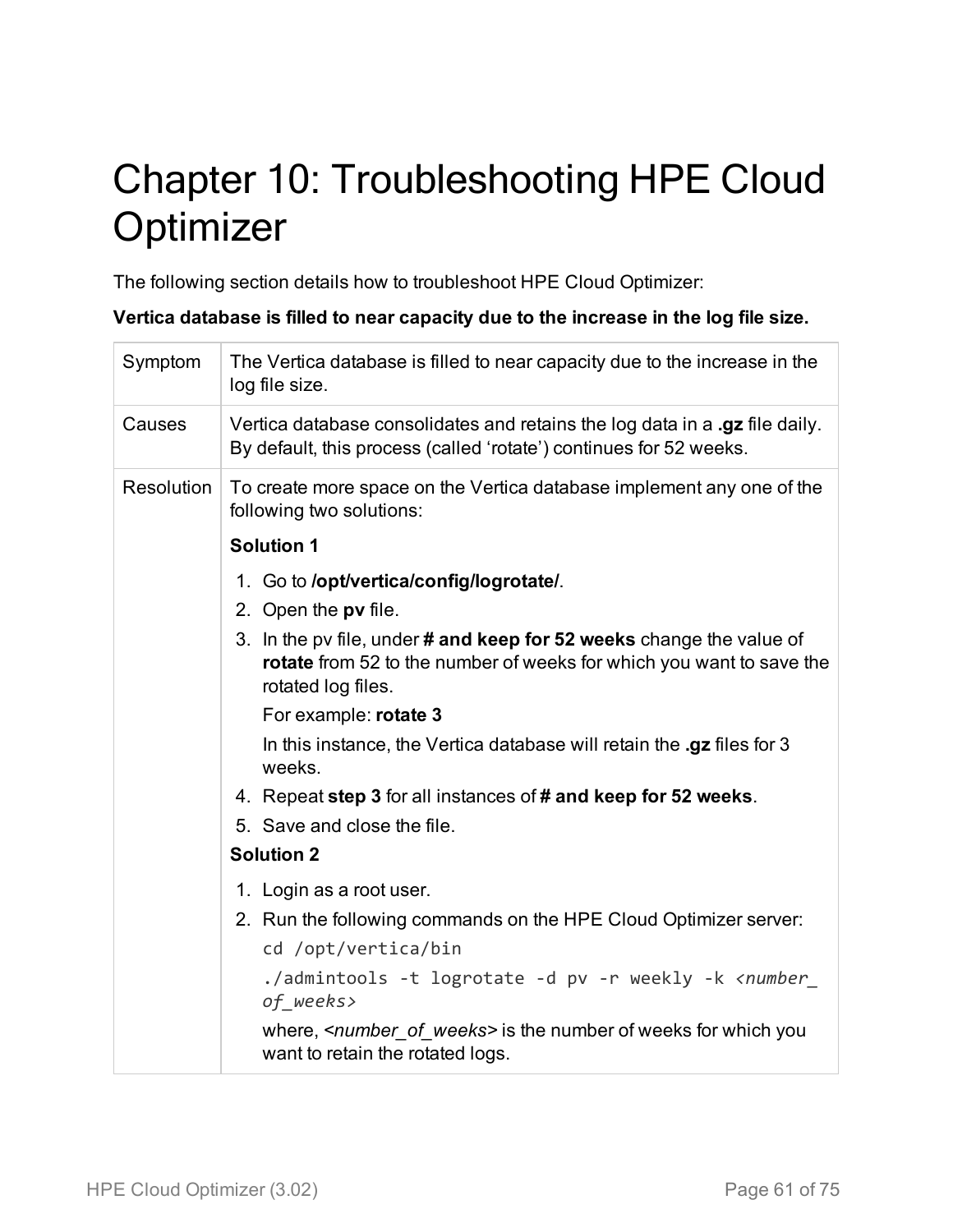#### **Unable to Access HPE Cloud Optimizer**

| Symptom           | Unable to access HPE Cloud Optimizer through the default network port<br>settings.                                                                                                                                                                                                                                                                                                                                                                                                                                                                                                                                                                                                                                                                                                                                                                                                                                                                                                                                                                                                                                                                                                            |
|-------------------|-----------------------------------------------------------------------------------------------------------------------------------------------------------------------------------------------------------------------------------------------------------------------------------------------------------------------------------------------------------------------------------------------------------------------------------------------------------------------------------------------------------------------------------------------------------------------------------------------------------------------------------------------------------------------------------------------------------------------------------------------------------------------------------------------------------------------------------------------------------------------------------------------------------------------------------------------------------------------------------------------------------------------------------------------------------------------------------------------------------------------------------------------------------------------------------------------|
| Causes            | • Your system has ovTomcatB configured to run with the non-root user<br>or non-local system account privileges and you have HPE Cloud<br>Optimizer installed on such a system.<br>• You cannot access HPE Cloud Optimizer using the default http (8081)<br>or https (8444) ports if these ports are in use by other applications.                                                                                                                                                                                                                                                                                                                                                                                                                                                                                                                                                                                                                                                                                                                                                                                                                                                             |
| <b>Resolution</b> | • Check if ovTomcatB is configured to run with the non-root user or<br>non-local system account privileges. If so, modify the settings to run<br>ovTomcatB with the Administrator or root user privileges.<br>• Try accessing HPE Cloud Optimizer by using the following URL:<br>http:// <ip address="" name="" system="">:<port number="">/PV<br/>where, <ip address="" name="" system=""> is the IP address or the system<br/>name of the HPE Cloud Optimizer server and <port number=""> is the port<br/>number of the HPE Cloud Optimizer server.<br/>If the HPE Cloud Optimizer Home page does not appear, check if the<br/>default ports are in use.<br/>• To change the port settings, follow these steps:<br/>1. Run the following command at the command prompt to change the<br/>port numbers for HTTP, HTTPS, and ShutdownPorts:<br/><bin_dir>ovconfchg -ns NONOV.TomcatB -set HTTPPort <port<br>number<br/><bin dir="">ovconfchg -ns NONOV. TomcatB -set HTTPSPort <port<br>number<br/><bin_dir>ovconfchg -ns NONOV.TomcatB -set ShutdownPort <port<br>number<br/>2. Restart HPE Cloud Optimizer.</port<br></bin_dir></port<br></bin></port<br></bin_dir></port></ip></port></ip> |

#### **Unable to connect to HPE Cloud Optimizer server through HTTPS protocol**

| Symptom | HPE Cloud Optimizer is unable to connect to the server through secure<br>communication (HTTPS) protocol.                                                |
|---------|---------------------------------------------------------------------------------------------------------------------------------------------------------|
| Cause   | The connection times out when HPE Cloud Optimizer is not able to<br>connect through the secure client in the default timeout interval of one<br>second. |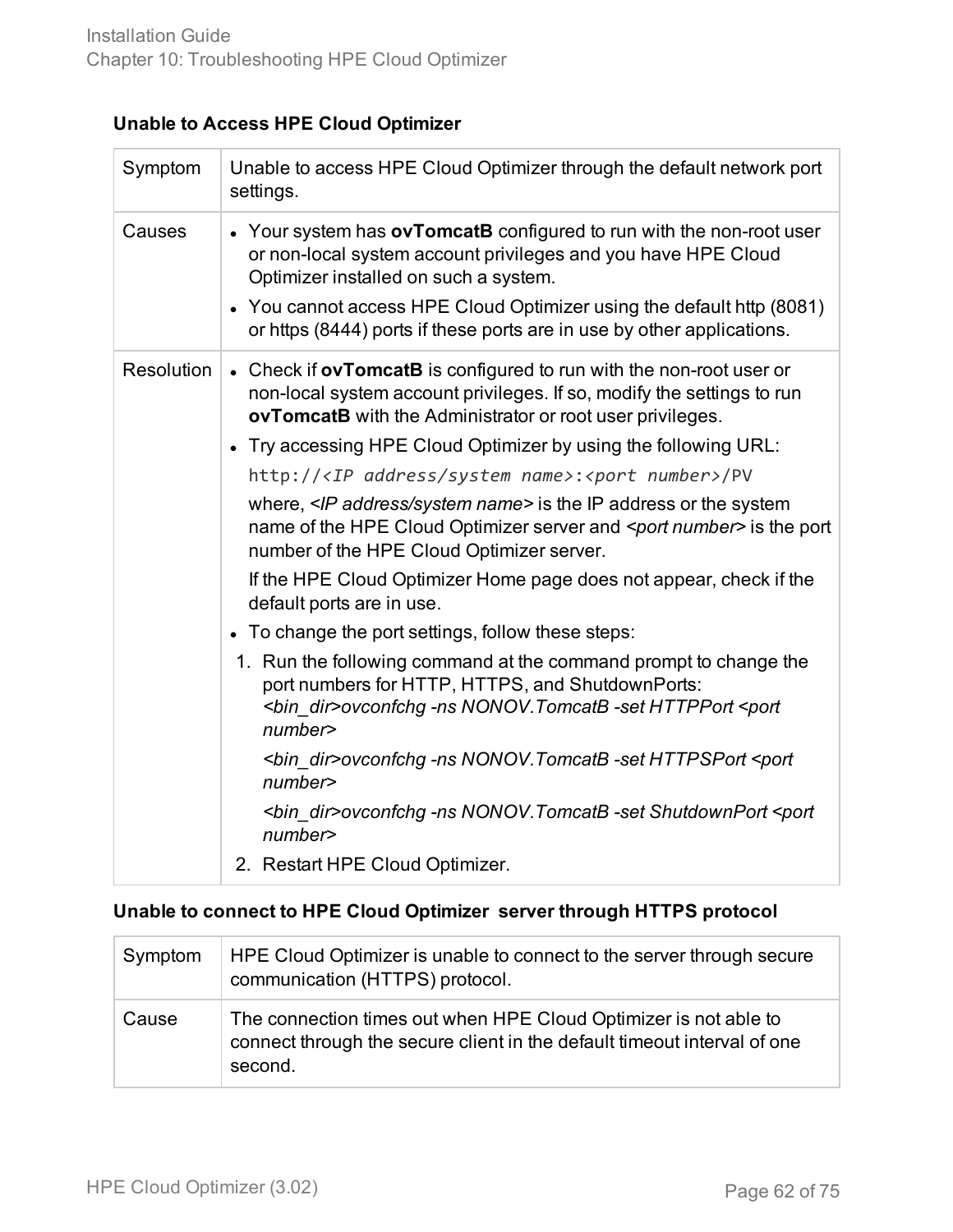| Resolution   Use the parameter SECURE CLIENT CONNECT TIMEOUT to adjust  |  |
|-------------------------------------------------------------------------|--|
| the timeout interval to connect to HPE Cloud Optimizer server depending |  |
| on your Internet connectivity or infrastructure setup.                  |  |

#### **Deployment of HPE Cloud Optimizer fails**

| Symptom | The deployment of the HPE Cloud Optimizer Virtual Appliance fails.       |  |
|---------|--------------------------------------------------------------------------|--|
| Cause   | This may happen when the time on the ESX server is set to a future time. |  |
|         | Resolution   Ensure that the time on the ESX server is set correctly.    |  |

#### **Unable to view content on HPE Cloud Optimizer home page**

| Symptom           | The HPE Cloud Optimizer Home page does not display anything except<br>the header.                                                                                                          |  |
|-------------------|--------------------------------------------------------------------------------------------------------------------------------------------------------------------------------------------|--|
| Cause             | JavaScript is not supported or Adobe® Flash Player is not installed in<br>your browser. Adobe® Flash Player version 10.3 is the minimum<br>required version.                               |  |
| <b>Resolution</b> | Install Adobe® Flash Player and enable JavaScript support for the<br>Internet Explorer (IE) or Mozilla Firefox web browser by adding HPE<br>Cloud Optimizer to your list of Trusted Sites. |  |
|                   | • To add HPE Cloud Optimizer Web server URL to a trusted site,<br>perform the following steps:                                                                                             |  |
| For IE browser    |                                                                                                                                                                                            |  |
|                   | a. From the Tools menu, click <b>Internet Options</b> . The Internet Options<br>pop-up window appears.                                                                                     |  |
|                   | b. Click Security tab.                                                                                                                                                                     |  |
|                   | c. Select the Trusted Sites icon.                                                                                                                                                          |  |
|                   | d. Click Sites. The Trusted Sites pop-up window appears.                                                                                                                                   |  |
|                   | e. Type the HPE Cloud Optimizer web server URL and click Add. The<br>typed URL appears in the list of trusted sites.                                                                       |  |
|                   | f. Click Close.                                                                                                                                                                            |  |
|                   | g. Click OK.                                                                                                                                                                               |  |
|                   | h. Restart the browser.                                                                                                                                                                    |  |
|                   | For Mozilla Firefox browser                                                                                                                                                                |  |
|                   | a. From the Edit menu, click Preferences. The Options pop-up                                                                                                                               |  |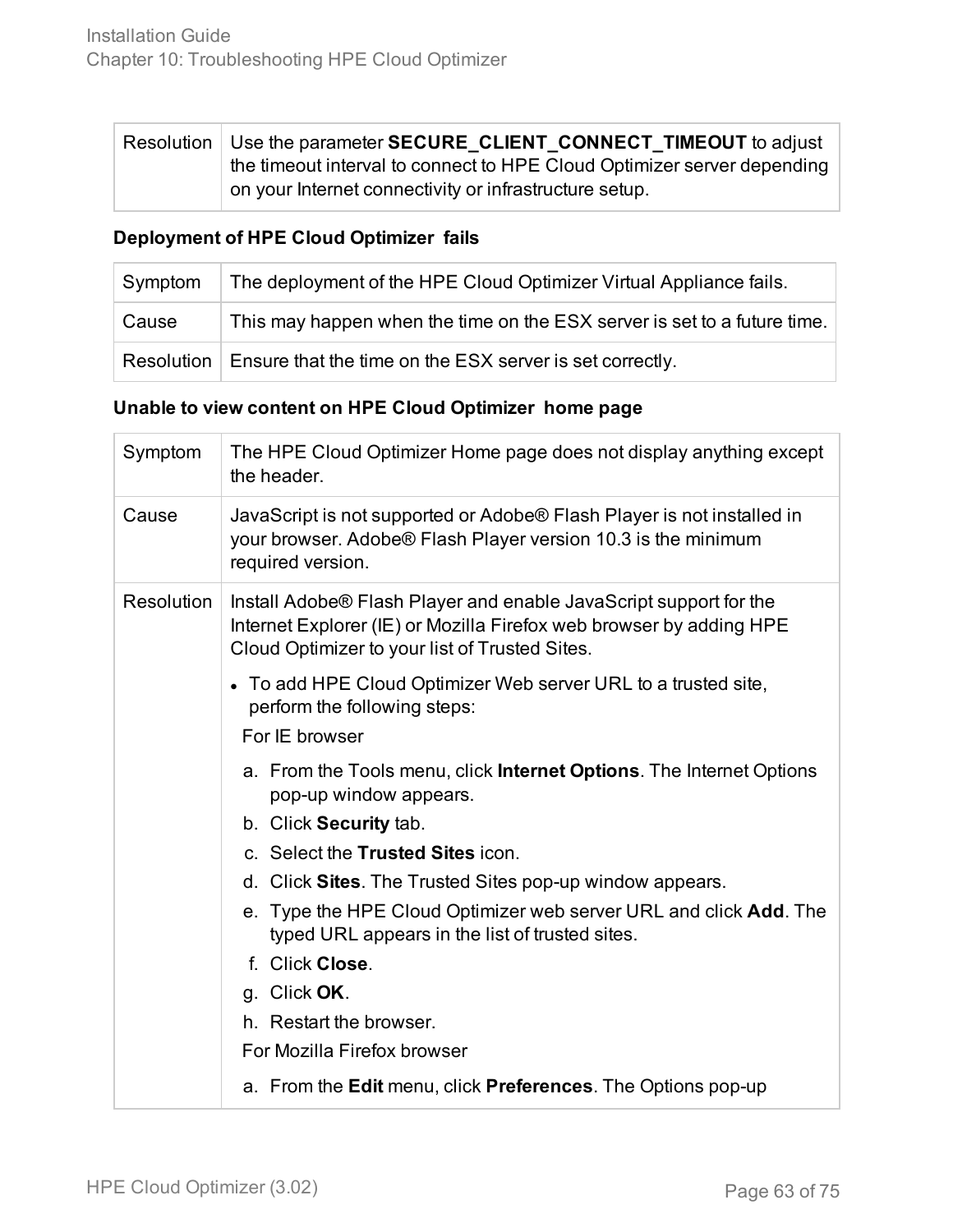|                   | window appears.<br>b. Click Privacy tab.<br>c. Click Exceptions.<br>d. Type the HPE Cloud Optimizer web server URL in the box under<br>Address of web site.<br>e. Click Allow.<br>f. Click Close.<br>g. Click OK.<br>h. Restart the browser.                                                                                                                                                                                                                                                                                                                                                                                                                                                                                                                                                                                                                                                                                                                                                                                                                                                                                                                                                                                                                                                                                        |
|-------------------|-------------------------------------------------------------------------------------------------------------------------------------------------------------------------------------------------------------------------------------------------------------------------------------------------------------------------------------------------------------------------------------------------------------------------------------------------------------------------------------------------------------------------------------------------------------------------------------------------------------------------------------------------------------------------------------------------------------------------------------------------------------------------------------------------------------------------------------------------------------------------------------------------------------------------------------------------------------------------------------------------------------------------------------------------------------------------------------------------------------------------------------------------------------------------------------------------------------------------------------------------------------------------------------------------------------------------------------|
| <b>Resolution</b> | • If Adobe® Flash Player is not installed in your browser, HPE Cloud<br>Optimizer Home page does not appear. The browser displays a<br>message stating that you must Install Adobe Flash Player to view the<br>HPE Cloud Optimizer Home Page. Click the message to download<br>Adobe® Flash Player.<br>• If JavaScript is not enabled in your browser, HPE Cloud Optimizer<br>Home page does not appear in the IE browser even after adding it as a<br>trusted site. The browser displays a message stating that JavaScript is<br>not enabled in your browser and you must enable JavaScript to view<br>the page.<br>To enable JavaScript support, perform the following steps:<br>For IE browser<br>a. From the Tools menu, click <b>Internet Options</b> . The Internet Options<br>pop-up window appears.<br>b. Click the Security tab. Check if the security level in your browser<br>settings is set to High.<br>c. Make sure the Trusted Sites icon is selected and click Custom<br><b>Level.</b> The Security Settings pop-up window appears.<br>d. Scroll down to Scripting section and select the Enabled option<br>under Active Scripting.<br>e. Click OK.<br>f. Click Apply.<br>For Mozilla Firefox browser:<br>a. From the Tools menu, click Options.<br>b. Click Content.<br>c. Select the Enable JavaScript check box. |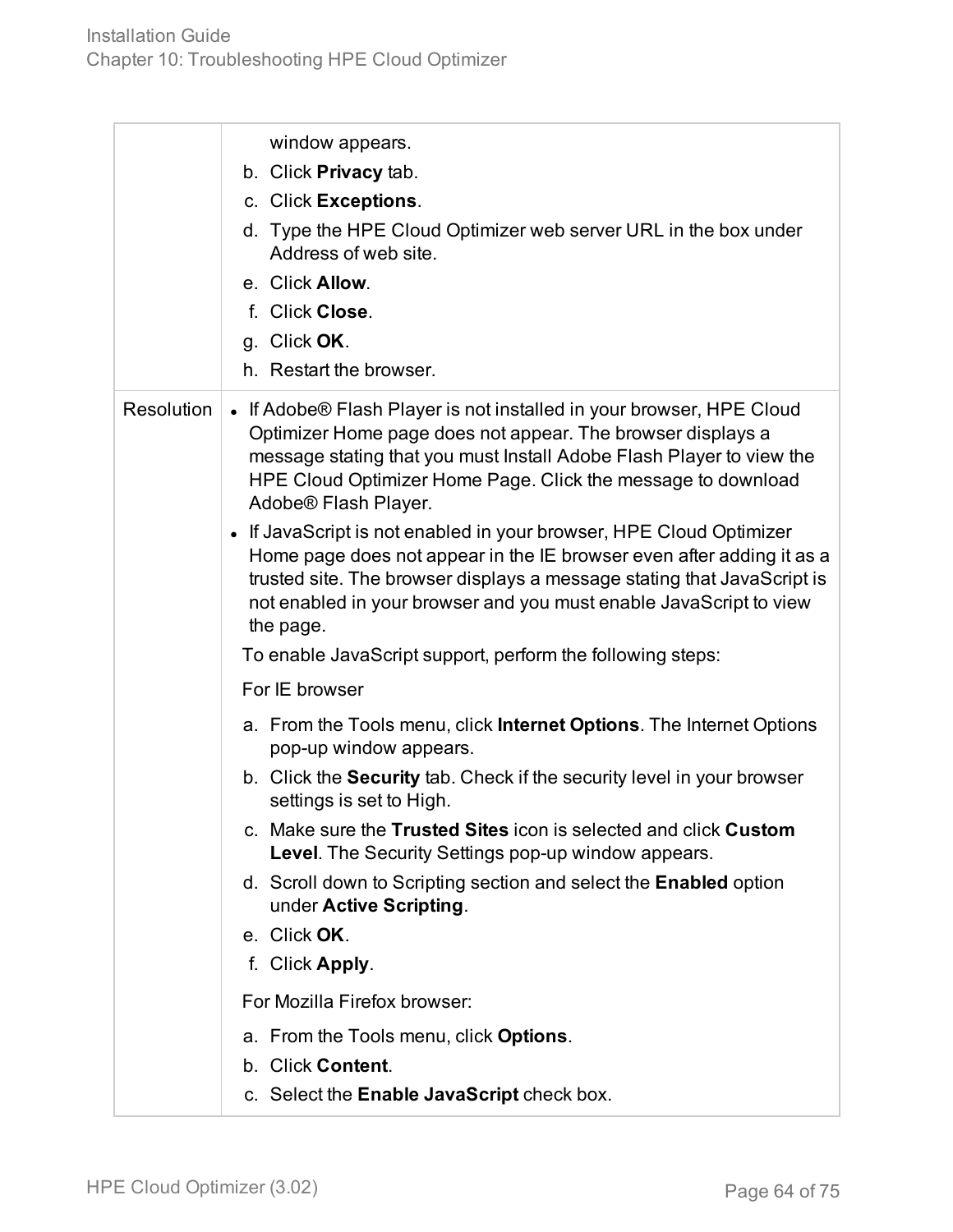#### **HTTP Status 404 - /PV Error**

| Symptom           | When trying to access HPE Cloud Optimizer, you get the HTTP Status<br>404 - /PV Error message.                                                 |  |
|-------------------|------------------------------------------------------------------------------------------------------------------------------------------------|--|
| Cause             | The message appears if the <installdir>/www/webapps/PV directory<br/>is empty.</installdir>                                                    |  |
| <b>Resolution</b> | Extract the Perf.war file again from   ktall_Dir>/newconfig/PV to<br><install_dir>/www/webapps/PV. Run the command pv deploywar.</install_dir> |  |

#### **What are the log files available with HPE Cloud Optimizer?**

The following table lists the log files available with HPE Cloud Optimizer:

| Compo<br>nent                 | <b>Description</b>                                                                                                                      | Location                                                                                                        |
|-------------------------------|-----------------------------------------------------------------------------------------------------------------------------------------|-----------------------------------------------------------------------------------------------------------------|
| pvcd<br>(PV<br>Collecti<br>on | pvcd daemon uses XPL tracing<br>mechanism. A default pvcdXPL.itc (trace<br>configuration) is available in<br>/opt/0V/support directory. | If tracing is enabled, /tmp/<br>directory contains the trace<br>files (use $-$ 1s /tmp/pvcd<br>$*, \text{trc})$ |
| Daemo<br>n)                   | To start the tracing, run<br>/opt/OV/support/ovtrccfg -<br>app pvcd -cf<br>/opt/OV/newconfig/conf/xpl/t<br>rc/pvcdXPL.itc               |                                                                                                                 |
|                               | The XPL trace files are present at<br>/tmp/pvcd_*.trc.                                                                                  |                                                                                                                 |
|                               | To stop tracing, run<br>/opt/OV/support/ovtrccfg -<br>app pvcd -off                                                                     |                                                                                                                 |
|                               | pvcd and pvconfig tools log important<br>status and error messages, if any, in<br>System.txt.                                           | /var/opt/0V/log/System.tx<br>t                                                                                  |
| Collect<br>ors                | vCenter and OpenStack collector status<br>log file<br>/var/opt/0V/log/status.virtserv                                                   | /var/opt/0V/log/status.vi<br>rtserver                                                                           |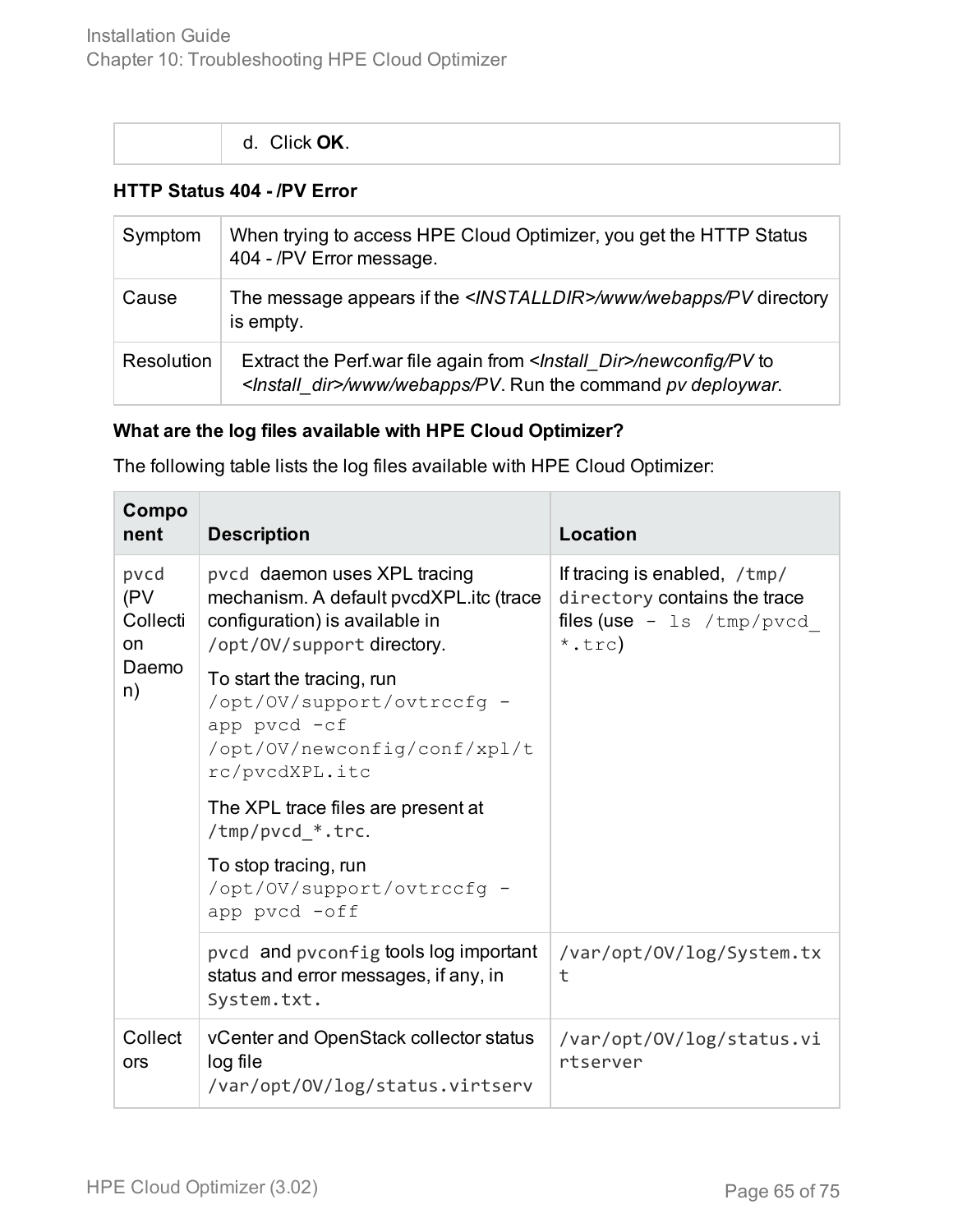| Compo<br>nent                   | <b>Description</b>                                                               | Location                                                                     |
|---------------------------------|----------------------------------------------------------------------------------|------------------------------------------------------------------------------|
|                                 | er                                                                               |                                                                              |
|                                 | KVM collector status log file                                                    | /var/opt/OV/log/status.kv<br>m                                               |
|                                 | XEN collector status log file                                                    | /var/opt/OV/log/tmp/statu<br>s.xen                                           |
| Databa<br>se<br>Transa<br>ction | Vertica catalog file to view database<br>transactions.                           | /var/opt/OV/databases/pv/<br>catalog/pv/v pv node0001<br>catalog/vertica.log |
| User<br><b>Interfac</b><br>е    | Local trace and log messages are<br>logged in pvtrace.0.txtand<br>$ovpm.0.$ log. | /var/opt/0V/log                                                              |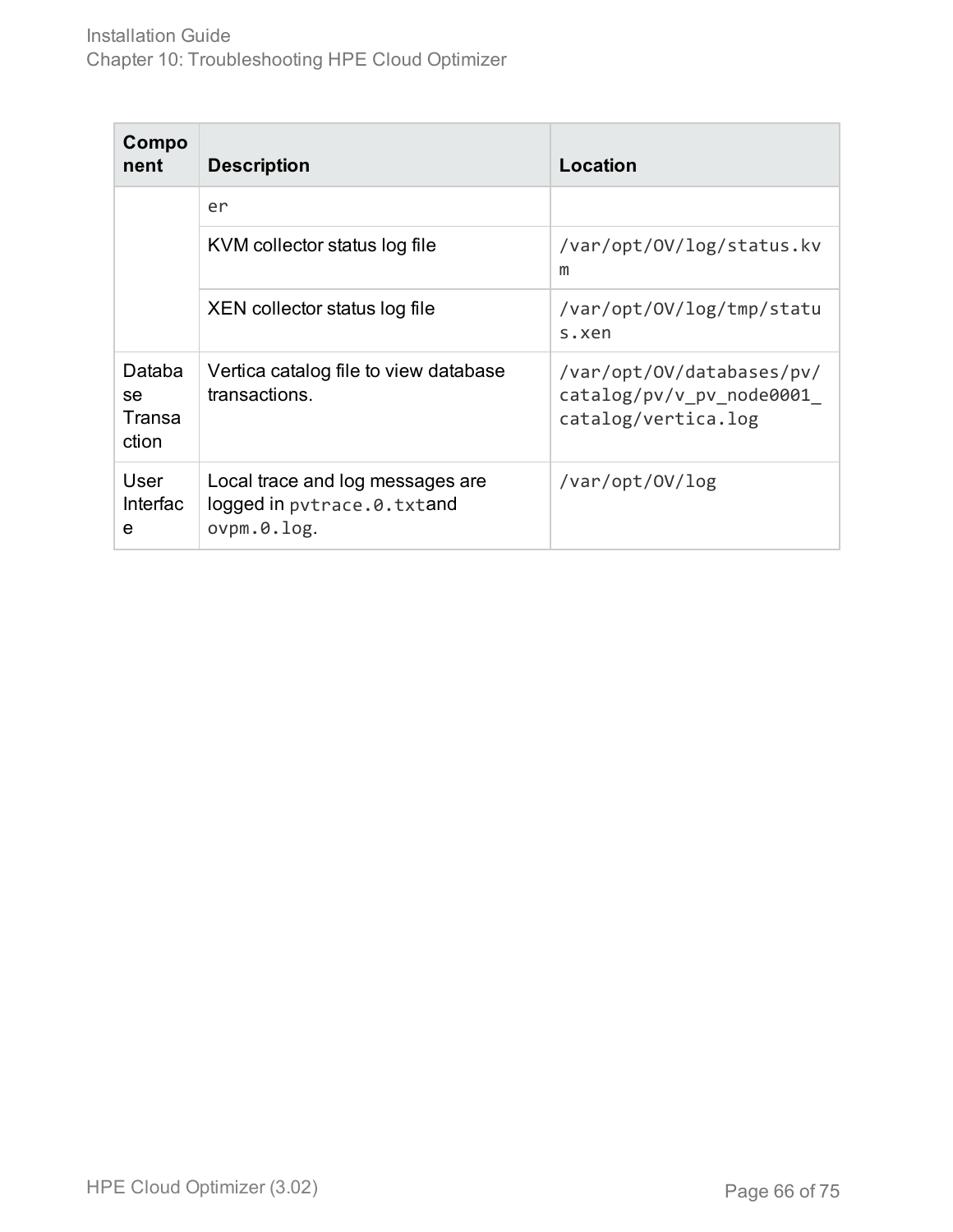# Appendix: RPMs Packaged with the HPE Cloud Optimizer Virtual Appliance

The RPMs packaged with the HPE Cloud Optimizer Virtual Appliance are as follows:

- $\bullet$  setup-2.8.14-20.el6.noarch
- basesystem-10.0-4.el6.noarch
- tzdata-2012j-1.el6.noarch
- glibc-common-2.12-1.107.el6.x86 64
- ncurses-libs-5.7-3.20090208.el6.x86 64
- libattr-2.4.44-7.el6.x86 64
- zlib-1.2.3-29.el6.x86 64
- $\bullet$  audit-libs-2.2-2.el6.x86 64
- popt-1.13-7.el6.x86 64
- db4-4.7.25-17.el6.x86 64
- nspr-4.9.2-1.el6.x86 64
- bzip2-libs-1.0.5-7.el6 0.x86 64
- $\bullet$  libselinux-2.0.94-5.3.el6.x86 64
- $\bullet$  sed-4.2.1-10.el6.x86 64
- glib2-2.22.5-7.el6.x86\_64
- $\cdot$  gawk-3.1.7-10.el6.x86 64
- $\bullet$  sqlite-3.6.20-1.el6.x86 64
- libxml2-2.7.6-8.el6 3.4.x86 64
- libstdc4.4.7-3.el6.x86 64
- dbus-libs-1.2.24-7.el6 3.x86 64
- $\cdot$  grep-2.6.3-3.el6.x86 $64$
- $\bullet$  findutils-4.4.2-6.el6.x86 $64$
- cyrus-sasl-lib-2.1.23-13.el6 3.1.x86 64
- libblkid-2.17.2-12.9.el6.x86 64
- $\bullet$  keyutils-libs-1.4-4.el6.x86 64
- $\bullet$  libgssglue-0.1-11.el6.x86 $64$
- $\bullet$  libgpg-error-1.7-4.el6.x86 $64$
- vim-minimal-7.2.411-1.8.el6.x86 64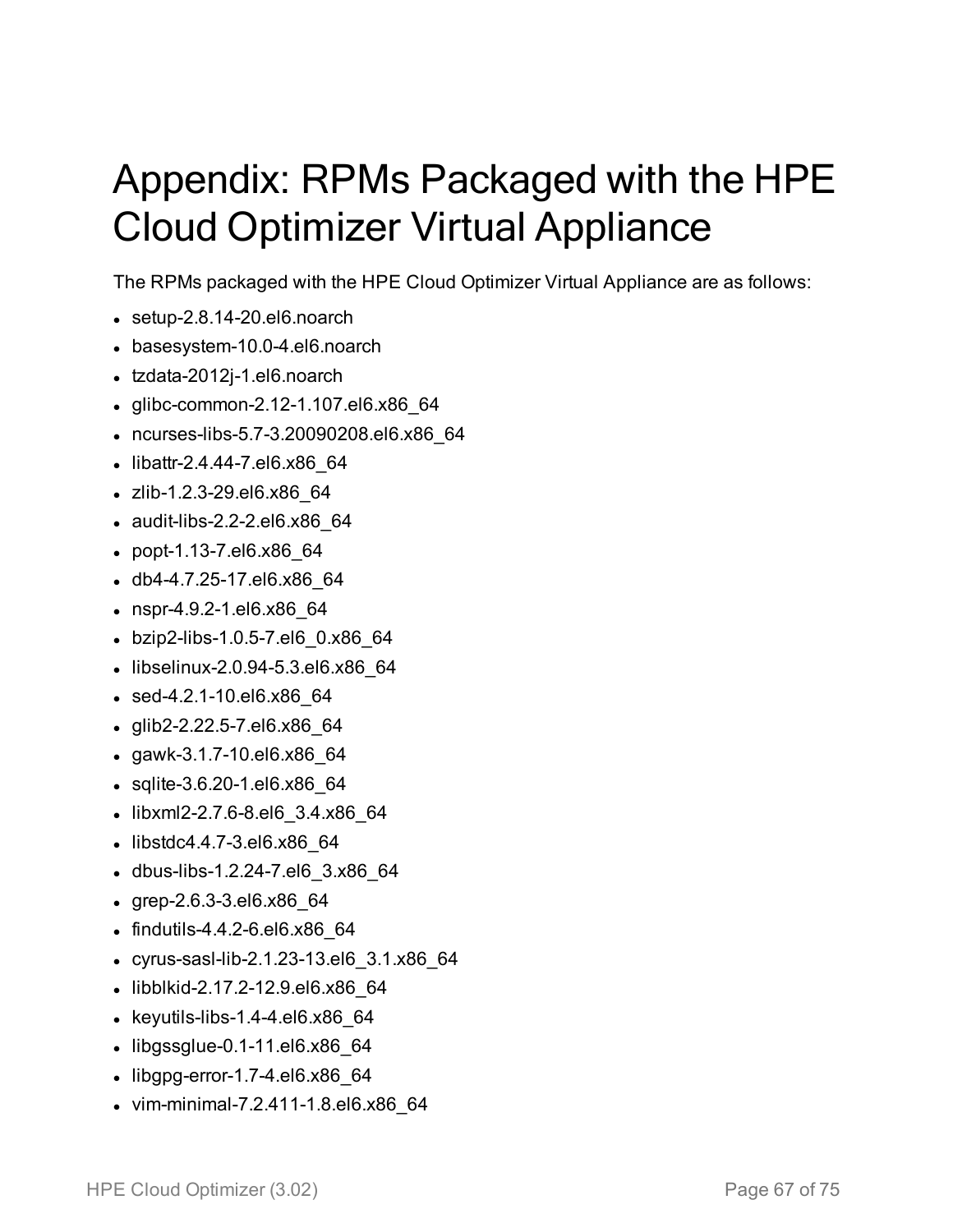Installation Guide

Appendix: RPMs Packaged with the HPE Cloud Optimizer Virtual Appliance

- $\bullet$  checkpolicy-2.0.22-1.el6.x86 64
- $\bullet$  sysvinit-tools-2.87-4.dsf.el6.x86 64
- perl-Pod-Escapes-1.04-129.el6.x86 64
- $\bullet$  perl-Module-Pluggable-3.90-129.el6.x86 64
- perl-libs-5.10.1-129.el6.x86 64
- $\bullet$  pth-2.0.7-9.3.el6.x86 64
- $\bullet$  keyutils-1.4-4.el6.x86 64
- $\cdot$  grubby-7.0.15-3.el6.x86 64
- upstart-0.6.5-12.el6.x86\_64
- libusb-0.1.12-23.el6.x86 64
- nss-softokn-3.12.9-11.el6.x86 64
- <sup>l</sup> xz-lzma-compat-4.999.9-0.3.beta.20091007git.el6.x86\_64
- MAKEDEV-3.24-6.el6.x86 64
- net-tools-1.60-110.el6 2.x86 64
- tar-1.23-11.el6.x86 64
- $\bullet$  pinentry-0.7.6-6.el6.x86 64
- $\cdot$  e2fsprogs-libs-1.41.12-14.el6.x86 64
- $\bullet$  which-2.19-6.el6.x86 64
- diffutils-2.8.1-28.el6.x86 64
- dash-0.5.5.1-4.el6.x86 64
- $\cdot$  groff-1.18.1.4-21.el6.x86 64
- $\bullet$  coreutils-libs-8.4-19.el6.x86 64
- cracklib-2.8.16-4.el6.x86 64
- $\cdot$  coreutils-8.4-19.el6.x86\_64
- $\bullet$  module-init-tools-3.9-21.el6.x86 64
- $\bullet$  redhat-logos-60.0.14-12.el6.centos.noarch
- $\bullet$  libpciaccess-0.13.1-2.el6.x86\_64
- rpcbind-0.2.0-11.el6.x86 64
- nss-3.14.0.0-12.el6.x86 64
- nss-tools-3.14.0.0-12.el6.x86\_64
- libuser-0.56.13-5.el6.x86 64
- $\bullet$  pciutils-libs-3.1.10-2.el6.x86 64
- $\bullet$  mingetty-1.08-5.el6.x86 64
- ustr-1.0.4-9.1.el6.x86\_64
- libffi-3.0.5-3.2.el6.x86 64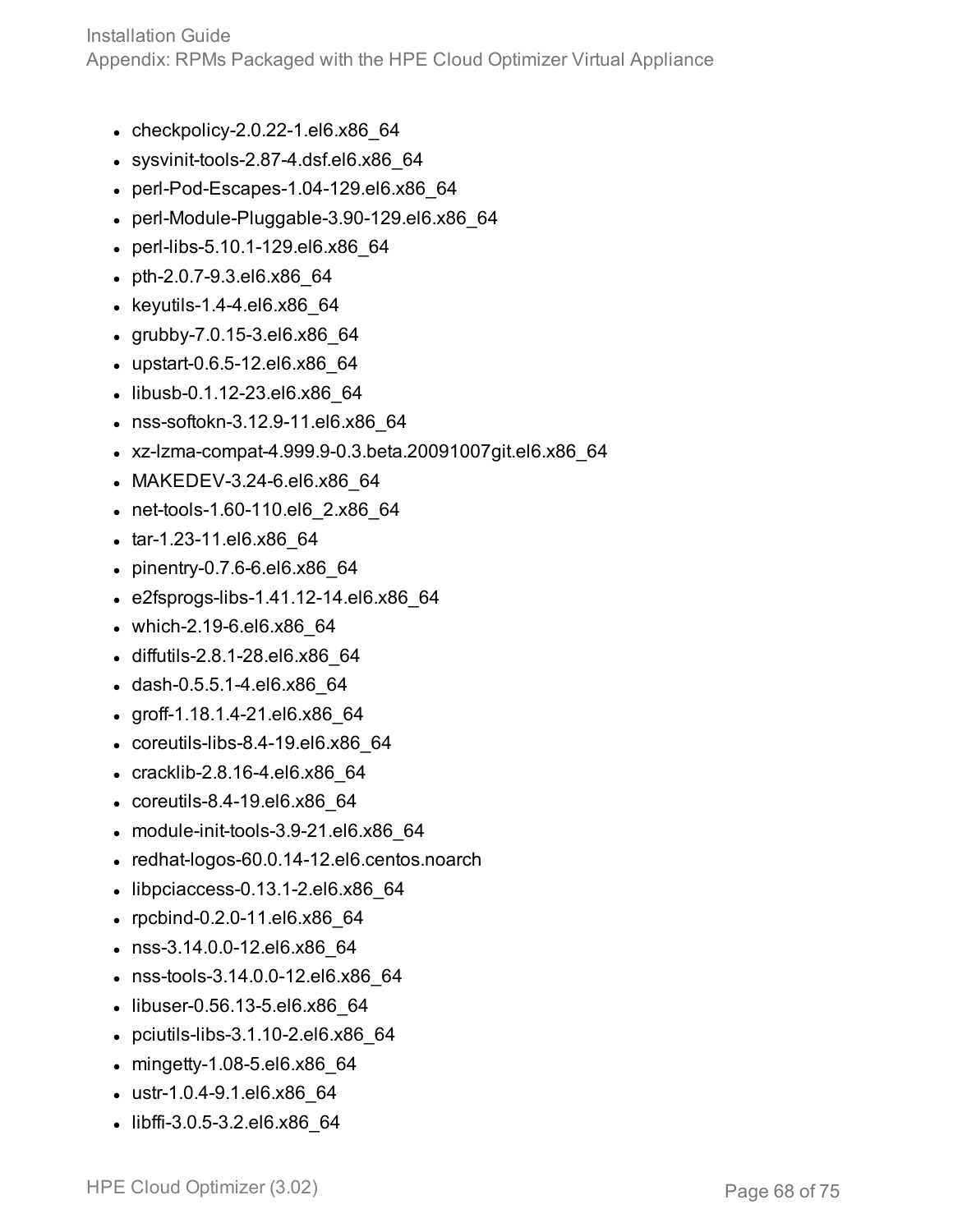Installation Guide Appendix: RPMs Packaged with the HPE Cloud Optimizer Virtual Appliance

- newt-0.52.11-3.el6.x86 64
- $\cdot$  ca-certificates-2010.63-3.el6 1.5.noarch
- $\bullet$  python-libs-2.6.6-36.el6.x86 64
- libssh2-1.4.2-1.el6.x86 64
- curl-7.19.7-35.el6.x86 64
- $\cdot$  rpm-4.8.0-32.el6.x86 64
- $\bullet$  python-pycurl-7.19.0-8.el6.x86 64
- $\cdot$  gnupg2-2.0.14-4.el6.x86 64
- pygpgme-0.1-18.20090824bzr68.el6.x86 64
- $\bullet$  yum-metadata-parser-1.1.2-16.el6.x86 $64$
- yum-plugin-fastestmirror-1.1.30-14.el6.noarch
- bind-libs-9.8.2-0.17.rc1.el6.x86 64
- $\bullet$  fipscheck-lib-1.2.0-7.el6.x86 64
- kbd-misc-1.15-11.el6.noarch
- $\bullet$  policycoreutils-2.0.83-19.30.el6.x86 64
- $\bullet$  iproute-2.6.32-23.el6.x86 64
- util-linux-ng-2.17.2-12.9.el6.x86 64
- $\bullet$  udev-147-2.46.el6.x86 64
- $\bullet$  plymouth-0.8.3-27.el6.centos.x86 64
- $\bullet$  dracut-004-303.el6.noarch
- rsyslog-5.8.10-6.el6.x86 64
- <sup>l</sup> cyrus-sasl-2.1.23-13.el6\_3.1.x86\_64
- $\cdot$  cronie-anacron-1.4.4-7.el6.x86 64
- $\bullet$  crontabs-1.10-33.el6.noarch
- nfs-utils-1.2.3-36.el6.x86 64
- selinux-policy-3.7.19-195.el6.noarch
- $\bullet$  kernel-firmware-2.6.32-358.el6.noarch
- $\bullet$  dhclient-4.1.1-34.P1.el6.centos.x86 64
- system-config-firewall-base-1.2.27-5.el6.noarch
- $\bullet$  bfa-firmware-3.0.3.1-1.el6.noarch
- $\bullet$  iwl100-firmware-39.31.5.1-1.el6.noarch
- $\bullet$  b43-openfwwf-5.2-4.el6.noarch
- aic94xx-firmware-30-2.el6.noarch
- $\bullet$  iwl1000-firmware-39.31.5.1-1.el6.noarch
- $\bullet$  authconfig-6.1.12-13.el6.x86 64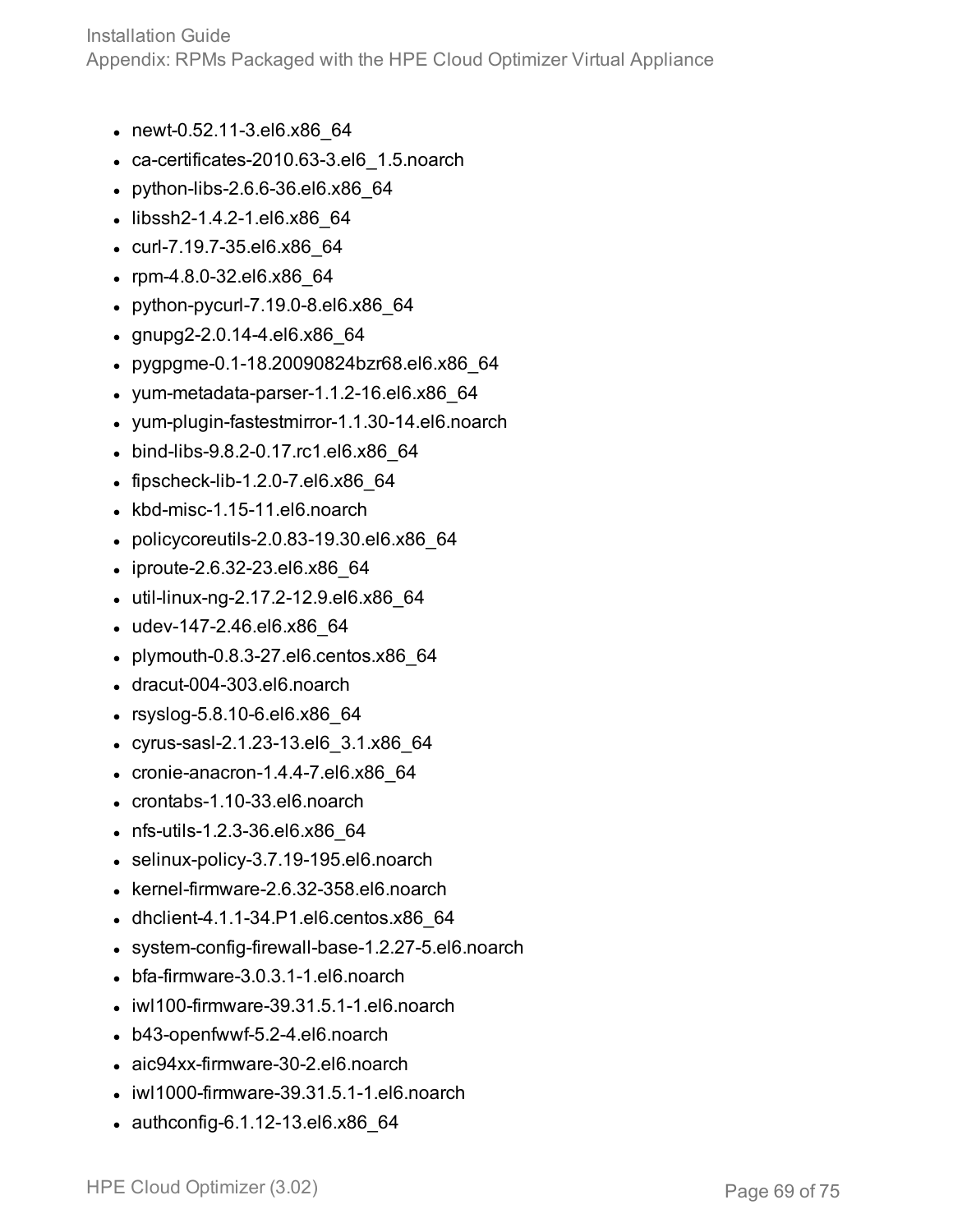- $\bullet$  gettext-0.17-16.el6.x86 64
- $\cdot$  grub-0.97-81.el6.x86 64
- $\bullet$  wget-1.12-1.8.el6.x86 64
- passwd-0.77-4.el6 2.2.x86 64
- audit-2.2-2.el6.x86 64
- $\bullet$  acl-2.2.49-6.el6.x86 64
- $\bullet$  ql2400-firmware-5.08.00-1.el6.noarch
- $\bullet$  ql2100-firmware-1.19.38-3.1.el6.noarch
- $\bullet$  libertas-usb8388-firmware-5.110.22.p23-3.1.el6.noarch
- $\cdot$  ql2500-firmware-5.08.00-1.el6.noarch
- $\bullet$  zd1211-firmware-1.4-4.el6.noarch
- rt61pci-firmware-1.2-7.el6.noarch
- $\bullet$  ql2200-firmware-2.02.08-3.1.el6.noarch
- $\bullet$  ipw2100-firmware-1.3-11.el6.noarch
- $\bullet$  ipw2200-firmware-3.1-4.el6.noarch
- $\bullet$  vmware-studio-vami-tools-2.6.0.0-631426.x86 64
- vmware-studio-vami-servicebase-2.6.0.0-631426.x86\_64
- vmware-studio-vami-service-system-2.6.0.0-0.x86 64
- vmware-studio-vami-service-oaconfig-1.0.0.0-0.x86 64
- $\bullet$  vmware-studio-appliance-config-2.6.0.0-130820235403.noarch
- $\bullet$  vmware-studio-vami-login-2.6.0.0-631426.x86 64
- $\bullet$  libgcc-4.4.7-3.el6.x86 64
- $\bullet$  filesystem-2.4.30-3.el6.x86 $64$
- ncurses-base-5.7-3.20090208.el6.x86 64
- $\bullet$  nss-softokn-freebl-3.12.9-11.el6.x86 64
- $\bullet$  glibc-2.12-1.107.el6.x86 64
- bash-4.1.2-14.el6.x86 64
- libcap-2.16-5.5.el6.x86 64
- $\cdot$  info-4.13a-8.el6.x86 64
- libcom err-1.41.12-14.el6.x86 64
- chkconfig-1.3.49.3-2.el6.x86 $64$
- libacl-2.2.49-6.el6.x86 64
- nss-util-3.14.0.0-2.el6.x86\_64
- $\bullet$  libsepol-2.0.41-4.el6.x86 64
- $\bullet$  shadow-utils-4.1.4.2-13.el6.x86 64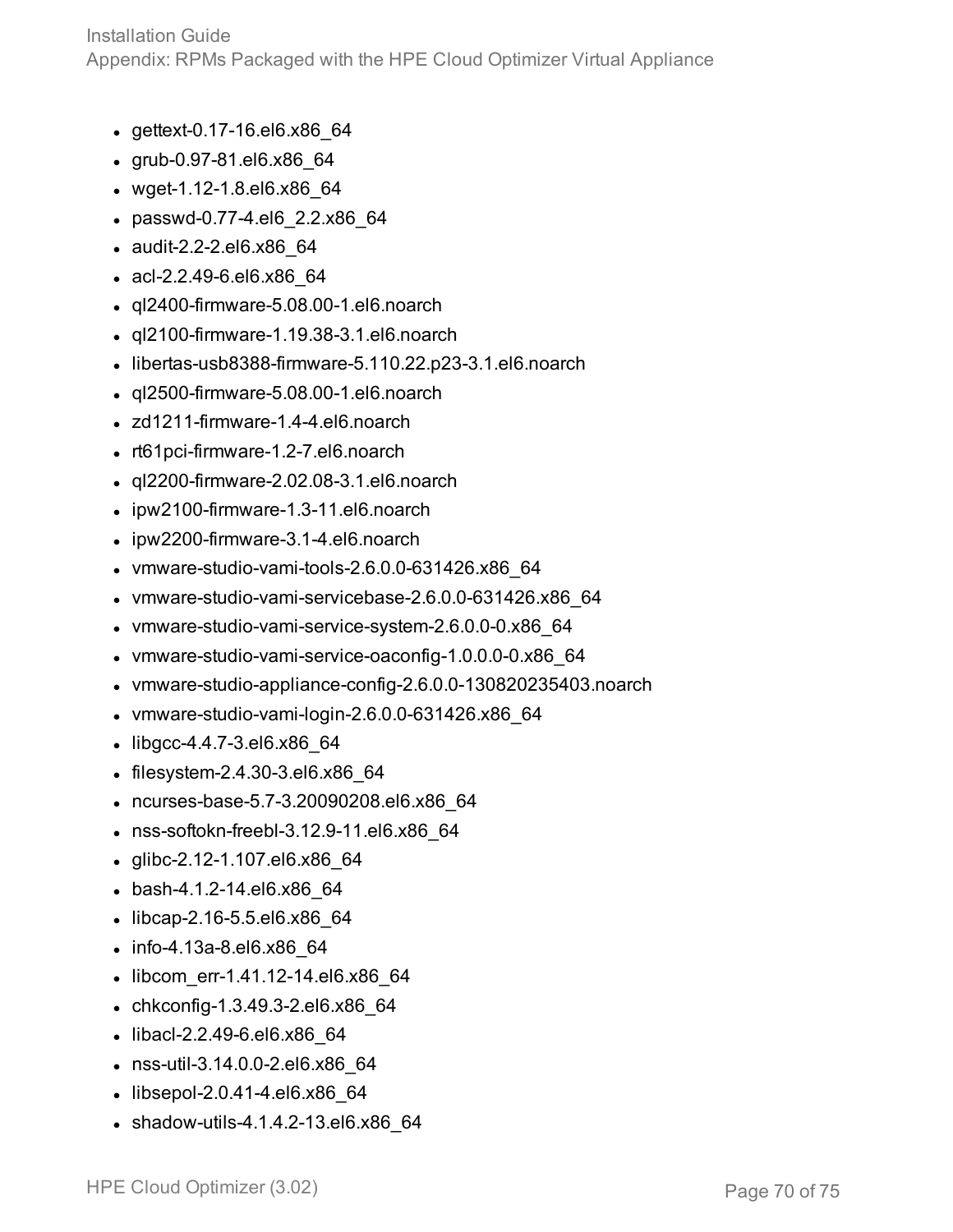- gamin-0.1.10-9.el6.x86 64
- $\bullet$  readline-6.0-4.el6.x86 64
- <sup>l</sup> xz-libs-4.999.9-0.3.beta.20091007git.el6.x86\_64
- libidn-1.18-2.el6.x86 64
- file-libs-5.04-15.el6.x86 64
- $\bullet$  tcp wrappers-libs-7.6-57.el6.x86 64
- pcre-7.8-6.el6.x86 64
- $\bullet$  lua-5.1.4-4.1.el6.x86 64
- bzip2-1.0.5-7.el6 0.x86 64
- libuuid-2.17.2-12.9.el6.x86 64
- expat-2.0.1-11.el6 2.x86 64
- krb5-libs-1.10.3-10.el6.x86\_64
- $\bullet$  elfutils-libelf-0.152-1.el6.x86 64
- $\bullet$  libtirpc-0.2.1-5.el6.x86 64
- $\bullet$  libselinux-utils-2.0.94-5.3.el6.x86 64
- cpio-2.10-11.el6 3.x86 64
- gdbm-1.8.0-36.el6.x86\_64
- perl-version-0.77-129.el6.x86 64
- perl-Pod-Simple-3.13-129.el6.x86 64
- perl-5.10.1-129.el6.x86 64
- $\bullet$  libgcrypt-1.4.5-9.el6 2.2.x86 64
- dbus-glib-0.86-5.el6.x86\_64
- libnih-1.0.1-7.el6.x86 64
- <sup>l</sup> gmp-4.3.1-7.el6\_2.2.x86\_64
- file-5.04-15.el6.x86 64
- <sup>l</sup> xz-4.999.9-0.3.beta.20091007git.el6.x86\_64
- $\bullet$  libutempter-1.1.5-4.1.el6.x86\_64
- procps-3.2.8-25.el6.x86 64
- psmisc-22.6-15.el6 0.1.x86 64
- db4-utils-4.7.25-17.el6.x86 64
- libss-1.41.12-14.el6.x86 64
- $\cdot$  m4-1.4.13-5.el6.x86 64
- $\bullet$  libgomp-4.4.7-3.el6.x86 64
- binutils-2.20.51.0.2-5.36.el6.x86\_64
- ncurses-5.7-3.20090208.el6.x86 64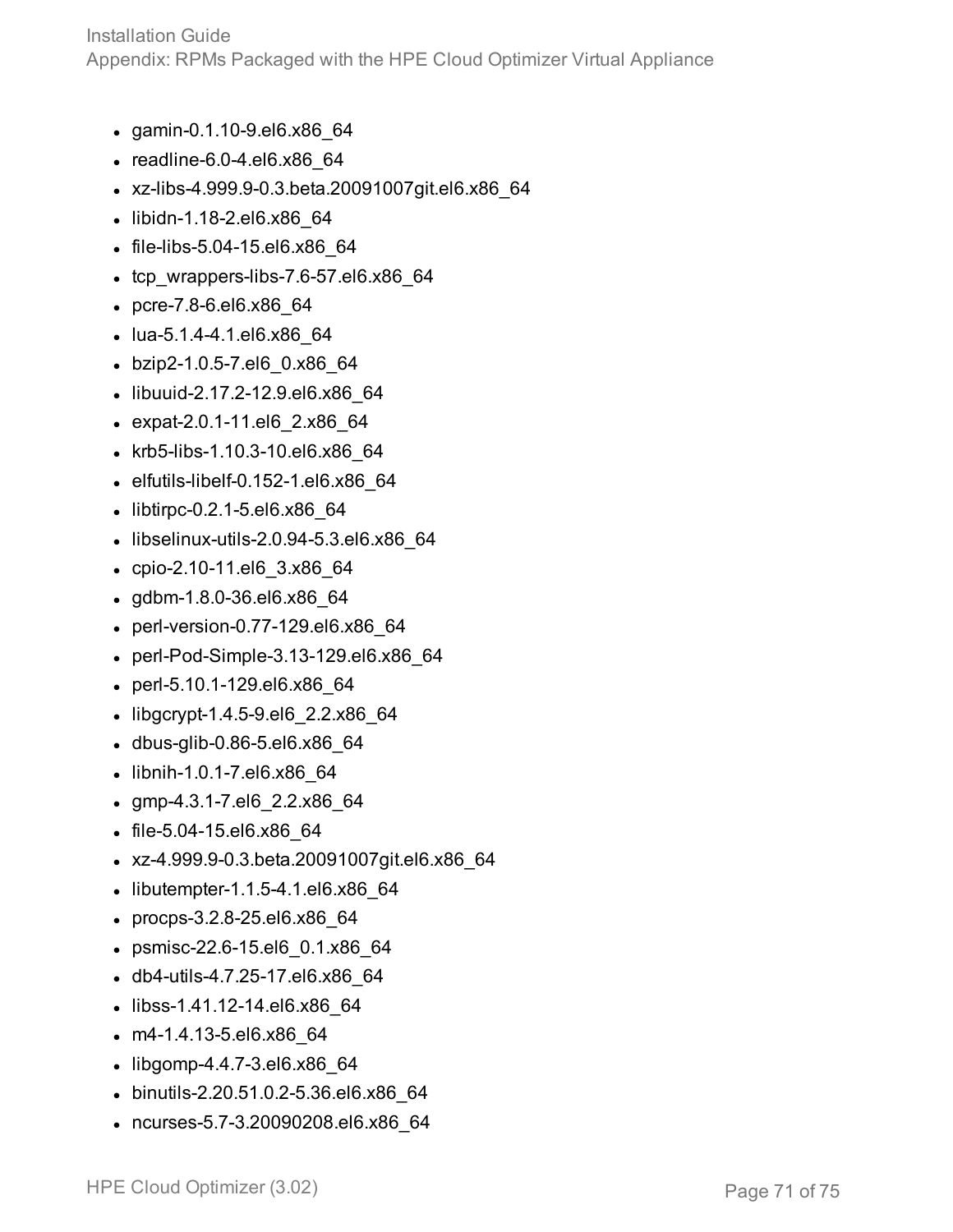- less-436-10.el6.x86 64
- $\cdot$  gzip-1.3.12-18.el6.x86 64
- $\cdot$  cracklib-dicts-2.8.16-4.el6.x86 64
- pam-1.1.1-13.el6.x86 64
- $\bullet$  hwdata-0.233-7.9.el6.noarch
- $\bullet$  plymouth-scripts-0.8.3-27.el6.centos.x86 64
- cvs-1.11.23-15.el6.x86 64
- logrotate-3.7.8-16.el6.x86 64
- nss-sysinit-3.14.0.0-12.el6.x86\_64
- openIdap-2.4.23-31.el6.x86 64
- $\bullet$  libcap-ng-0.6.4-3.el6 0.1.x86 64
- $\bullet$  ethtool-3.5-1.el6.x86 64
- libevent-1.4.13-4.el6.x86 64
- $\bullet$  libsemanage-2.0.43-4.2.el6.x86 64
- slang-2.2.1-1.el6.x86 64
- $\bullet$  plymouth-core-libs-0.8.3-27.el6.centos.x86 64
- $\bullet$  openssl-1.0.0-27.el6.x86\_64
- python-2.6.6-36.el6.x86 64
- libcurl-7.19.7-35.el6.x86\_64
- rpm-libs-4.8.0-32.el6.x86 64
- rpm-python-4.8.0-32.el6.x86 $64$
- python-urlgrabber-3.9.1-8.el6.noarch
- $\cdot$  gpgme-1.1.8-3.el6.x86 64
- newt-python-0.52.11-3.el6.x86 $64$
- python-iniparse-0.3.1-2.1.el6.noarch
- $\nu$  yum-3.2.29-40.el6.centos.noarch
- mysql-libs-5.1.66-2.el6 3.x86 64
- $\bullet$  fipscheck-1.2.0-7.el6.x86 $64$
- $\bullet$  centos-release-6-4.el6.centos.10.x86 64
- $\bullet$  iptables-1.4.7-9.el6.x86 64
- iputils-20071127-16.el6.x86 64
- $\bullet$  initscripts-9.03.38-1.el6.centos.x86 64
- libdrm-2.4.39-1.el6.x86 64
- kbd-1.15-11.el6.x86 64
- dracut-kernel-004-303.el6.noarch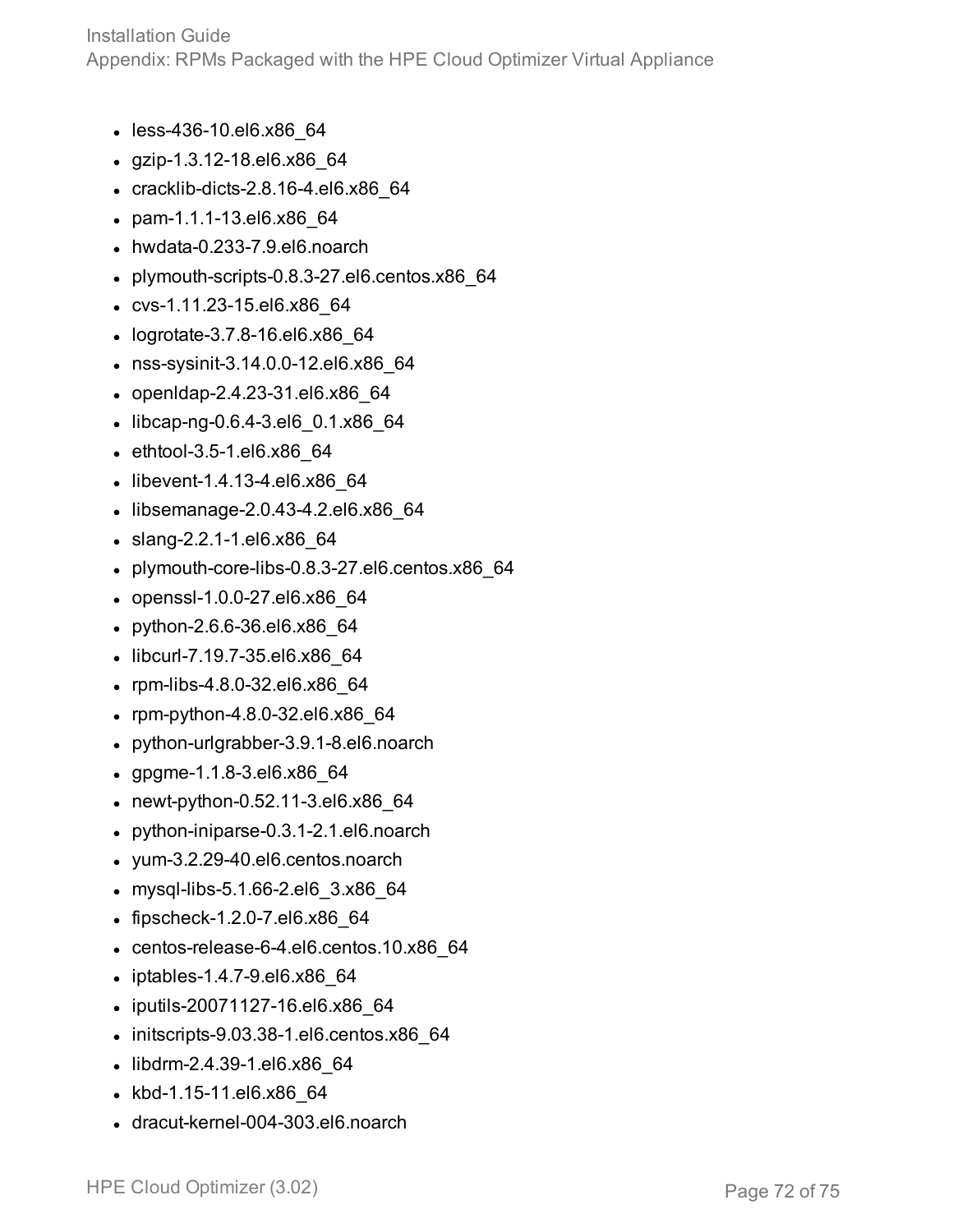Installation Guide Appendix: RPMs Packaged with the HPE Cloud Optimizer Virtual Appliance

- $\bullet$  openssh-5.3p1-84.1.el6.x86 64
- postfix-2.6.6-2.2.el6 1.x86 64
- $\cdot$  cronie-1.4.4-7.el6.x86 64
- nfs-utils-lib-1.1.5-6.el6.x86 64
- $\bullet$  iptables-ipv6-1.4.7-9.el6.x86 64
- $\bullet$  dhcp-common-4.1.1-34.P1.el6.centos.x86 $64$
- kernel-2.6.32-358.el6.x86 64
- $\bullet$  selinux-policy-targeted-3.7.19-195.el6.noarch
- $\bullet$  openssh-server-5.3p1-84.1.el6.x86 64
- $\bullet$  iwl5150-firmware-8.24.2.2-1.el6.noarch
- $\bullet$  iwl6050-firmware-41.28.5.1-2.el6.noarch
- $\bullet$  iwl6000g2a-firmware-17.168.5.3-1.el6.noarch
- $\bullet$  iwl6000-firmware-9.221.4.1-1.el6.noarch
- bind-utils-9.8.2-0.17.rc1.el6.x86\_64
- man-1.6f-32.el6.x86 64
- $\bullet$  libxml2-python-2.7.6-8.el6 3.4.x86 64
- $\cdot$  gdb-7.2-60.el6.x86 $64$
- $\bullet$  efibootmgr-0.5.4-10.el6.x86 64
- sudo-1.8.6p3-7.el6.x86 64
- $\cdot$  e2fsprogs-1.41.12-14.el6.x86 64
- attr-2.4.44-7.el6.x86 64
- iwl5000-firmware-8.83.5.1 1-1.el6 1.1.noarch
- $\bullet$  ivtv-firmware-20080701-20.2.noarch
- $\bullet$  xorg-x11-drv-ati-firmware-6.99.99-1.el6.noarch
- atmel-firmware-1.3-7.el6.noarch
- $\bullet$  iwl4965-firmware-228.61.2.24-2.1.el6.noarch
- $\bullet$  iwl3945-firmware-15.32.2.9-4.el6.noarch
- rt73usb-firmware-1.8-7.el6.noarch
- $\cdot$  ql23xx-firmware-3.03.27-3.1.el6.noarch
- rootfiles-8.1-6.1.el6.noarch
- $\bullet$  vmware-studio-init-2.6.0.0-130820235404.noarch
- $\bullet$  vmware-studio-vami-cimom-2.6.0.0-631426.x86 64
- $\bullet$  vmware-studio-vami-service-core-2.6.0.0-0.x86 64
- vmware-studio-vami-service-network-2.6.0.0-0.x86 64
- vmware-studio-vami-service-update-2.6.0.0-0.x86 64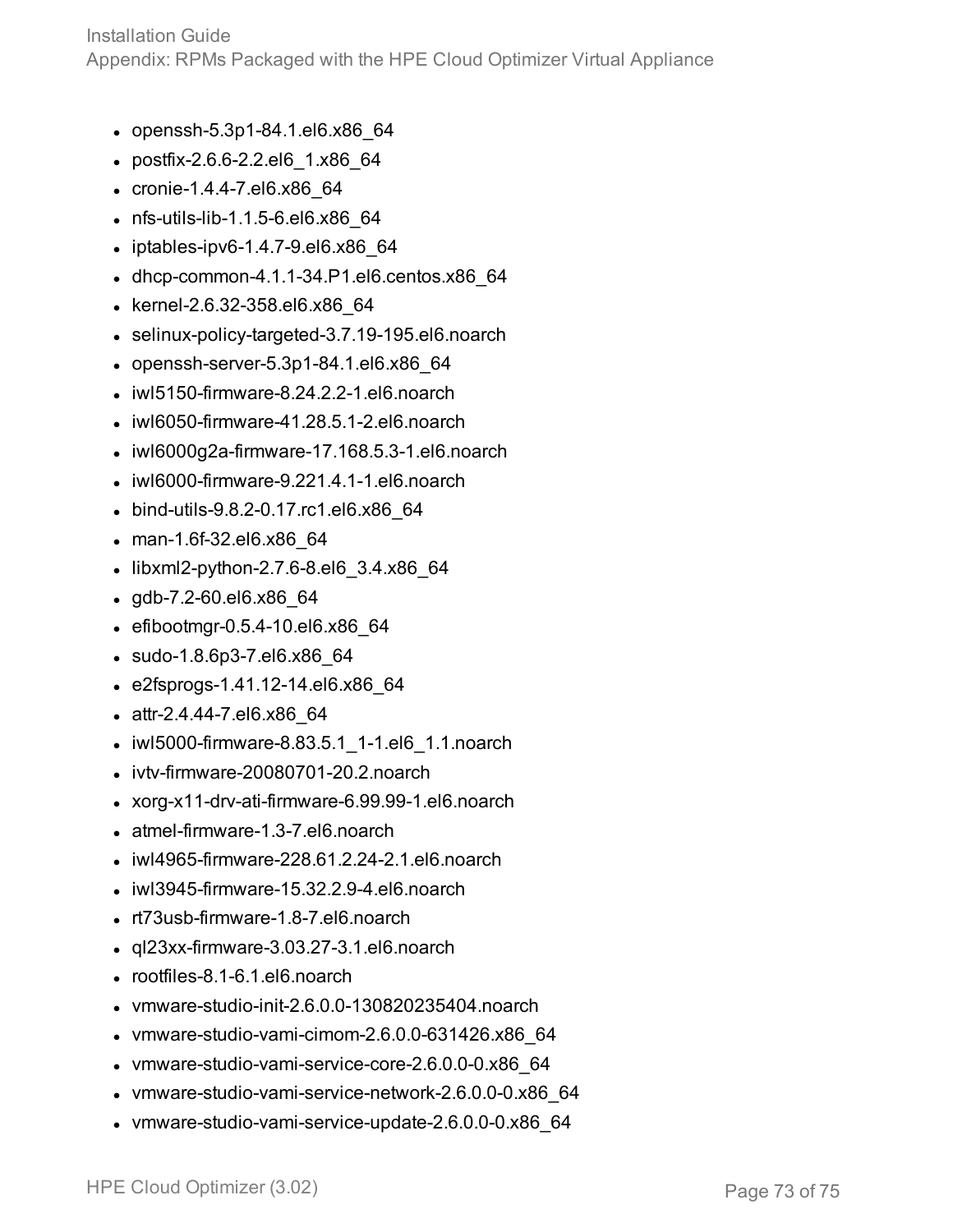Installation Guide Appendix: RPMs Packaged with the HPE Cloud Optimizer Virtual Appliance

 $\bullet$  vmware-studio-vami-lighttpd-2.6.0.0-631426.x86\_64